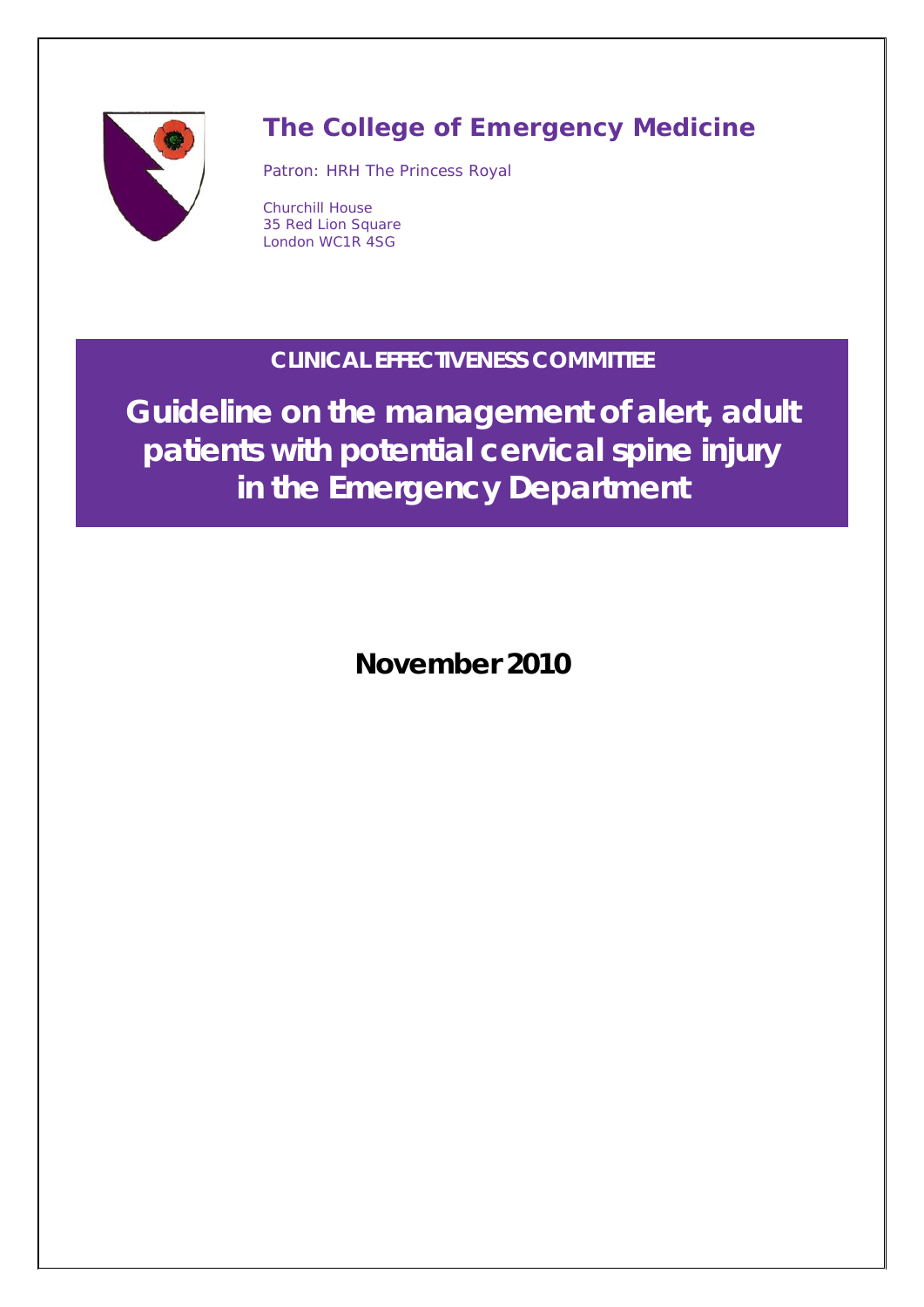### **Contents**

- **1. Scope** (page 3)
- **2. Reason for development** (page 3)
- **3. Summary of recommendations** (page 4)
- **4. Introduction** (page 7)
- **5. Contributing Experts** (page 8)
- **6. Limitations of the review** (page 8)
- **7. Review date** (page 8)
- **8. Disclaimers** (page 8)
- **9. Research recommendation** (page 8)
- **10. Audit standards** (page 9)
- **11. Key words for search** (page 9)
- **12. Discussion** (page 10)
- **13. References** (page 30)
- **14. Search strategies and evidentiary tables** (page 35)
- **15. Appendix 1 - Cervical spine clearance flowchart** (page 62)
- **16. Appendix 2 - Modified Canadian cervical spine rule** (page 63)
- **17. Appendix 3 - Indications for CT of the cervical spine** (page 64)
- **18. Appendix 4 -"Insignificant" cervical spine fractures** (page 64)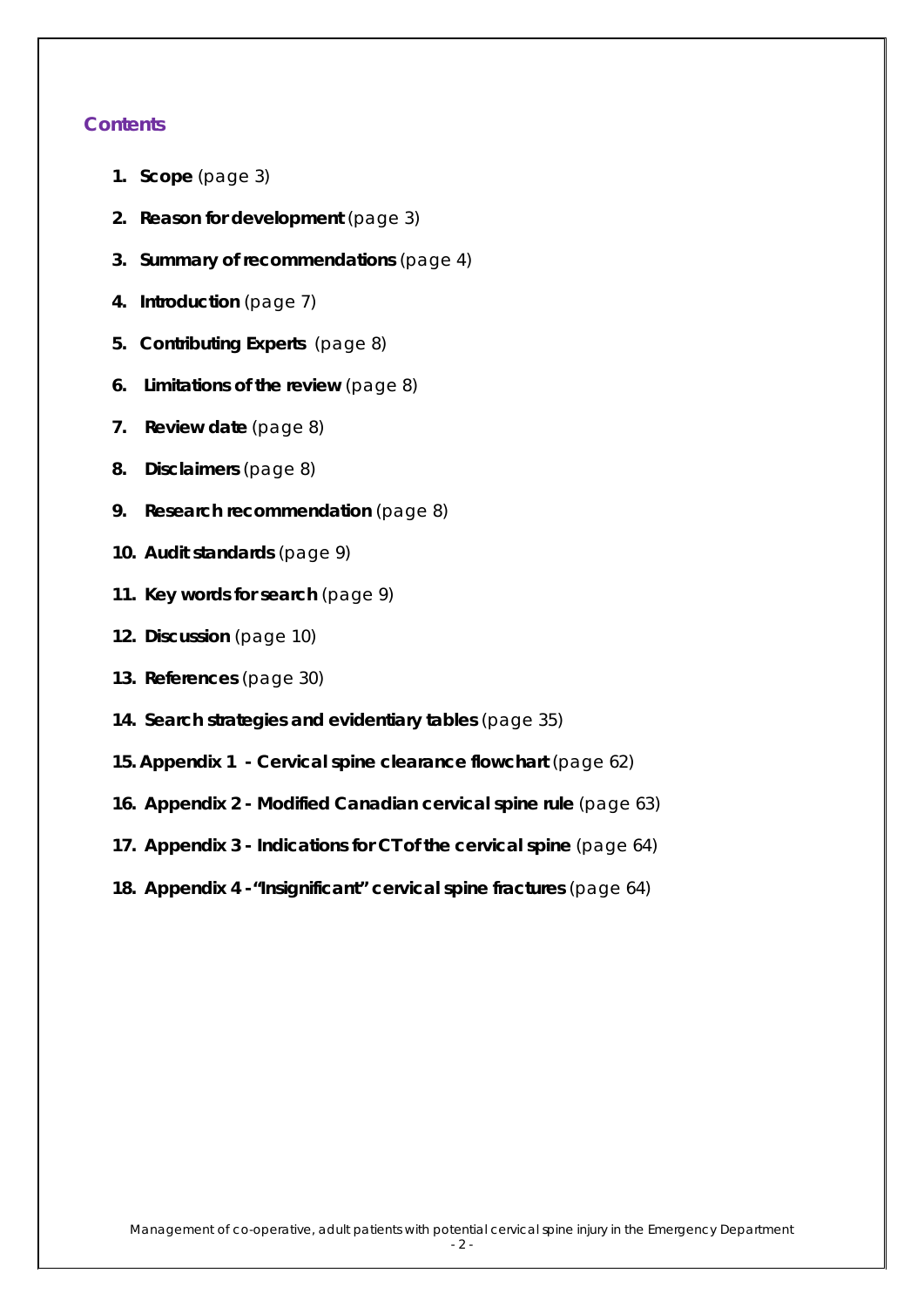### **Scope**

This guideline provides recommendations on best practice for the initial management of alert, co-operative adult patients whose mechanism of injury has the potential to result in blunt or penetrating injury to the cervical spine. It also provides guidance on which patients should have imaging of the cervical spine performed and the imaging modality of choice.

This guidance does not cover "clearance of the neck" in the following groups:

- unco-operative patients
- patients with a persistently low GCS
- children (16 years or younger)
- assessment in the pre-hospital setting

#### **Reason for development**

The previous College of Emergency Medicine (BAEM) guidelines on the management of patients with potential cervical spine injury were last updated in 2005. In 2007 NICE updated their guidelines<sup>1</sup> on the management of adults and children at risk of cervical spine injury following a head injury. This review considered the evidence base for the NICE recommendations and sought new evidence that has been published since 2006. Cervical spine injuries secondary to penetrating trauma was outside the scope of the NICE guidelines and the evidence in this area was reviewed here.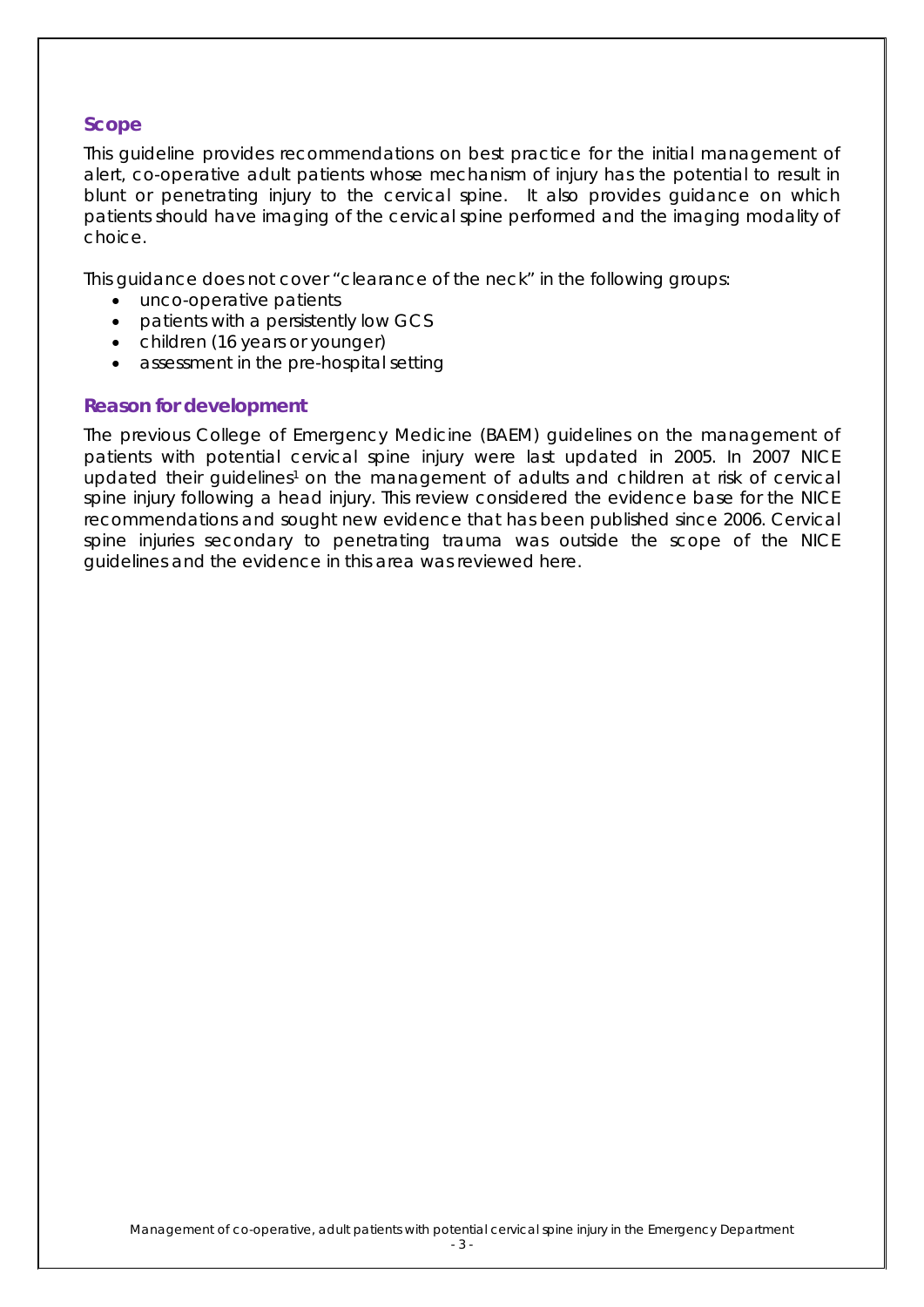### **Summary of recommendations**

#### **Neck immobilisation/ Cervical collars**

Patients deemed at risk of cervical spine injury should have their neck immobilised (level five evidence).

Patients with pre-existing vertebral anatomical abnormalities eg ankylosing spondylitis should have their necks immobilised in a position of comfort. In such cases the use of collar is not compulsory and may be detrimental (level four evidence).

Cervical spine immobilisation should be maintained until full risk assessment including clinical assessment (and imaging if deemed necessary) indicates it is safe to remove the immobilisation device (level five evidence).

### **Blunt neck injury**

Cervical spine imaging should be requested for the following patients that have been subjected to blunt trauma with a mechanism that may have injured the neck:

- GCS<15 on assessment in the ED (level one evidence)
- Paralysis, focal neurological deficit, or paraesthesia in the extremities (level one evidence)
- Patients with abnormal vital signs (systolic BP<90mmHg or respiratory rate outside of the range 10-24 breaths per minute) (level five evidence)
- Urgent requirement to identify a cervical spine fracture (eg prior to surgery) (level five evidence)
- Severe neck pain ( $\geq$  7/10 severity) (level four evidence)
- Patients with neck pain and any of the following high risk factors (level one evidence unless otherwise stated):
	- o a fall from greater than one metre or five stairs
	- o an axial load to the head eg diving
	- o a high-speed motor vehicle collision (combined speed >60mph)
	- o a rollover motor vehicle accident
	- o ejection from a motor vehicle
	- o an accident involving motorised recreational vehicles
	- o a bicycle collision
	- o age 65 years or more
	- o injured more than 48 hours earlier (level five evidence)
	- o re-attending with the same injury (level five evidence)
	- o known vertebral disease (eg ankylosing spondylitis, rheumatoid arthritis, spinal stenosis, or previous cervical surgery) (level four evidence)
- Patients with a dangerous mechanism of injury (see above) and either a visible injury above the clavicles or a severely painful  $($   $\geq$  7/10 severity) thoracic injury even if there is no neck pain or tenderness (level four evidence)

If none of the high risk factors above are present and any of the following low risk factors are identified then the patient can have their collar removed and their range of movement assessed (level one evidence):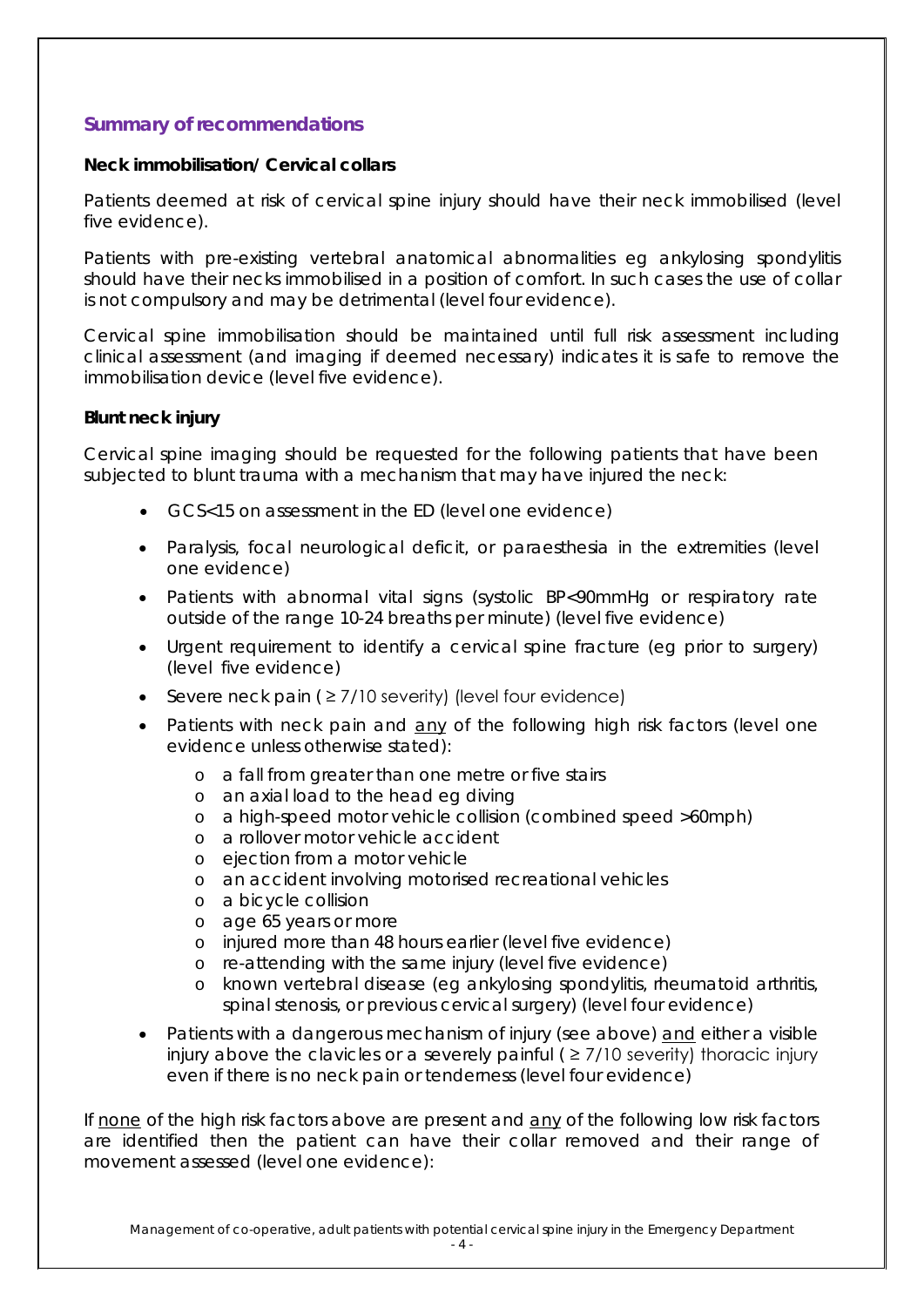- simple rear-end motor vehicle collision (but not if pushed into another vehicle, or if hit at high speed or by a large vehicle)
- sitting position in ED
- ambulatory at any time since injury
- delayed onset of neck pain (ie not immediate)
- absence of midline cervical spine tenderness

Patients stratified to a low risk category that can actively rotate their necks 45 degrees to the left and right should be considered to have had a "significant" cervical spine injury excluded without need for imaging. Patients that are unable to rotate their neck 45 degrees in both directions or report severe pain ( ≥ 7/10 severity) on doing so should have cervical spine imaging performed.

### **Penetrating neck injury**

Neck immobilisation is not required for patients with isolated gunshot wounds to the head, unless the bullet path traverses the neck (level four evidence).

Cervical spine immobilisation is recommended for patients with gunshot wounds to the neck given the association with direct spinal destruction in a proportion of patients. However, this should not take precedent over life-threatening airway and haemorrhage control (level five evidence).

Neck immobilisation is not required for a patient with an isolated stab wound to the neck even if a neurological deficit is identified (level four evidence). The fitting of a cervical collar in this setting may be associated with an increased mortality. (level four evidence)

#### **Collar removal**

Staff members should not remove cervical collars unless they have received specific training in the use of a validated cervical spine clinical decision rule. (level five evidence)

Nurses can safely apply clinical decision rules designed for cervical spine clearance following targeted training (level three evidence).

#### **Primary imaging modality**

CT should be used as the primary imaging modality for excluding cervical spine injury in adults following blunt trauma if any of the following criteria are met (level two evidence):

- GCS below 13 on initial assessment
- Intubated patients
- Inadequate plain film series
- Suspicion or certainty of abnormality on plain film series\*
- Patient's being scanned for head injury or multi-region trauma

*\*As a minimum the CT should cover the area from the cranio-cervical junction to the thoracocervical junction since selective scanning has been shown to miss injuries (NICE head injury guidelines, 2007)*

It is also recommended that CT be used as the primary imaging modality in the following settings: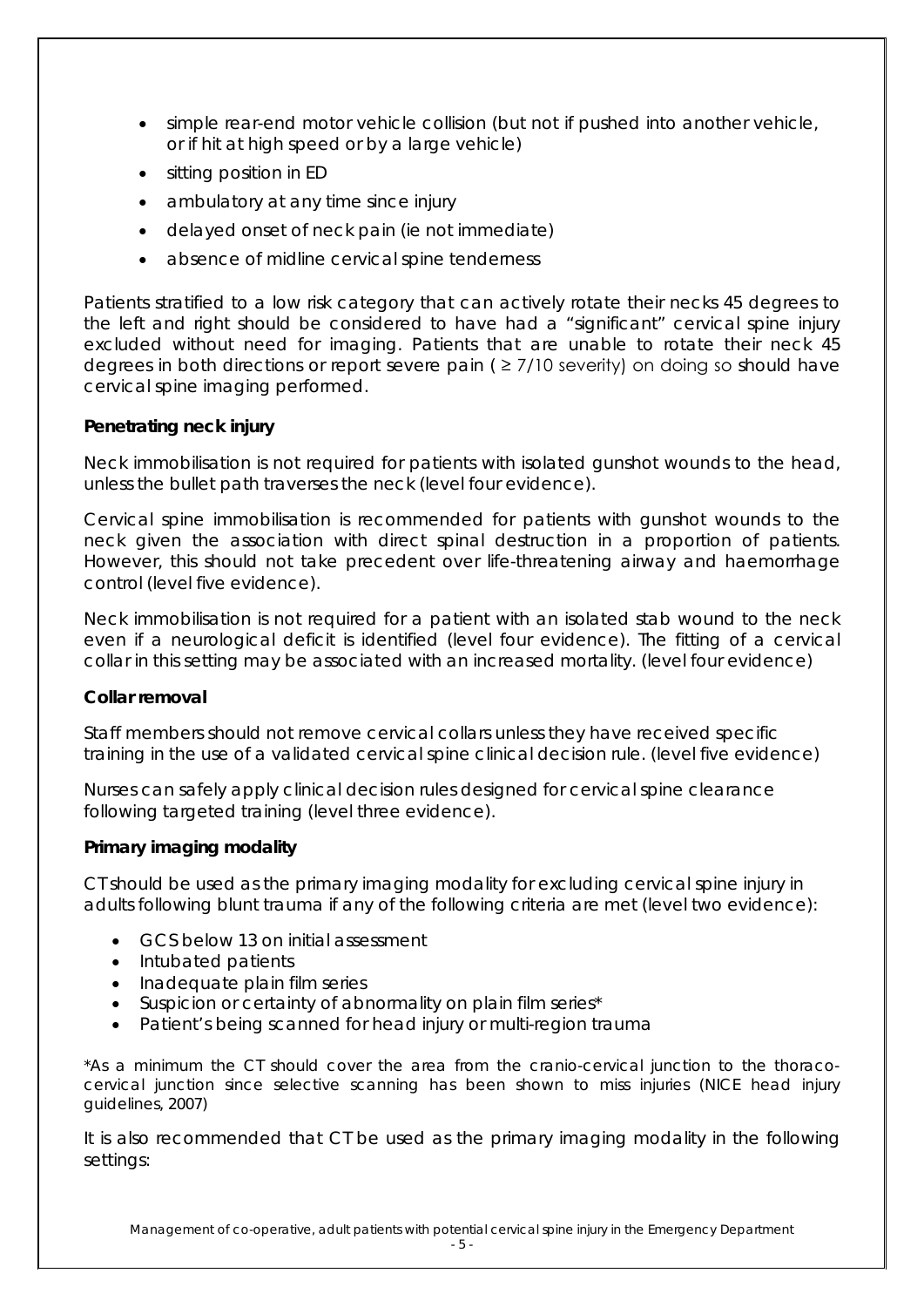- Patient has dementia (or a chronic disability precluding accurate clinical assessment) (level five evidence)
- Patient has neurological signs and symptoms referable to the cervical spine (level three evidence)
- Patient has severe neck pain ( $\geq$  7/10 severity) (level four evidence)
- Patient has a significantly reduced range of neck movement (ie unable to actively rotate the neck 45 degrees in both directions) (level four evidence)
- Patients with known vertebral disease (eg ankylosing spondylitis, rheumatoid arthritis, spinal stenosis, or previous cervical surgery) (level four evidence)

Local guidelines should be developed with regard to the primary imaging modality for patients aged over 65 years.

In the absence of an indication for CT, 3-view plain radiographs should be used as the primary imaging modality for excluding cervical spine injury.

### **Timing of imaging**

Imaging of the cervical spine should be performed within 1 hour of a request having been received by the radiology department or when the patient is sufficiently stable (level five evidence).

If the patient is having an urgent CT head performed then the neck should be scanned at the same time (level five evidence).

A radiologist (or clinician specifically trained to perform this task) should formally report the CT cervical spine scan images promptly (level five evidence).

### **Advanced imaging**

MRI should be used to exclude cervical spine injury\* in adults following blunt trauma if any of the following criteria are met (level two evidence):

- Neurological signs and symptoms referable to the cervical spine
- Suspicion of vertebral artery injury (eg spinal column displacement, foramen transversarium or lateral process fracture, posterior circulation syndromes).

*\*MRI should always be used in conjunction with another modality, preferably CT, in order not to miss bony injuries.*

Further imaging is advised for adults with severely restricted neck movement or severe pain  $\xi$  7/10) despite a normal CT following blunt cervical spine injury (level four evidence). Local guidelines should be developed between emergency physicians, radiologists, and spinal surgeons for the management of this group of patients.

Flexion-extension views cannot reliably exclude unstable cervical spine injuries in the acute setting (level three evidence). Patients without fracture or neurological deficit can be discharged following a negative MRI scan (level two evidence).

When indicated, MRI should be performed as soon as possible as its sensitivity for injury identification may fall after 48 hours(level four evidence)

Patients with injuries identified on MRI should be discussed with spinal surgeons (level five evidence).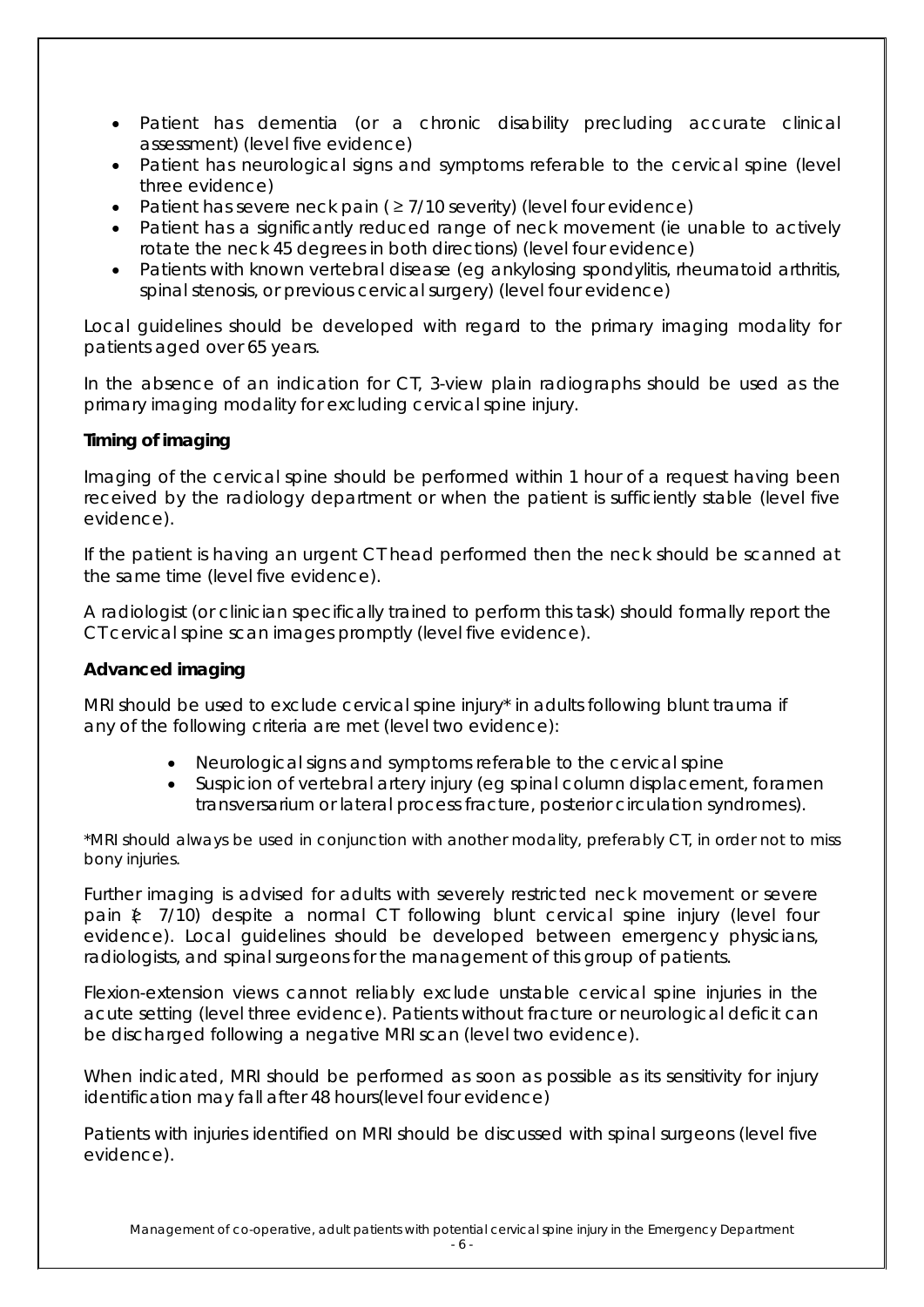#### **Introduction**

The prevalence of cervical spine injury following blunt trauma from 65 published studies<sup>2</sup> is 2.8% overall, and ~2% in less selective, prospective studies of consecutive patients<sup>3.4</sup>. Less than 1% of patients will suffer a cord injury but for those that do it can be devastating to both the individual and their family. The practice of immobilising a patient's neck (and body) following potential neck trauma has been widely adopted through fear of causing or exacerbating a spinal injury. However, spinal immobilisation is not without consequence in financial terms, or morbidity, for the 98% or so who do not have a significant cervical spine injury.

Once the patient arrives at the hospital there is a natural tendency for doctors to err on the side of caution with regards to requests for imaging of the cervical spine despite the limitations of plain radiography, whose sensitivity has been reported in a meta-analysis<sup>5</sup> to be only 52% at identifying "significant" cervical spinal injury in high risk groups.

The following questions that are of interest to healthcare professionals who deal with adult patients with potential cervical spine injury are addressed in this review.

- Does cervical spine immobilisation prevent neurological deterioration in patients with potential cervical spine injury following blunt trauma?
- Does cervical spine immobilisation prevent neurological deterioration in patients with potential cervical spine injury following penetrating neck injury?
- In adult patients with potential neck injury secondary to blunt traumatic forces, can existing clinical decision rules reliably exclude significant cervical spine injury without use of imaging? If so, which rule is recommended?
- Which patients require cervical spine imaging?
- Can decision rules be applied safely by nurses in the ED?
- Which primary imaging modality is recommended for excluding cervical spine injury?
- When should imaging be performed?
- What is the recommended management for patients that complain of significant pain or have restricted neck movement despite "normal" CT of the cervical spine?

- 7 -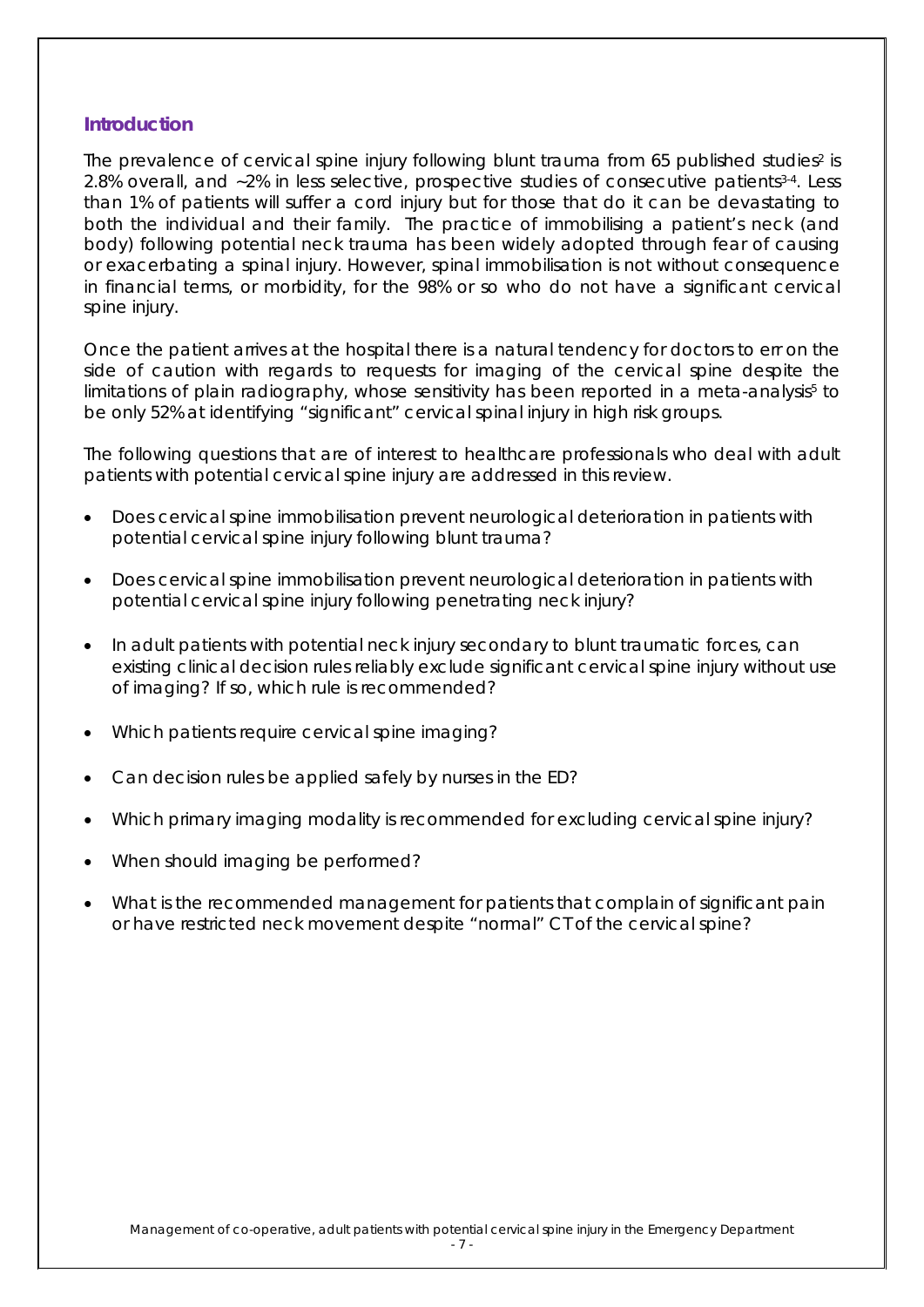### **Contributing Experts**

This guideline was prepared by Jason Lee (jason.lee@york.nhs.uk), Consultant in Emergency Medicine, for the Best Practice Subcommittee and ratified by the Clinical Effectiveness Committee of the College of Emergency Medicine.

### **Limitations of this guideline**

Only studies published in English language were considered and although some study authors were contacted directly, an extensive review of the grey literature was not performed. This guideline was developed without input from other (Royal) Colleges.

### **Review date**

November 2015 or sooner if important information becomes available.

### **Disclaimers**

The College recognises that patients, their situations, Emergency Departments and staff all vary. This guideline cannot cover all possible scenarios. The ultimate responsibility for the interpretation and application of this guideline, the use of current information and a patient's overall care and wellbeing resides with the treating clinician.

### **Research recommendations**

This review has identified a lack of robust evidence in specific key areas of neck injury management that future research could address, subject to ethical approval (see below):

- 1. Randomised controlled trial of collar application versus no collar application for alert co-operative neurologically intact patients with potential cervical spine injury.
- Primary outcome measure missed significant cervical spine injury (see appendix 4)
- Secondary outcome measure neurological outcome, patient satisfaction, length of ED stay and cost and incidence of non-neurological complications eg pressure areas, aspiration.
- 2. Randomised controlled trial of collar application versus no collar application for patients with penetrating neck injury.
- Primary outcome measures mortality, and neurological outcome in survivors
- Secondary outcome measures: non-neurological complications, length of hospital stay and cost.
- 3. Prospective cohort trial to validate ability of trained nursing staff to safely implement clinical decision rules for patients in UK ED's.
- Primary outcome measure missed significant cervical spine injury
- Secondary outcome measures patient satisfaction, rate of radiology requests, total time patients spent immobilised, length of ED stay.
- 4. Randomisation of consecutive alert, neurologically intact patients that cannot have their cervical spines cleared clinically but who do not meet the high risk criteria for CT to either CT or plain radiography.
- Primary outcome measure ability to exclude significant cervical spine injury according to operative findings or follow up at 90 days.
- Secondary outcome measures adequacy of each imaging modality, time to complete imaging studies, cost per identified unstable injury, cost-effectiveness in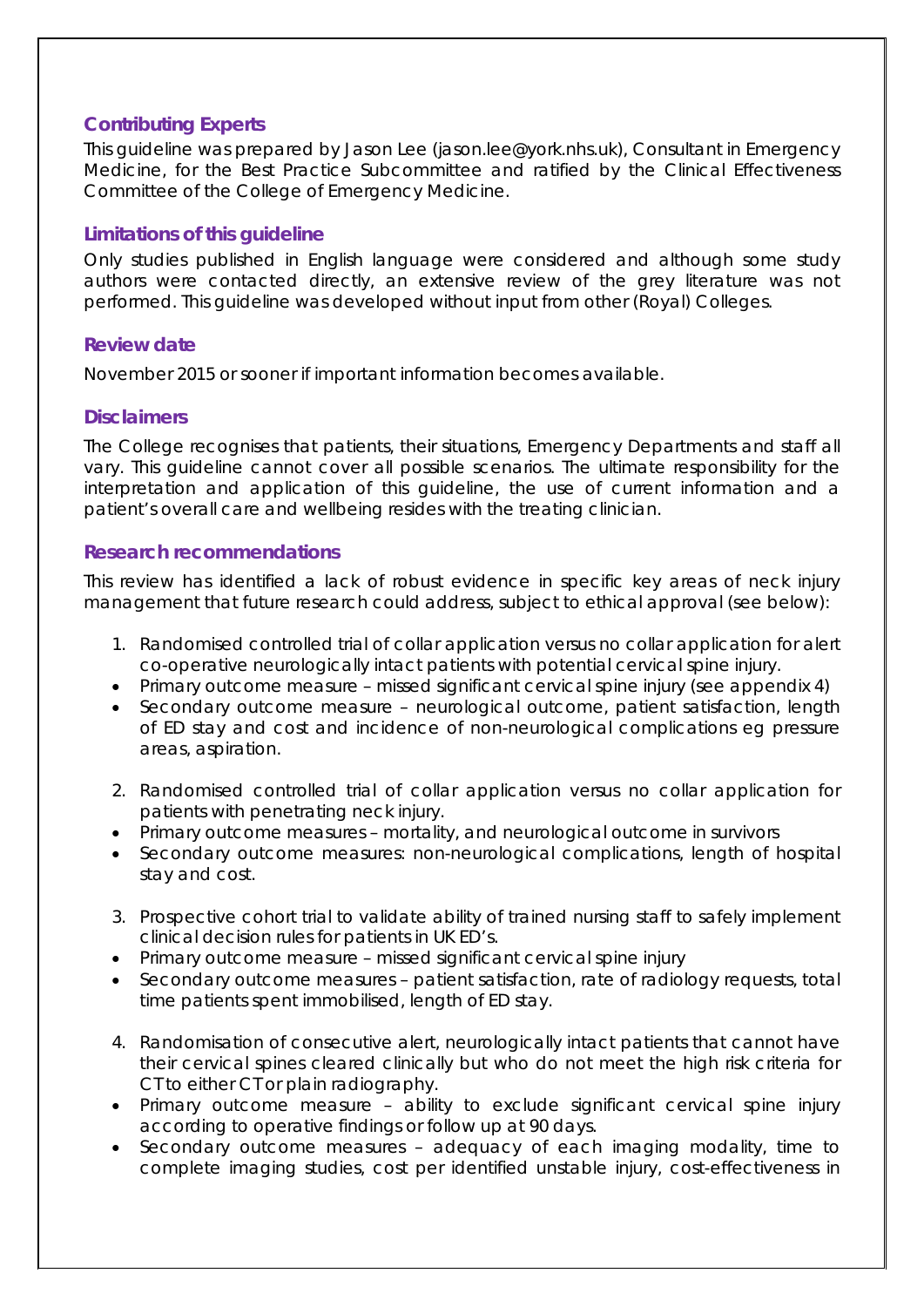subgroups of interest identified a priori eg patients aged over 65, patients with preexisting spinal disease, and patients with dementia.

- 5. Randomised trial of consecutive alert, neurologically intact patients with significant neck pain or reduced range of neck movement. Discharge after exclusion of instability based upon CT vs. CT plus MRI vs. [CT plus follow up at 10-14 days +/- MRI or flexion-extension views].
- Primary outcome measure ability to exclude an unstable cervical spinal injury according to operative findings or follow up at 90 days
- Secondary outcome measures length of time to removal of collar, complication rate associated with collars, cost of each of the three protocols per unstable injury identified, sensitivity of MRI performed before and after 48 hours.

### **Audit standards**

There should be a documentation and audit system in place within a system of clinical governance.

#### **Key words for search**

Neck injuries Cervical spine Spinal injuries Neck immobilisation **Collar** Emergency Department X-ray CT MRI Flexion-extension views Clinical decision rules Clinical practice guidelines

- 9 -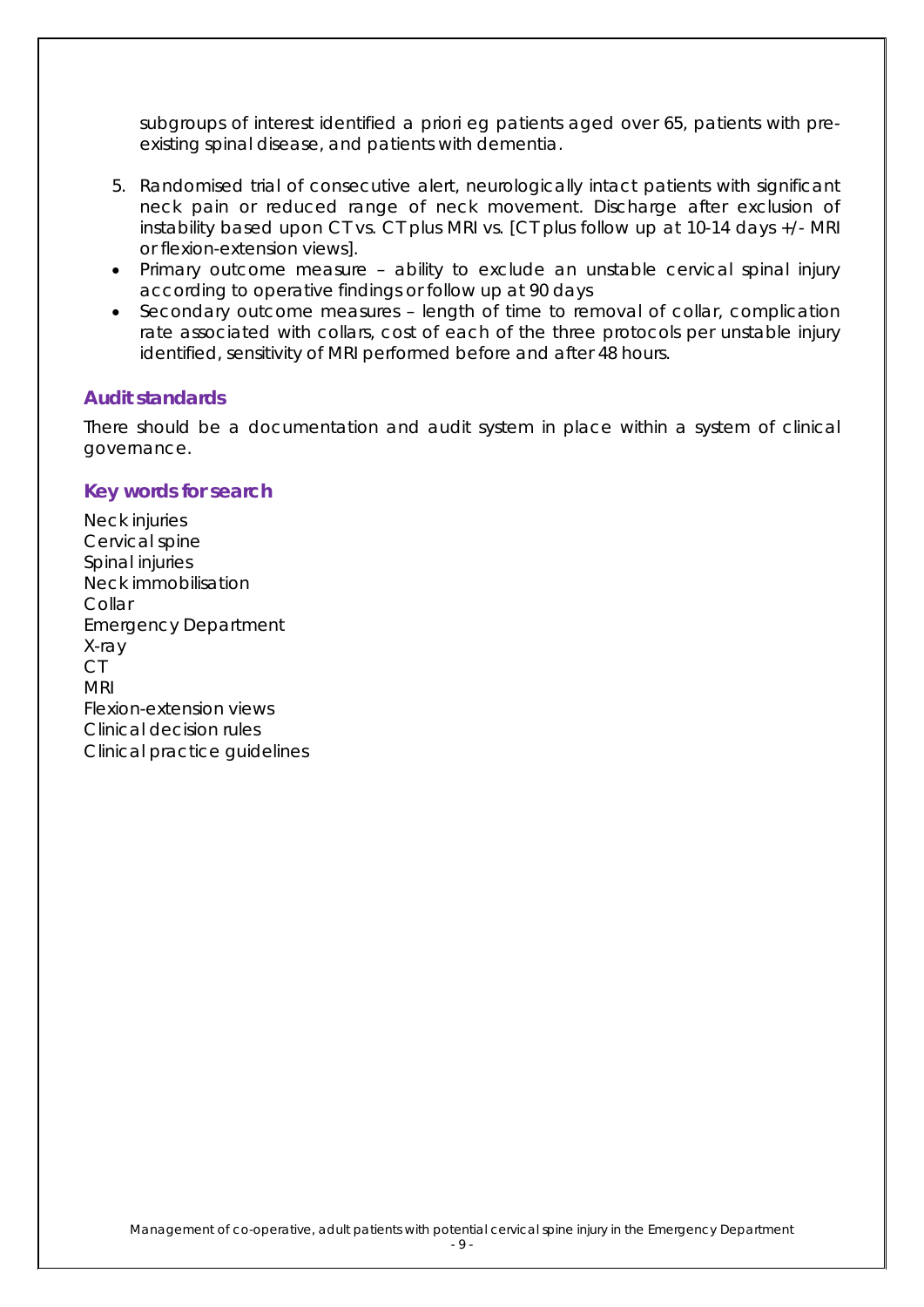### **Discussion**

### **Does cervical spine immobilisation prevent neurological deterioration in patients with potential cervical spine injury following blunt trauma?**

### **Search strategy and results** (page 36)

No randomised controlled trial was identified that answered the question posed.

#### **Comment:**

Rogers<sup>6</sup> published a case series of 77 patients with significant cervical spine injuries that had been referred to a neurosurgical service between 1940 and 1950. Eight patients (10%), all of whom had anterior spine dislocations, developed either new symptoms or worsening symptoms of cord compression after arrival at hospital. The author suggested that the use of adjustable traction neck braces by first responders on patients with neck injuries could reduce the number of cases of delayed neurological deficit. Bohlman<sup>7</sup> reported that 60% of 300 non-consecutive patients presenting to either Johns Hopkins or Baltimore Hospital between 1950 and 1972 with acute cervical spine fractures or dislocations were paralysed on arrival. This study excluded patients with simple sprains but did include intoxicated, unco-operative and multiply injured patients. In a third of all patients the diagnosis of cervical spine injury was made more than two days after admission. Neurological deterioration after arrival was documented in eleven cases (3.6%), four of whom had neck immobilisation performed and seven of whom did not. During the 1970's when spinal immobilisation was more widely practiced (and seatbelts were more widely worn) the number of paralysed patients fell<sup>8</sup>. This evidence and expert consensus formed the basis for the initial ATLS recommendation<sup>9</sup> that all trauma patients considered to be at potential risk of cervical spine injury should have immediate neck immobilisation performed. Reid10 reported that secondary neurological injury occurred in 1.4 % patients with cervical spine injury when the diagnosis was made in the ER and in 10.5 % of cases when the diagnosis was missed. Associations with missed diagnoses included intoxication, decreased level of consciousness, multiple level spinal injuries and failure to request imaging. Toscano<sup>11</sup> retrospectively interviewed staff involved in the transfer of patients with cervical spine injuries to a tertiary referral neurosurgical centre in Australia between 1983 and 1984. He concluded that all cases (18 patients) where neurological deterioration occurred between the time of injury to the cervical spine and arrival at the neurosurgical unit (more than 12 hours in 30% of cases) could have been prevented by better immobilisation and transfers. The practice of cervical spinal immobilisation following blunt trauma is now enshrined in clinical practice worldwide but has been questioned in more recent times by a number of authors.

The low prevalence (<2%) of "significant" cervical spinal injuries in patients attending the Emergency Department following blunt trauma3,4 means that approximately 50-100 patients have their neck immobilised for every patient that has a significant cervical spine injury. Pre-hospital neck immobilisation is usually coupled with immobilisation on an extrication board. The incidence of complications secondary to immobilisation in a cervical collar is not known but reported complications include raised intracranial pressure12, respiratory compromise<sup>13</sup>, aspiration from vomiting<sup>14</sup>, decubitus ulceration<sup>15</sup> and an increased difficulty in airway management. Potential benefits of the collar include minimisation of neck movement during transfers<sup>16</sup>, increased comfort for a minority of patients, and to alert staff to the fact that the patient may have a significant underlying injury.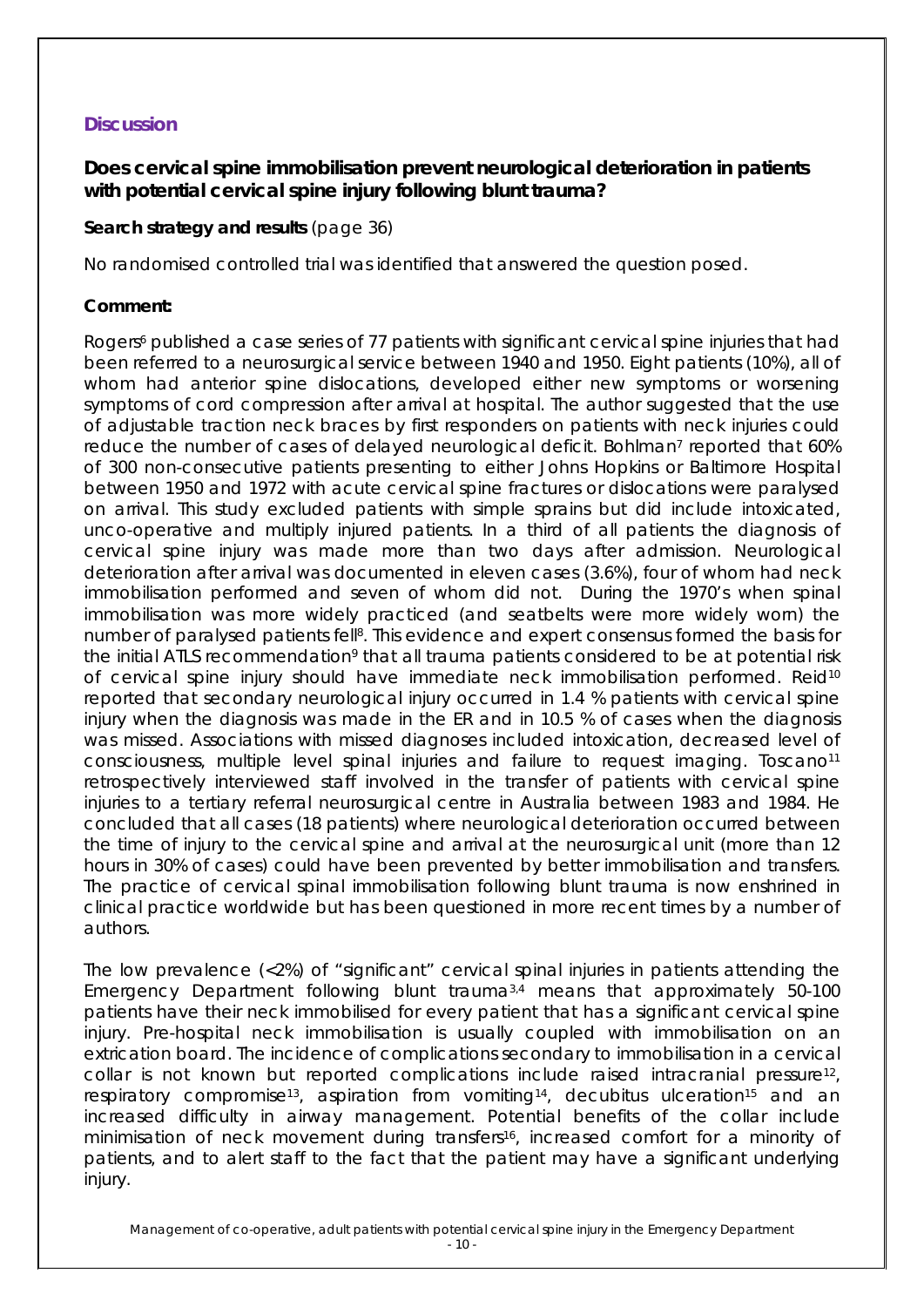In 1998, Hauswald<sup>17</sup> published retrospective data that compared the neurological outcomes of 334 patients with blunt traumatic cervical spinal injury who all had spinal immobilisation performed (New Mexico) with 120 patients with blunt traumatic cervical spinal injury that had no spinal immobilisation performed (Malaya). There was a nonsignificant increase in neurological disability in the immobilised group. Though this comparison is flawed, the author's argument that any cord injury from blunt trauma occurs at the time of the impact, that subsequent movement is very unlikely to cause further damage, and that alert patient will develop a position of comfort with muscle spasm protecting the spine appears credible. It is widely accepted that it may be harmful for patients with pre-existing vertebral anatomical abnormalities eg ankylosing spondylitis to have their neck forced into an unnatural position<sup>18</sup> and such patients usually have their neck supported in a position of comfort with or without a collar.

A Cochrane review updated in 2009 by Kwan et al<sup>19</sup> concluded that in the absence of any randomised controlled trials the low incidence of unstable injuries of the cervical spine amongst those immobilised raised the possibility that immobilisation may be associated with a higher morbidity and mortality than non-immobilisation. In a recent literature review, Benger and Blackman<sup>20</sup> concluded that alert, co-operative trauma patients do not require cervical spine immobilisation unless their conscious level deteriorates or they find short-term support of a collar helpful.

The evidence both for and against cervical spine immobilisation is weak. Although Hauswald's study is intriguing, if we accept a 1-2% prevalence of unstable cervical spine injury following blunt trauma and hypothesise that 1 in 10 patients with unstable cervical spinal injuries would suffer a spinal cord injury as a consequence of non-immobilisation of their neck then only 1 in 500 -1,000 patients would be harmed as a result, which exceeds Hauswald's study population. There is a need for large randomised multi-centre trials to determine the risk:benefit ratio of neck immobilisation. However, the current practice of cervical spine immobilisation has been so widely adopted and the consequence of causing or exacerbating a spinal injury so catastrophic that such trials may not be supported by ethical committees.

NICE cervical spine guidelines (2007) state that cervical spine immobilisation should be maintained until full risk assessment including clinical assessment (and imaging if deemed necessary) indicates it is safe to remove the immobilisation device. Though evidence that the use of cervical collars prevents secondary injury is lacking, no evidence could be found to contradict this statement and it is, therefore, supported.

#### **Recommendation**

Patients deemed at risk of cervical spine injury should have their neck immobilised (level five evidence).

Patients with pre-existing vertebral anatomical abnormalities eg ankylosing spondylitis should have their necks immobilised in a position of comfort. In such cases the use of collar is not compulsory and may be detrimental (level four evidence).

Cervical spine immobilisation should be maintained until full risk assessment including clinical assessment (and imaging if deemed necessary) indicates it is safe to remove the immobilisation device (level five evidence).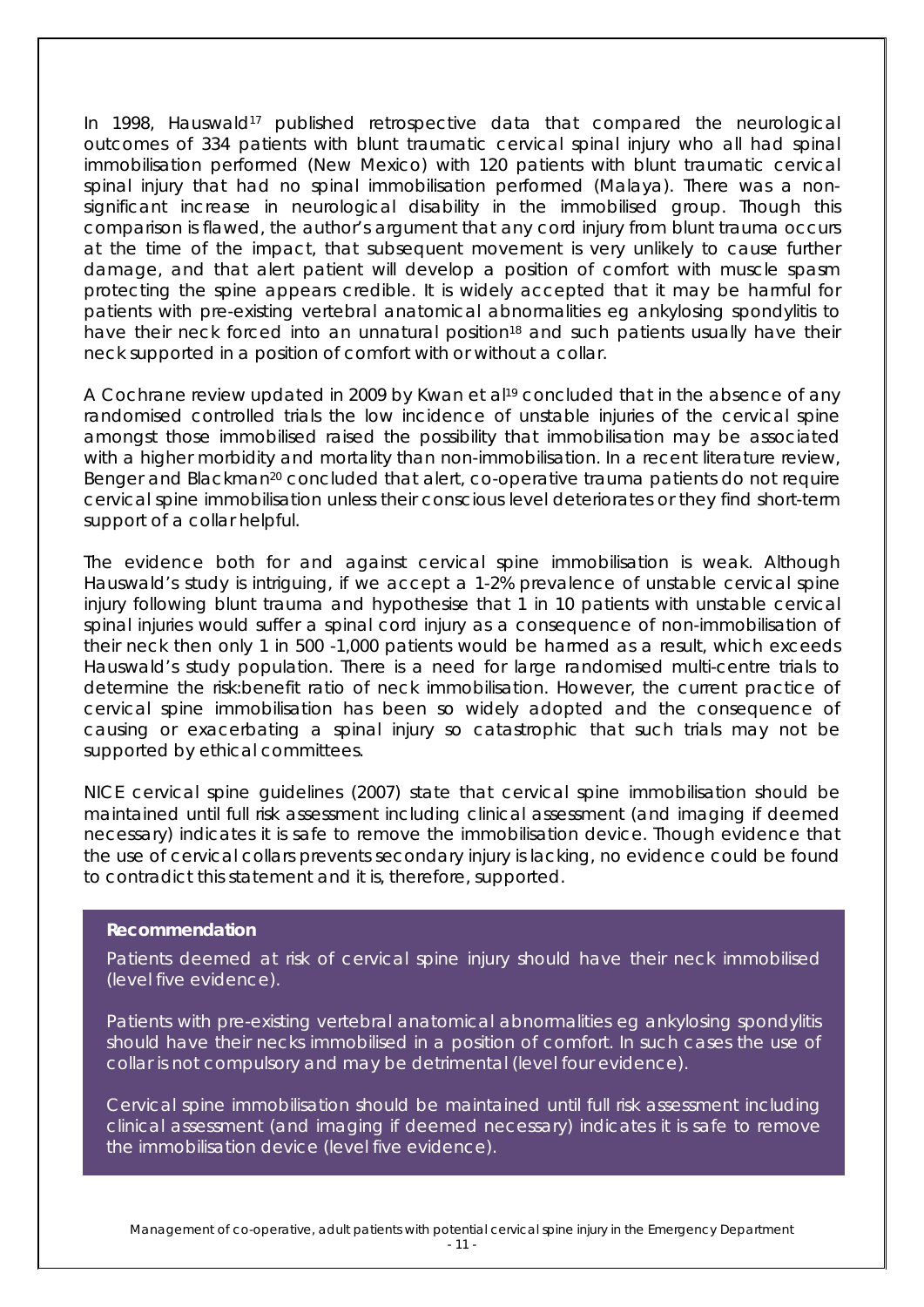### **Does cervical spine immobilisation prevent neurological deterioration in patients with potential cervical spine injury following penetrating neck injury?**

### **Search strategy and results** (page 37)

No randomised controlled trial was identified that answered the question posed.

### **Comment:**

Penetrating injuries to the head and neck are uncommon in the UK and the NICE guidelines do not address the need for cervical spine immobilisation in this setting. Spinal immobilisation has been traditionally performed on such patients as an extrapolation of current practice for patients with neck injuries resulting from blunt traumatic forces.

### **Gunshot wounds to the head**

A number of retrospective reviews have failed to identify any survivor with a cervical spine injury following an isolated gunshot wound to the head when the bullet did not traverse the neck:

After excluding patients clinically cleared and those who died, Lanoix et al<sup>21</sup> reported that none of 151 patients with gunshot wounds to the head had a cervical spine injury. A combined number of 383 patients were not found to have cervical spine injuries following gunshot wounds to the head in separate case series reported by Kennedy et al<sup>22</sup>, Chong et al<sup>23</sup>, and Kaups et al<sup>24</sup>. Kaups et al specifically commented that no patient that was shot sustained blast or a fall related spinal injury.

Although these case series represent only weak (level four) evidence, future randomised controlled trials are unlikely. The 2009 Eastern Association for the Surgery of Trauma (EAST) guidelines25 advises that spinal immobilisation is not required if the bullet does not traverse the neck. Given that cervical collars are associated with raised intracranial pressure and increased difficulty in airway management spinal immobilisation is not recommended in such cases.

### **Penetrating injuries to the neck**

A retrospective review of casualties from the Vietnam war<sup>26</sup> found that all penetrating cervical cord injuries proved fatal whilst another retrospective military case review from Israel reported that 22% of casualties with penetrating neck trauma had life threatening injuries eg expanding neck haematomas that may have been obscured by a cervical collar. None of the casualties who were not immobilised required spinal surgery. It may be argued that high velocity injuries in the military setting are not representative of civilian injuries.

A number of retrospective reviews have looked at outcomes from cervical spine injuries in civilian populations following penetrating neck trauma:

Medzon et al<sup>27</sup> reviewed thirteen years of data on patients and reported that none of the 81 patients presenting during that time with gunshot wounds to the head or neck required surgical intervention for an unstable spinal injury. Rhee et al<sup>28</sup> reported a low prevalence of cervical spine cord injury (1%) in all patients presenting with gunshot wounds to two level 1 US trauma centres over a 7-12 year period. All patients with cervical cord injury in this review had a neurological deficit on arrival at hospital and none regained significant neurological recovery during hospitilisation. Vanderlan et al<sup>29</sup> more recently (2009) reported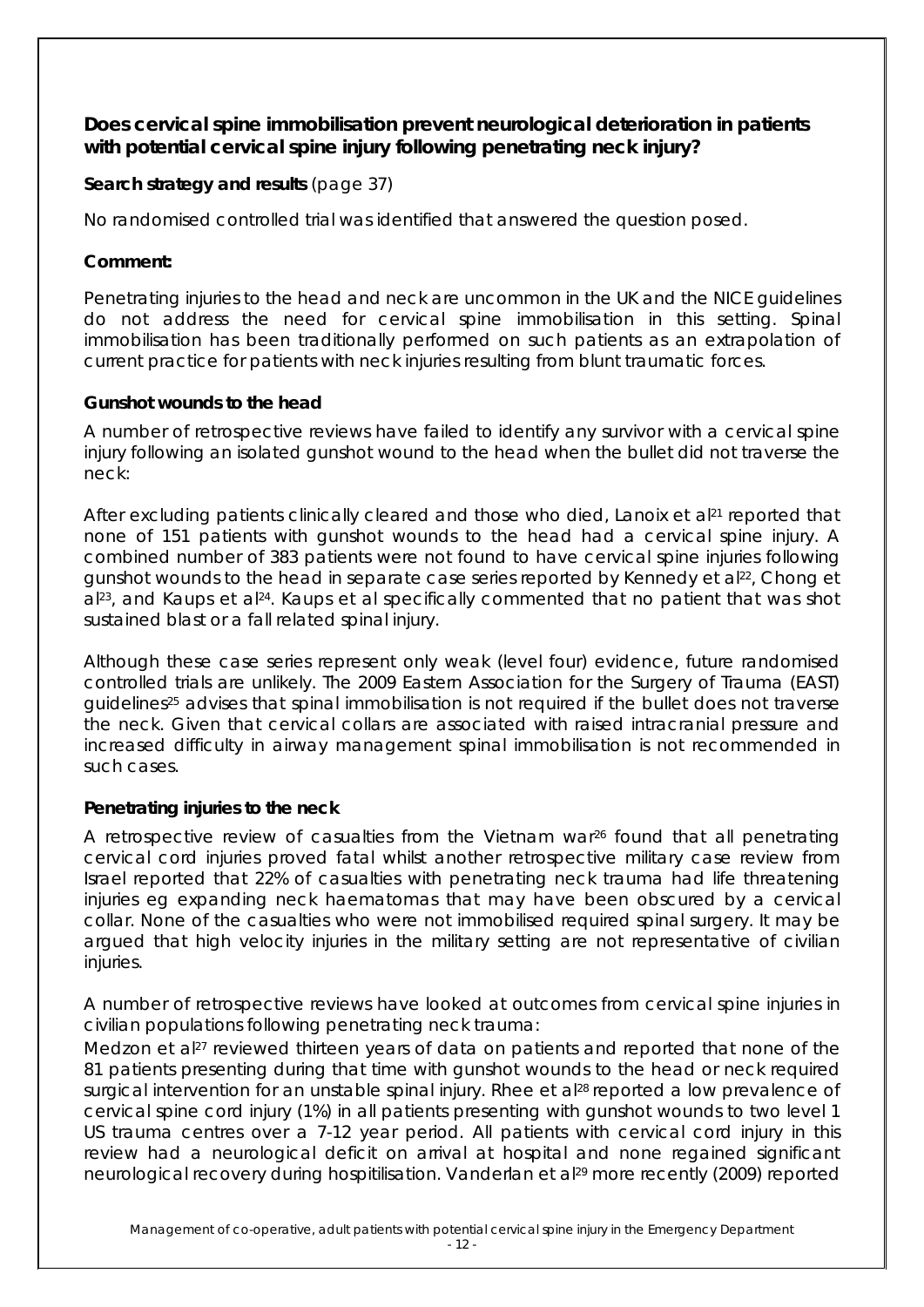that only 2 out of 196 patients presenting with penetrating neck injuries (all causes) to two level 1 trauma centres had unstable cervical spine fractures. Both patients had complete neurological deficit on arrival. A decreased spine immobilisation rate at one of the centres during the study did not affect neurological outcome. Although interesting, this must be viewed with caution given the small numbers involved. The same lead author has separately published mortality rates from a single centre<sup>30</sup>. Thirty five out of 199 patients with penetrating cervical trauma died over the nine year review period. The odds ratio of dying if the neck was immobilised compared to if it was not was calculated to be 2.8 (95% CI 1.2- 6.5). Klein et al<sup>31</sup> reported that  $33/183$  patients with gunshot wounds to the neck had cervical spine injuries and concluded that all such patients should have cervical spinal immobilisation performed. Only one of the 33 patients did not have a recorded neurological defict on admission. It is not clear whether this injury was stable or unstable. Apfelbaum et al $32$  also reported a case of a patient with an unstable fracture of the cervical spine following a gunshot wound to the neck that had no neurological deficit on arrival. The patient had the collar removed to perform haemorrhage control in the Emergency Room. On discharge the patient had a possible C6 root lesion. Neither report convincingly documents a cervical spine cord injury as a result of collar removal.

Few studies have reported on the association between knife wounds to the neck and spinal injury. Bharkana et al's review<sup>33</sup> of all cause penetrating neck trauma included only two cases of stabbing to the neck, neither of whom sustained an unstable spinal injury. Connell et al<sup>34</sup> identified only four cases of cervical cord injury from isolated stabbings to the neck after searching a nine year period the Scottish Trauma Audit Group (STAG) data base. All patients had either clinical evidence of a spinal cord injury on initial assessment or were in traumatic cardiac arrest on arrival. In a retrospective review<sup>27</sup> of over 57, 532 patients presenting to two US level 1 trauma centers over a 7-12 year period the prevalence of cervical spinal cord injury was 0.1% in patients with stab wounds to the neck. All patients with cervical cord injury had a neurological deficit on arrival at hospital and none regained significant neurological recovery during hospitilisation.

A BESTBET<sup>35</sup> published in 2009 concluded that the risk of complications from placing a cervical collar over stab wounds to the neck far outweighed the theoretical risks of exacerbating an unstable spinal injury. Although there are reports of cord injury from stab wounds to the neck, none have demonstrated that spinal immobilisation has prevented neurological deterioration. Reports that 22% of patients with penetrating neck injuries develop potentially life-threatening problems that a collar may obscure and the retrospective review that found more than double the mortality rate in patients in whom cervical spine immobilisation was performed mean that the routine immobilisation of patients cervical spine following stab wounds to the neck cannot be supported.

#### **Recommendation:**

Neck immobilisation is not required for patients with isolated gunshot wounds to the head, unless the bullet path traverses the neck. (level four evidence)

Cervical spine immobilisation is recommended for patients with gunshot wounds to the neck given the association with direct spinal destruction in a proportion of patients. However, this should not take precedent over life-threatening airway and haemorrhage control. (level five evidence)

Neck immobilisation is not required for a patient with an isolated stab wound to the neck even if a neurological deficit is identified (level four evidence). The fitting of a cervical collar in this setting may be associated with an increased mortality. (level four evidence)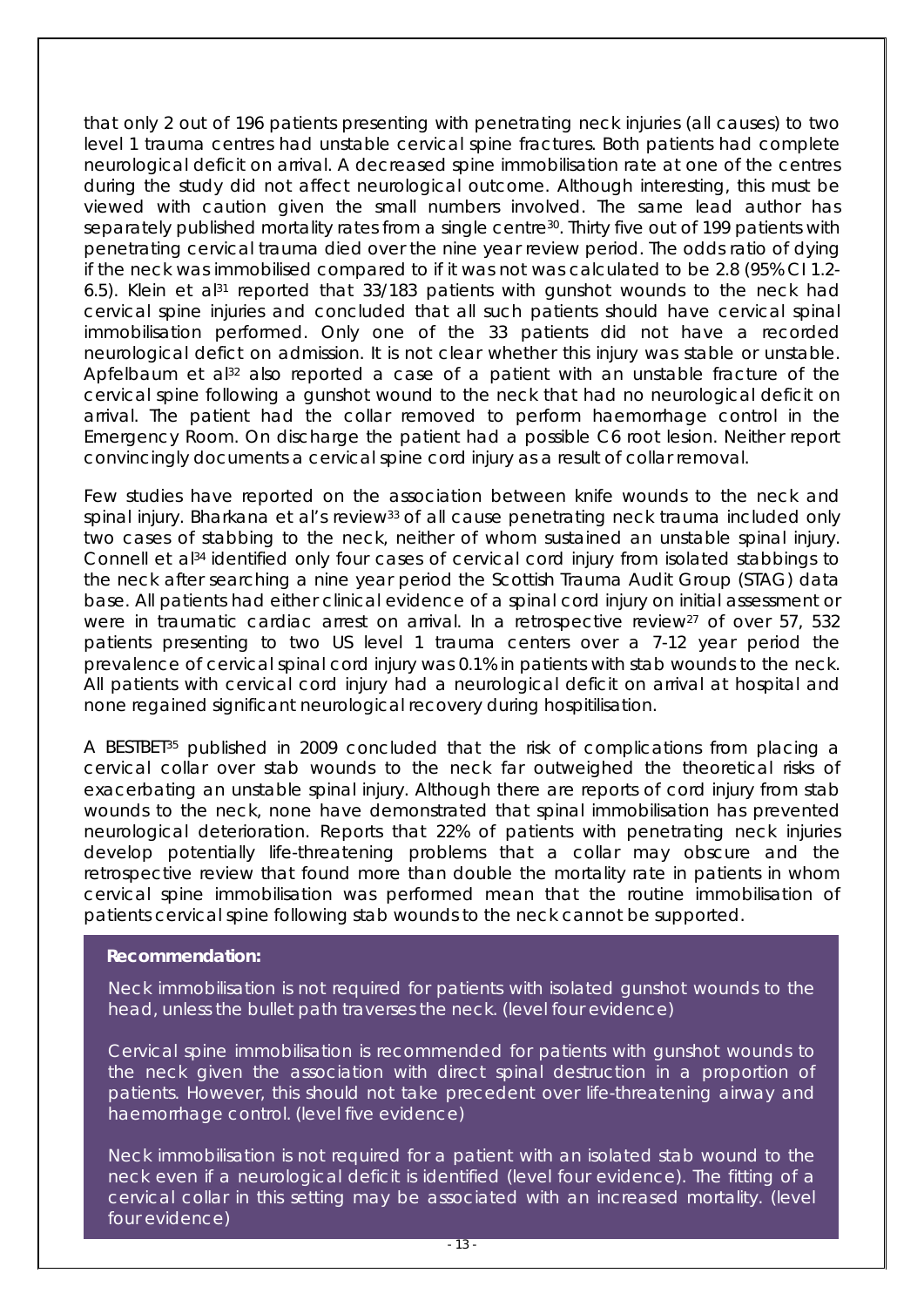**For adult patients with potential neck injury secondary to blunt traumatic forces, can existing clinical decision rules reliably exclude significant cervical spine injury without use of imaging?** 

- **i. If so, which rule is recommended?**
- **ii. Which patients require cervical spine imaging?**

### **Search strategy and results** (page 41)

Two level 1 trials were identified that answered the question posed.

### **Comment:**

Stiell et al reported physician judgement to be 92% sensitive at identification of significant cervical spine injuries<sup>36</sup> whilst other studies have found this to be less reliable<sup>37,38</sup>. A recent one-year prospective study by Duane et al<sup>37</sup> reported on twenty four alert patients that had sustained cervical spine injury following blunt trauma. Clinical evaluation (neck pain, visible trauma to the cervical spine, neurological deficit or spinal tenderness) would have only identified 16 out of the 24 injuries (sensitivity 67%) identified on CT. Four of the "missed injuries" required non-surgical intervention. Given the limitations of clinical evaluation there is a natural tendency to rely on cervical spine radiographs to exclude cervical spine injury. However, the sensitivity of plain radiographs at identifying cervical spine injuries has been reported to be only 52% in a meta-analysis<sup>5</sup> of published studies.

In the last decade, level 1 evidence studies have led to the development of two distinct validated decision rules (NEXUS3 and Canadian C-spine rule4) with near 100% sensitivity for exclusion of significant cervical spine injury. The evidence for and against each rule is considered below, along with the NICE recommendations. An updated search performed in 2010 using a similar strategy to that which NICE employed in their 2007 guidelines identified no new decision rules of similar power that have been validated. The multiple small studies that were identified were, therefore, not considered further in this review.

The National Emergency X-ray Utilization Study (NEXUS) was the first prospective multicentre (21 trauma centres in the US) observational study to be published on cervical spine radiography in blunt trauma patients. The decision tool derived from this study of 34, 069 patients (including children and adults of any age) stated that if the following five low risk criteria could be met then significant injury to the cervical spine could be excluded without the need for imaging:

- 1. No midline cervical tenderness
- 2. No focal neurological deficit
- 3. Normal alertness
- 4. No intoxication
- 5. No painful distracting injury

818 (2.4%) patients had fractures of the cervical spine identified on radiography. Only 8 would have been "missed" using the decision tool and only two of these patients had injuries that were defined a priori as "significant". Of these two patients, one refused treatment but made a full recovery whilst the other required internal fixation of a C6 lamina fracture. The NEXUS rule was then validated by doctors who answered a question about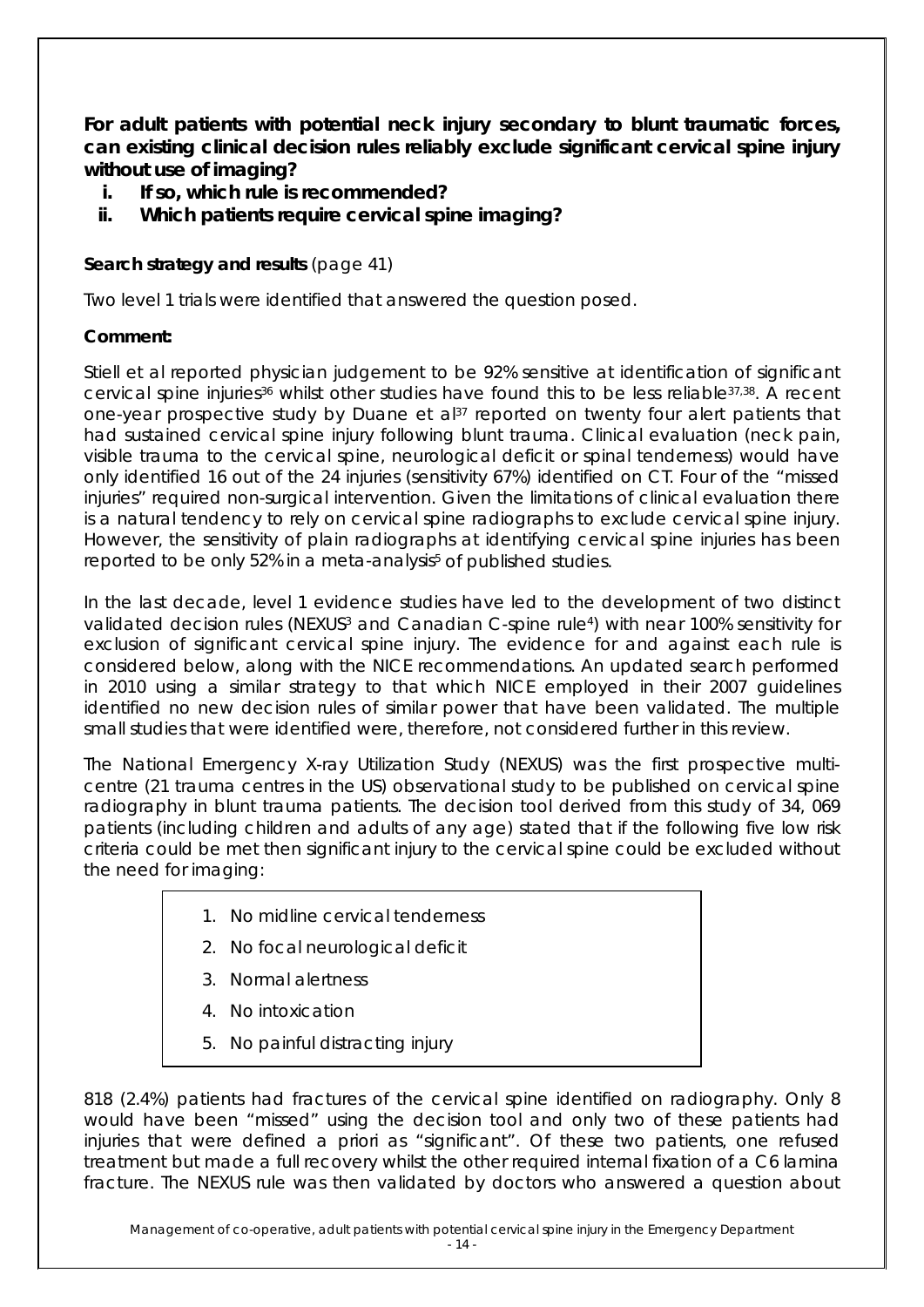whether or not the rule classified the patient as high or low risk but who did not necessarily adhere to the rule. The authors, Hoffman et al, concluded that the sensitivity of their rule for exclusion of significant injury approached 100%, (99.6% [95%CI 98.6- 100%]).

In 2001 Stiell et al published a second clinical decision rule based on a set of high and low risk factors. A three year prospective cohort study was conducted in the ED's of ten large Canadian community and university hospitals. The convenience sample consisted of 8,924 alert, stable adult patients who following blunt trauma had either neck pain, or no neck pain but visible injury above the clavicle and were non-ambulatory with a dangerous mechanism of injury. The main outcome measure was "clinically important cervical spine injury", evaluated by plain radiography, computed tomography or a structured follow-up telephone interview. The following Canadian C-Spine Rule, based on three questions, was derived:

- **1. Is any high-risk factor present that mandates radiography?**
	- age 65 years or more
	- dangerous mechanism of injury
	- paraesthesia in extremities
- **2. Is any low-risk factor present that allows safe assessment of range of motion?**
	- simple rear-end motor vehicle collision
	- sitting position in ED
	- ambulatory at any time since injury
	- delayed onset of neck pain
	- absence of midline C-spine tenderness
- **3. Can the patient actively rotate their neck 45 degrees to the left and right?**

A dangerous mechanism was defined by Stiell et al as any of the following:

- a fall from greater than one metre or five stairs
- an axial load to the head eg diving
- a high-speed motor vehicle collision (combined speed >100km/hr.)
- a rollover motor vehicle accident
- ejection from a motor vehicle
- an accident involving motorised recreational vehicles
- a bicycle collision

In the absence of a high risk factor and the presence of a low risk factor, the ability to actively rotate the neck 45 degrees to the left and right was considered to effectively exclude a significant cervical spine injury. Validating this rule on the same derivation set gave a 100% sensitivity (95%CI [98%-100%]) and 42.5% specificity (95% CI, 40%-44%) for identifying the 151 clinically important C-spine injuries. The rule would have also identified 27 out of 28 "clinically insignificant" cervical spine fractures." The NEXUS and Canadian studies broadly agreed on what constituted an "insignificant" spinal injury<sup>39</sup>. Although the injuries in this group do not require stabilisation, many emergency physicians and patients would consider them important.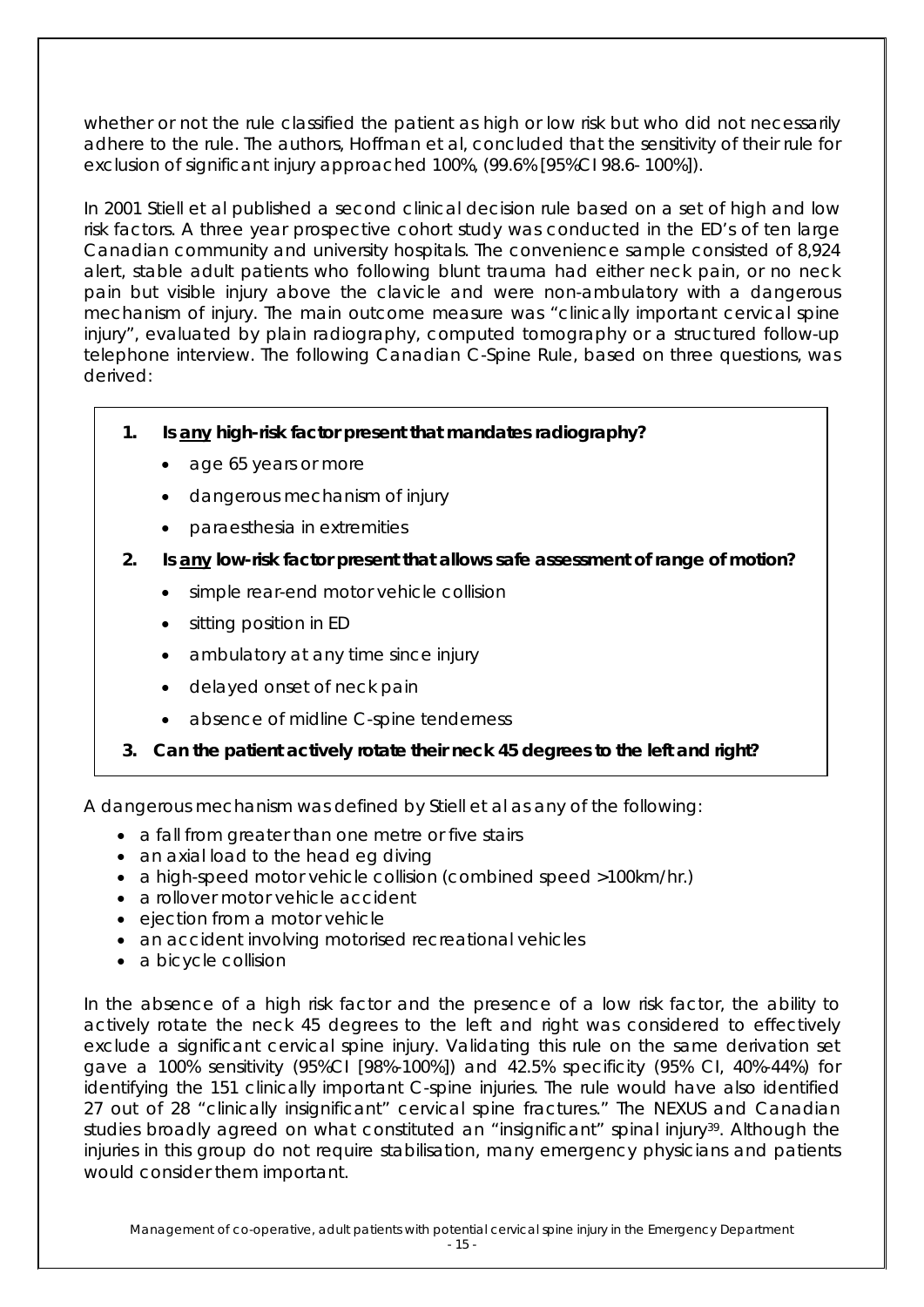### **"Insignificant" cervical spine injuries (Canadian C-spine rule):**

- Isolated spinous process fracture not involving the lamina
- Simple vertebral compression fracture (<25% loss of height)
- Isolated osteophyte fracture (not corner or teardrop fracture)
- Isolated transverse process fracture not involving the facet joint

The derivation set of the Canadian rule excluded patients younger than 16 years, patients with isolated minor facial injuries, patients with GCS <15, pregnant patients, patients with abnormal vital signs (systolic blood pressure less than 90mmHg or respiratory rate outside of the range 10-24 breaths per minute), patients injured more than 48 hours earlier, patients with paralysis, patients with known vertebral disease (ankylosing spondylitis, rheumatoid arthritis, spinal stenosis, or previous cervical surgery) and patients re-attending with the same injury. The rule has not been validated for these subgroups and its sensitivity may be less than 100% for such patients. Patients aged 65 or older were instantly considered high risk since the incidence of cervical spine injury has been reported to be significantly higher in this age group40,41. Patients that had drank alcohol were not excluded unless one of the explicit exclusion criteria was met eg GCS<15.

The prevalence of clinically significant cervical spine injury was 1.7% in both studies and although the two rules are very different both were highly sensitive at identifying patients with significant injuries. The 2003 NICE guidelines chose to combine the rules to make a highly sensitive rule. They favoured the Canadian on grounds that it had a marginally better sensitivity and a superior sensitivity (42% vs. 13%). This was predicted to reduce the number of radiographs requested (58% cases vs. 87% of cases) and be more cost-effective. The NICE group, however, added the presence of midline tenderness as a high risk feature to the Canadian rule to increase its sensitivity (expert consensus). Midline spinal tenderness has not been found to be specific for the identification of unstable cervical spine injuries (it was present in 58% of patients with no cervical injury in the Canadian study) and combining the rules may reduce the specificity whilst demonstrating no improvement in sensitivity. No evidence could be found to support this modification.

Since publication, multiple head-to head-comparisons have been made between the Canadian and NEXUS rules. Stiell et al performed a comparison in a prospective cohort study42 conducted across nine Canadian ED's. The Canadian rule missed only one of the 161 significant fractures whilst the NEXUS criteria would potentially have missed sixteen. Dickinson et al<sup>43</sup> (a member of the Canadian group) compared the NEXUS rule on their Canadian rule derivation cohort and reported its sensitivity to be only 93%, with ten important injuries "missed". Furthermore, the Canadian group criticised the ambiguity of distracting injuries and intoxication in the NEXUS rule. The NEXUS authors considered Stiell et al's comparison flawed44 and in turn stated their concerns about the Canadian rule's exclusion of 577 patients who did not have imaging performed and who were lost to follow up. To date, no independent group has published a robust comparison of the two rules.

Since 2007, the Canadian groups focus has been on how to improve compliance with the rule. A multi-centre Canadian ED cluster-randomised trial45 involving 11,284 alert, stable patients with blunt trauma to the head or neck published in 2009 reported that compliance with the Canadian rule safely reduced the imaging request rate by ~12%. Prior knowledge of Canadian rule by the physicians involved may have limited the impact of this intervention in this study. Kerr et al<sup>46</sup> reported that use of the Canadian rule safely reduced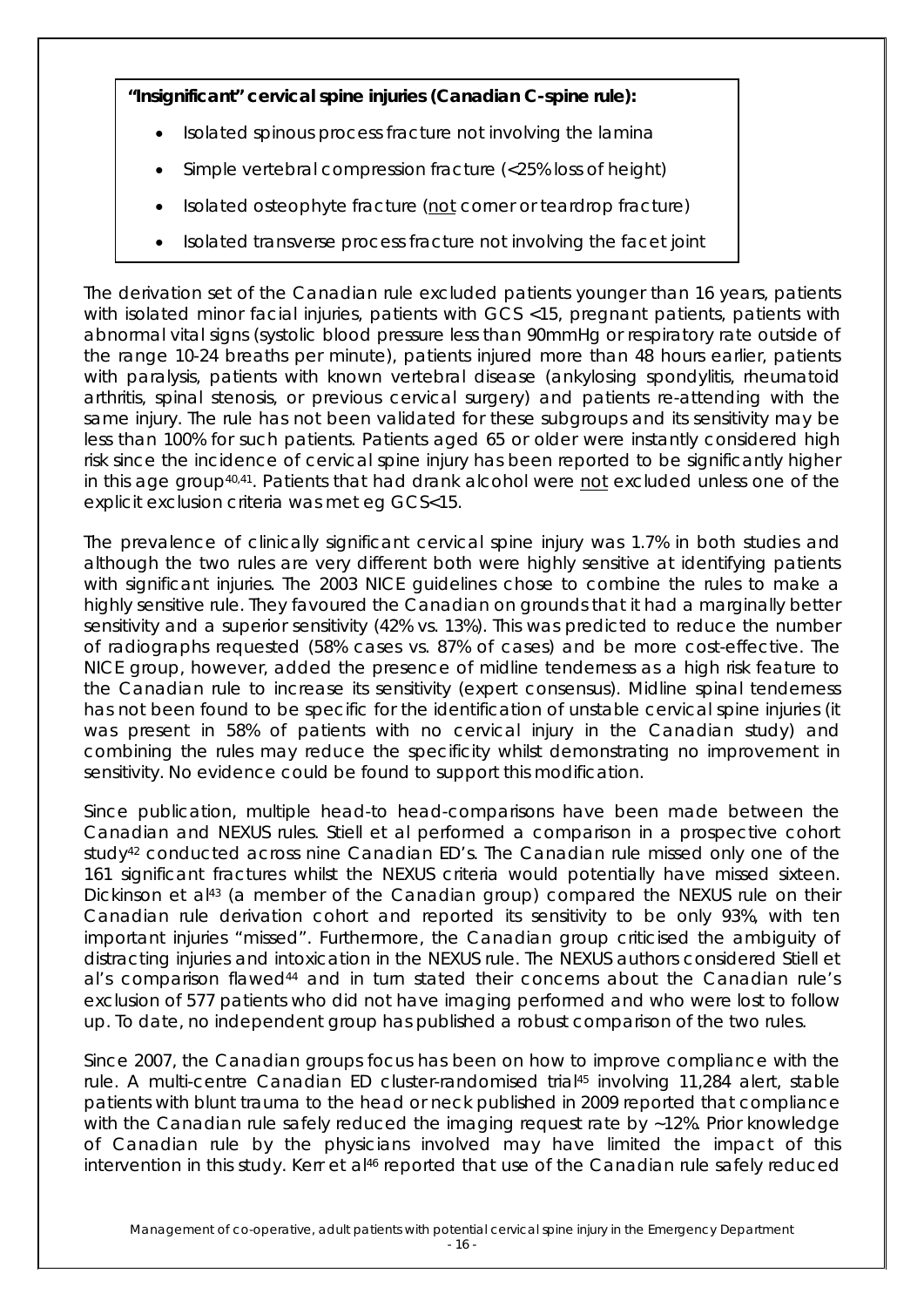imaging requests by 25% in 211 patients with potential neck injury presenting to an Australian ED. The Canadian rule has recently been prospectively validated in a UK population<sup>47</sup> (Coffey et al [awaiting print, personal correspondence]). Over a two year period the ED's of two UK hospitals enrolled 1,420 alert, stable adults with potential neck injury. Doctors were made aware of the components of the Canadian rule but were encouraged to continue their existing practice. Use of the rule would have safely reduced radiograph requests by 17%. Despite the low incidence of significant spinal injuries (0.6%) in this study its results are likely to cement the Canadian rule's current place as the rule of choice in UK ED's.

The 2007 NICE guidelines recommended a further modification of the original Canadian rule to include mandatory imaging for patients that have a focal neurological deficit or where a definitive diagnosis of cervical spine injury is required urgently (eg before surgery). These suggestions are pragmatic and performing radiographs in these high risk groups is unlikely to significantly reduce the overall specificity of the rule. They also recommended modifying the rule so that patients with non-symptomatic risk factors (aged greater than or equal to 65 years or a dangerous mechanism of injury) should have either neck pain or tenderness before receiving cervical spine imaging. This approach is supported by Gonzalez48 et al who found a prevalence of cervical spine fracture of only 0.2% in such patients. However, tenderness has been reported in as many as 58% of injured patients who do not have a significant neck injury and cervical spine injuries have been reported in patients who denied neck pain and tenderness in the setting of "distracting injuries". Heffernan et al<sup>49</sup> attempted to define what constituted a distracting injury through a prospective, observational study on 406 patients that were admitted to a single hospital following blunt trauma. Forty patients (10%) had cervical spine fractures. None of the ninety nine patients with a non-tender cervical spine and injuries confined to the lower torso (abdomen, pelvis or lower limbs) had a cervical spine injury. Conversely, seven patients out of 133 who had a non-tender, non-painful cervical spine and upper torso injuries were found to have a cervical spine fracture. All seven had multiple rib fractures and pain scores of at least 7/10. Given that the lower torso group included femoral and pelvic fractures the implication is that it is more the proximity of the injury to the neck than pain severity itself that is "distracting". All 406 patients in the study had been given opiates before initial examination in the hospital which suggests that this practice in itself does not mask spinal injury recognition. Duane et all<sup>38</sup> (2007) also reported the presence of cervical fractures identified on CT in seven alert patients (from a series of 534 patients) following blunt trauma that had no distracting injuries, neck pain or tenderness. Three patients needed intervention and follow up. Modification of the Canadian rule to include neck pain and tenderness as compulsory criteria to warrant imaging may be flawed.

The Canadian rule indirectly limited the effect of distracting injuries by excluding patients with multiple injuries, those aged 65 years or more (who may have communication difficulties and decreased pain perception), and by recommending imaging for patients with no neck pain but who are non-ambulatory with a visible injury above the clavicles and a dangerous mechanism of injury. In view of the studies above, if the rule is to be extrapolated for use on stable, alert and co-operative patients with other injuries (as is occurring in clinical practice), then the rule should be expanded to recommend imaging for patients with no neck pain but a dangerous mechanism and a painful injury of the upper torso. Isolated painful lower torso injuries in alert co-operative patients should not in themselves be considered the primary reason for requesting cervical spine imaging.

Case reports have been published where the "rules" missed significant spinal injuries in adults. These include a type III dens fracture<sup>50</sup> in an elderly patient and a C4 fracture in a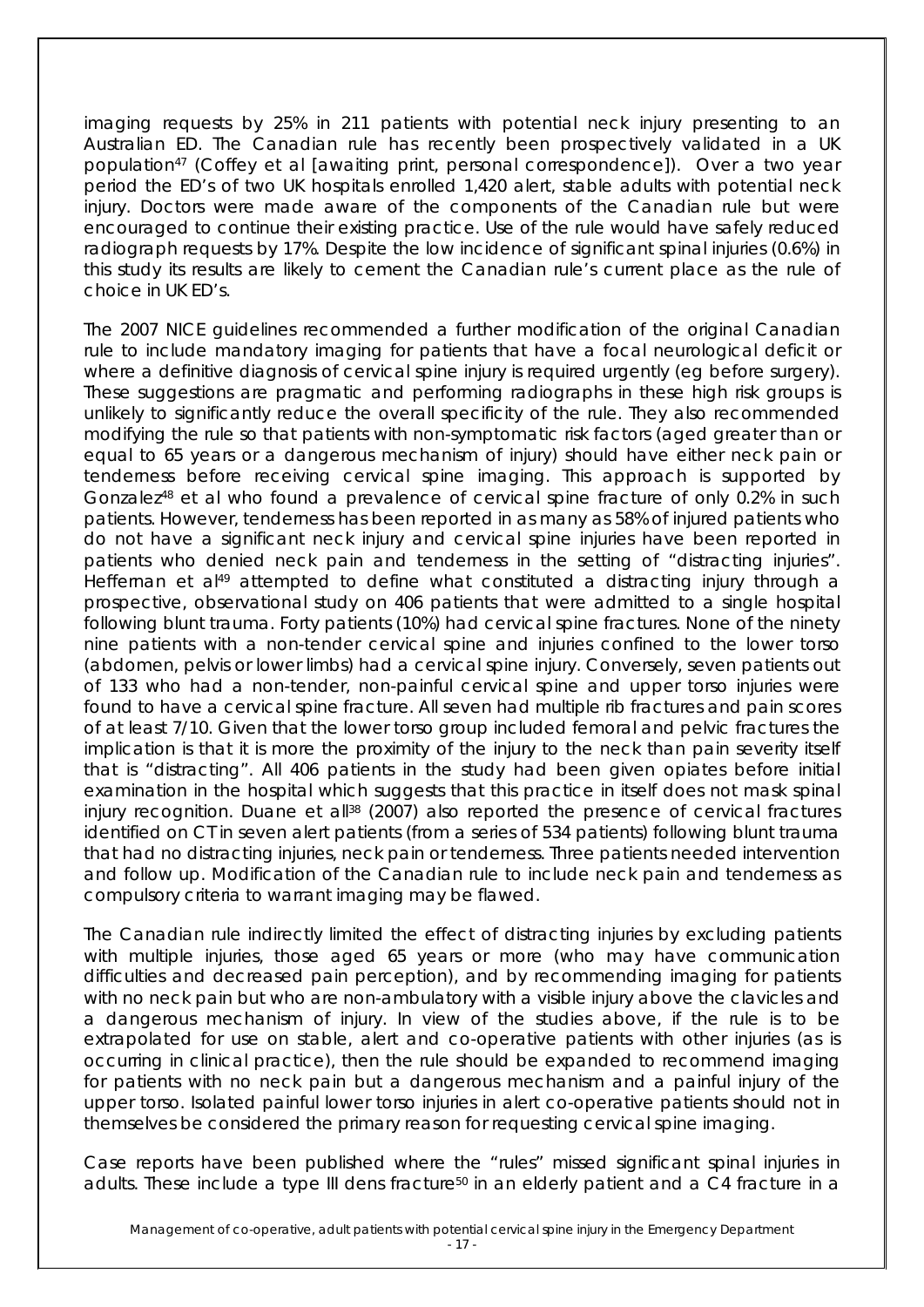young patient<sup>51</sup> (after a rollover) that would have been missed by the NEXUS criteria. An unstable atlas fracture that would have been missed using either rule<sup>52</sup>(2006) has also been reported. Such reports are sporadic and given the many thousands of patients worldwide that have had the rules applied (both reported and unreported) then they remain a valuable tool for reducing the need for radiographs. Since no rule can identify every fracture the use of such rules does not preclude senior clinician judgement over-riding the rules in individual cases.

#### **Recommendation:**

Cervical spine imaging should be requested for the following patients that have been subjected to blunt trauma with a mechanism that may have injured the neck:

- GCS<15 on assessment in the ED (level one evidence)
- Paralysis, focal neurological deficit, or paraesthesia in the extremities (level one evidence)
- Patients with abnormal vital signs (systolic BP<90mmHg or respiratory rate outside of the range 10-24 breaths per minute) (level five evidence)
- Urgent requirement to identify a cervical spine fracture (eg prior to surgery) (level five evidence)
- Severe neck pain ( ≥ 7/10 severity) (level four evidence)
- Patients with neck pain and any of the following high risk factors (level one evidence unless otherwise stated):
	- o a fall from greater than one metre or five stairs
	- o an axial load to the head eg diving
	- o a high-speed motor vehicle collision (combined speed >60mph)
	- o a rollover motor vehicle accident
	- o ejection from a motor vehicle
	- o an accident involving motorised recreational vehicles
	- o a bicycle collision
	- o age 65 years or more
	- o injured more than 48 hours earlier (level five evidence)
	- o re-attending with the same injury (level five evidence)
	- o known vertebral disease (eg ankylosing spondylitis, rheumatoid arthritis, spinal stenosis, or previous cervical surgery) (level four evidence)
- Patients with a dangerous mechanism of injury (see above) and either a visible injury above the clavicles or a severely painful ( $\geq$  7/10 severity) thoracic injury even if there is no neck pain or tenderness (level four evidence)

If none of the high risk factors above are present and any of the following low risk factors are identified then the patient can have their collar removed and their range of movement assessed (level one evidence):

- simple rear-end motor vehicle collision (but not if pushed into another vehicle, or if hit at high speed or by a large vehicle)
- sitting position in ED
- ambulatory at any time since injury
- delayed onset of neck pain (ie not immediate)
- absence of midline cervical spine tenderness **with property in the Emergency Department**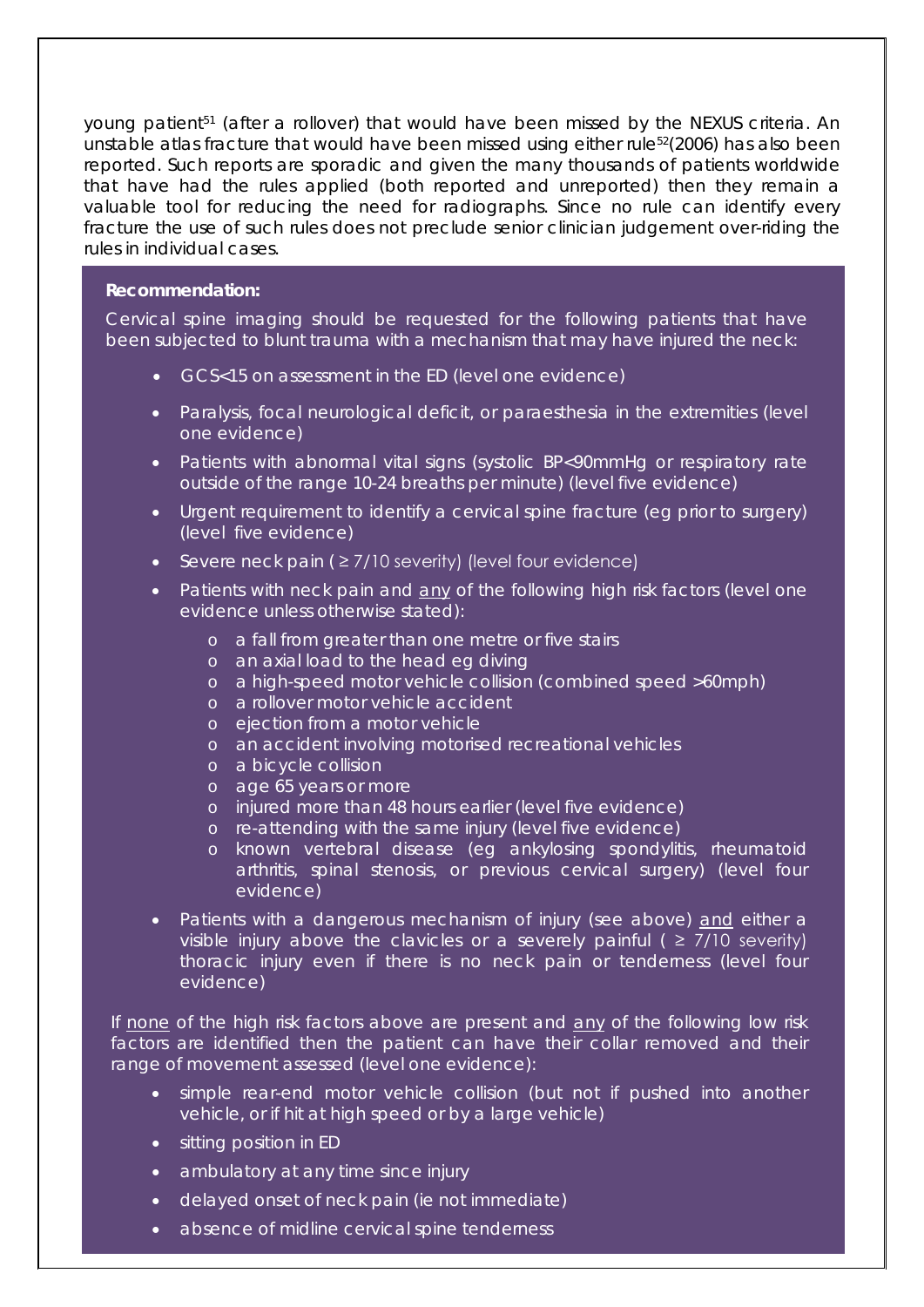Patients stratified to a low risk category that can actively rotate their necks 45 degrees to the left and right should be considered to have had a "significant cervical spine injury" excluded without need for imaging. Patients that are unable to rotate their neck 45 degrees in both directions or report severe pain  $E$  7/10 severity) on doing so should have cervical spine imaging performed.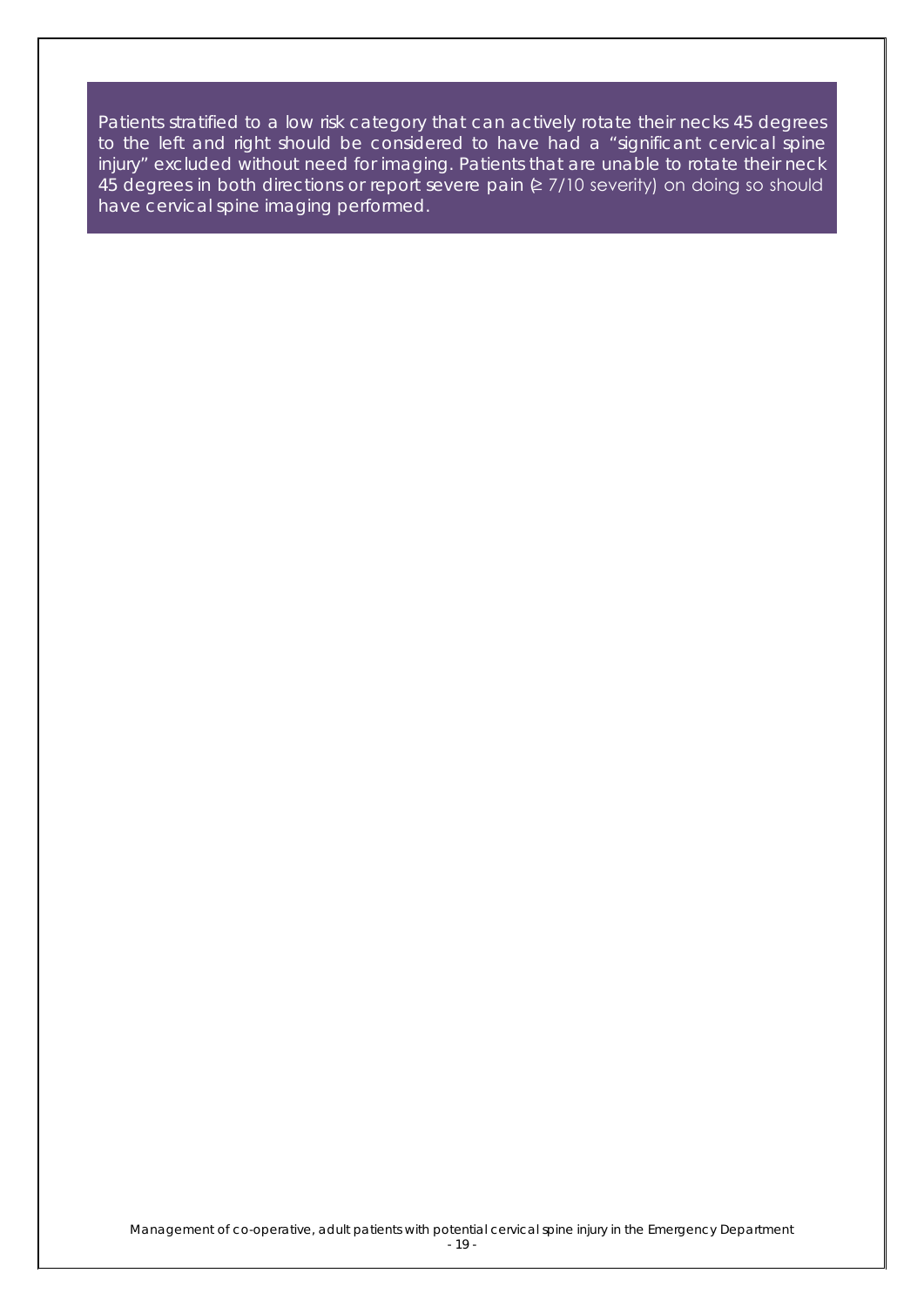### **Can cervical spine prediction rules be safely applied by nurses in the ED?**

### **Search strategy and results** (page 47)

No randomised controlled trial was identified that answered the question posed.

#### **Comment**

Clinical decision rules have been shown to be reliable at identifying patients unlikely to have a significant cervical injury following blunt trauma on the basis of history and examination alone. The original rules were validated using only doctors as decision makers and the role of "clearance of the neck" and collar removal is almost universally one that is performed by doctors in UK ED's. It is extremely common for more than one patient to arrive within a short time frame following a motor vehicle collision and at times when there are few experienced doctors present or there are unstable patients in the department these patients may be left on boards for prolonged periods. If nurses could accurately apply validated decision rules then adoption of this extended role could allow some patients to be mobilised much sooner.

A number of studies have compared the reliability of nurse application of NEXUS criteria with that of doctors in the ED. Sexton<sup>57</sup> reported that senior nurses safely removed the collars of 31 blunt trauma patients (saving 27 minutes in a collar on average compared to doctor clearance). Fourteen patients were assigned to an imaging group that doctors subsequently cleared clinically. Hsieh et al<sup>58</sup> found 83% agreement between nurses and doctors on a series of 221 patients arriving with their necks immobilised. The nurse group would have clinically cleared 35% of patients but ordered 12% more radiographs than the doctor group and "unsafely" cleared 5% of the patients. Meek et al<sup>59</sup> reported that nurses correctly identified NEXUS risk criteria in 94% of cases where the doctor considered one to be present. Kelly<sup>60</sup> reported that doctors and nurses agreed with each other when interpreting the Canadian C-spine rule in 86 out of 88 cases, although the nurses generally did not proceed to the final step of asking the patient to rotate their neck. The level of agreement between nurses and doctors using the Canadian rule was reported to be "good" by Miller et al<sup>61</sup> (254 patients) and substantial (90.5% agreement) by Stiell et al<sup>62</sup> (213 patients). Presence or absence of neck tenderness was the area in which there was least agreement between doctors and nurses in these studies and there are obvious limitations in generalising their results to everyday practice. The doctors and nurses (who had focussed training) involved were generally very experienced and the outcome was more pragmatic (doctor's application of the rule) than gold standard (patient outcome). Pitt et al<sup>63</sup> reported that triage nurses using the NEXUS criteria to "clinically clear necks" in a UK ED reduced the time spent in a cervical collar by an average of 23 minutes for 53 patients arriving with neck immobilisation. Doctors considered seven of these patients to have been "unsafely" cleared but none of the 53 was subsequently diagnosed with a significant cervical spine injury. The study has some flaws in that non-return to the hospital for radiographs was considered to equate to no significant cervical spinal injury and the sample was a convenience one in which 588 potentially eligible patients were not enrolled. However, it does demonstrate that nurses can safely apply the Canadian rule.

The largest and most recent study<sup> $64$ </sup> in this area was a 3 year multi-centre prospective cohort study conducted in 6 Canadian ED's where senior nurses with 2 hours of targeted training applied the Canadian C-spine rules to patients attending with neck injury. The study was a convenience sample based on trained nurse availability and nurses in the study replaced the collar following assessment, only documenting their opinion on whether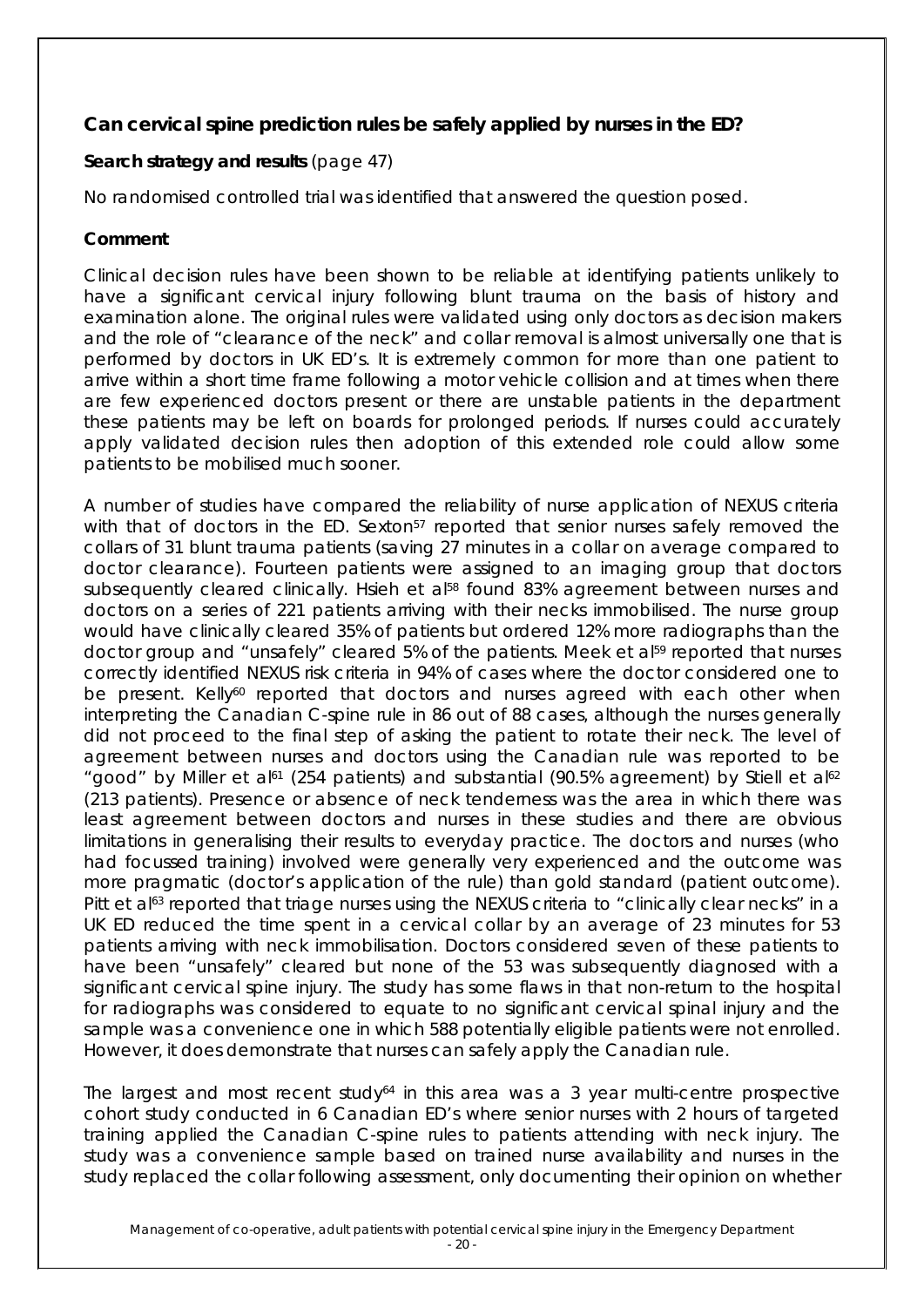they felt the rule had allowed clinical clearance of the neck. Of 3633 patients assessed, 1535 were considered to be safe for collar removal by the nurse at triage. Four patients in this group had "significant" neck injuries (1 requiring surgery). In three cases a dangerous mechanism of injury had not been recognised (vehicle ejection, and two falls down stairs) whilst he other patient reported paraesthesia. These cases occurred early in the study and following further training no "significant" injuries were "missed". Good correlation was present between nurse and doctors assessment in this study.

Existing studies have been conducted with senior nurses who had received targeted training. Whilst some nurses strongly advocate an extension of their roles into this area other nurse commentators have expressed concerns over the use of rules that do not identify every important spinal injuries since nurses are "not supported in the same way as doctors"65. The evidence suggests that nurses can apply cervical spine clinical decision rules appropriately but that targeted, ongoing training and doctor review of all assessed patients is essential.

#### **Recommendation:**

Staff members should not remove cervical collars in the ED unless they have received specific training in the use of a validated cervical spine clinical decision rule (level five evidence)

Nurses can safely apply clinical decision rules designed for cervical spine clearance following targeted training (level three evidence)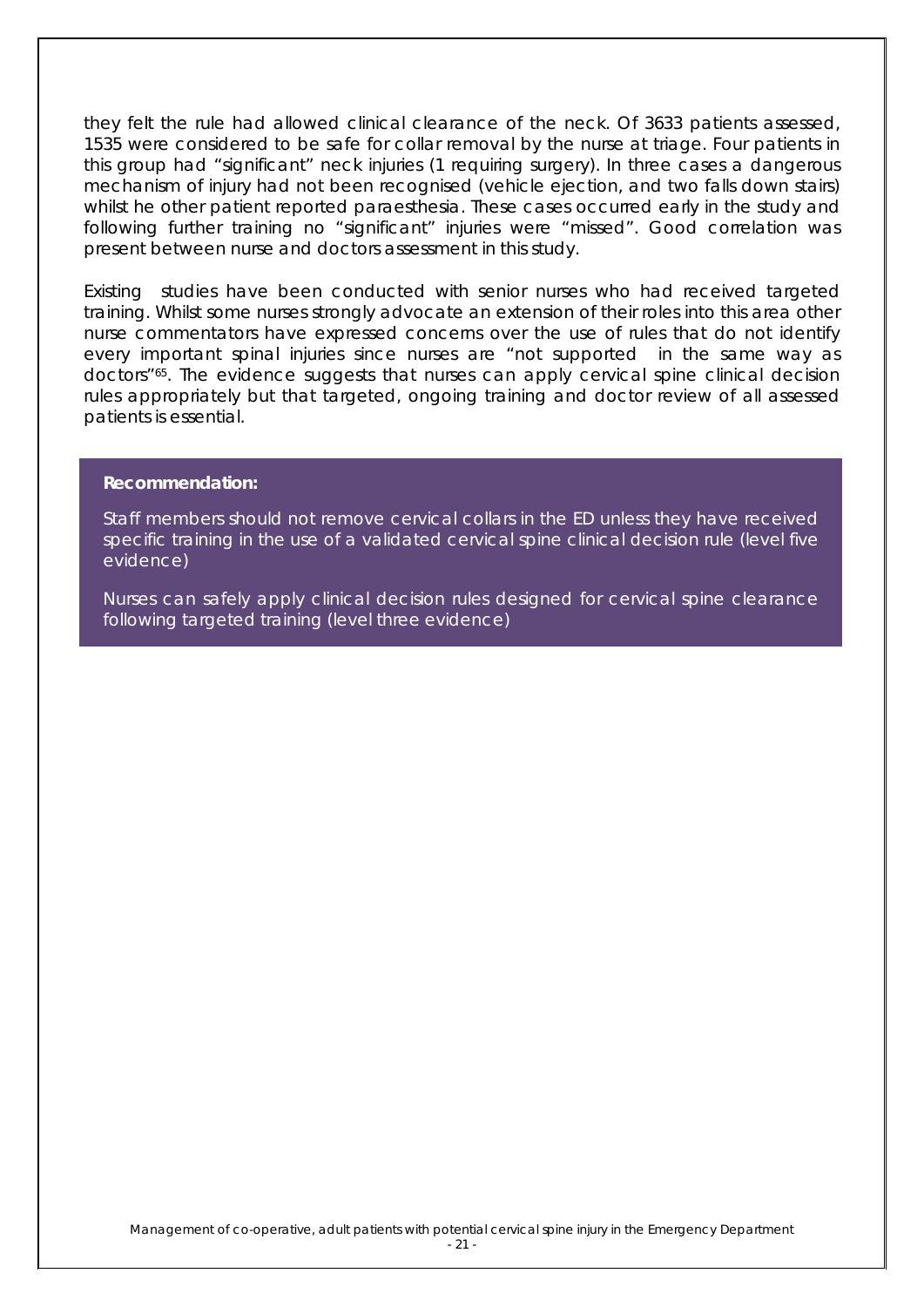### **Which primary imaging modality is recommended for excluding cervical spine injury?**

### **Search strategy and results** (page 51)

No randomised controlled trial was identified that answered the question posed but level 2 evidence studies were identified.

### **Comment:**

The two most widely employed primary imaging modalities for identification of cervical spine injury in the acute setting are:

- 3 series (lateral, AP and odontoid peg view) plain radiographs with, or without, additional views (eg swimmer's)
- CT

Although MRI is considered the gold standard for imaging soft tissues its use has logistical issues in the trauma setting and would miss fractures if used in isolation<sup>66,67</sup>. CT is far superior to plain radiography at identifying cervical spine injuries with sensitivities of 98-100% reported.68,70,71. The true sensitivity of plain radiography for identification of cervical spine injuries is difficult to ascertain for a number of reasons. Many reports have used CT as the reference standard, and a number of studies class inadequate views that do not visualise injured areas as "missed" fractures, whereas in practice further imaging would be requested. The variation in prevalence of fractures between studies (some prospective, some retrospective) precludes reliable meta-analysis of the data, though this work has been done68. The meta-analysis derived an overall sensitivity of 58% (range 39-76%) for plain radiographs and 98% for CT at identification of cervical spine injuries in adults following blunt trauma. A recently published systematic review<sup>72</sup> derived similar sensitivities for plain films and CT. Some of the included studies were of obtunded patients and most contained patients at particular high risk of cervical spine injury eg patients with neurological deficit or multiple injuries. It is apparent from these reviews that CT is far superior to plain films for patients with a high pre-test probability of cervical spine injury. This is also true of patients that are intubated following blunt trauma, where the sensitivity of plain radiography may be as low as 39%73. NICE (2007) concluded that for patients meeting criteria for cervical spine imaging CT is more cost-effective than plain radiographs in the following high risk groups (level 2 evidence):

- GCS below 13 on initial assessment
- Intubated patients
- Inadequate plain film series (unable to see from the cranio-cervical junction to the thoraco-cervical junction or obtain an open mouth view)
- Suspicion or certainty of abnormality on plain film series\*
- Patient's being scanned for head injury or multi-region trauma.

*\*Barrett et al74 reported that 27% of the 818 patients with cervical spine injuries in the NEXUS study had a second non-contiguous cervical spine injury not visible on plain radiographs that may have*  been missed with selective CT. When CT is requested in adults it should include the whole cervical *spine from the cranio-cervical junction superiorly to the cervico-thoracic junction inferiorly.* 

NICE also advocates CT imaging in cases where there is "continued clinical suspicion of injury despite a normal X-ray" but they do not expand on this comment. If "high" clinical suspicion is present before plain radiographs are requested it appears sensible to forego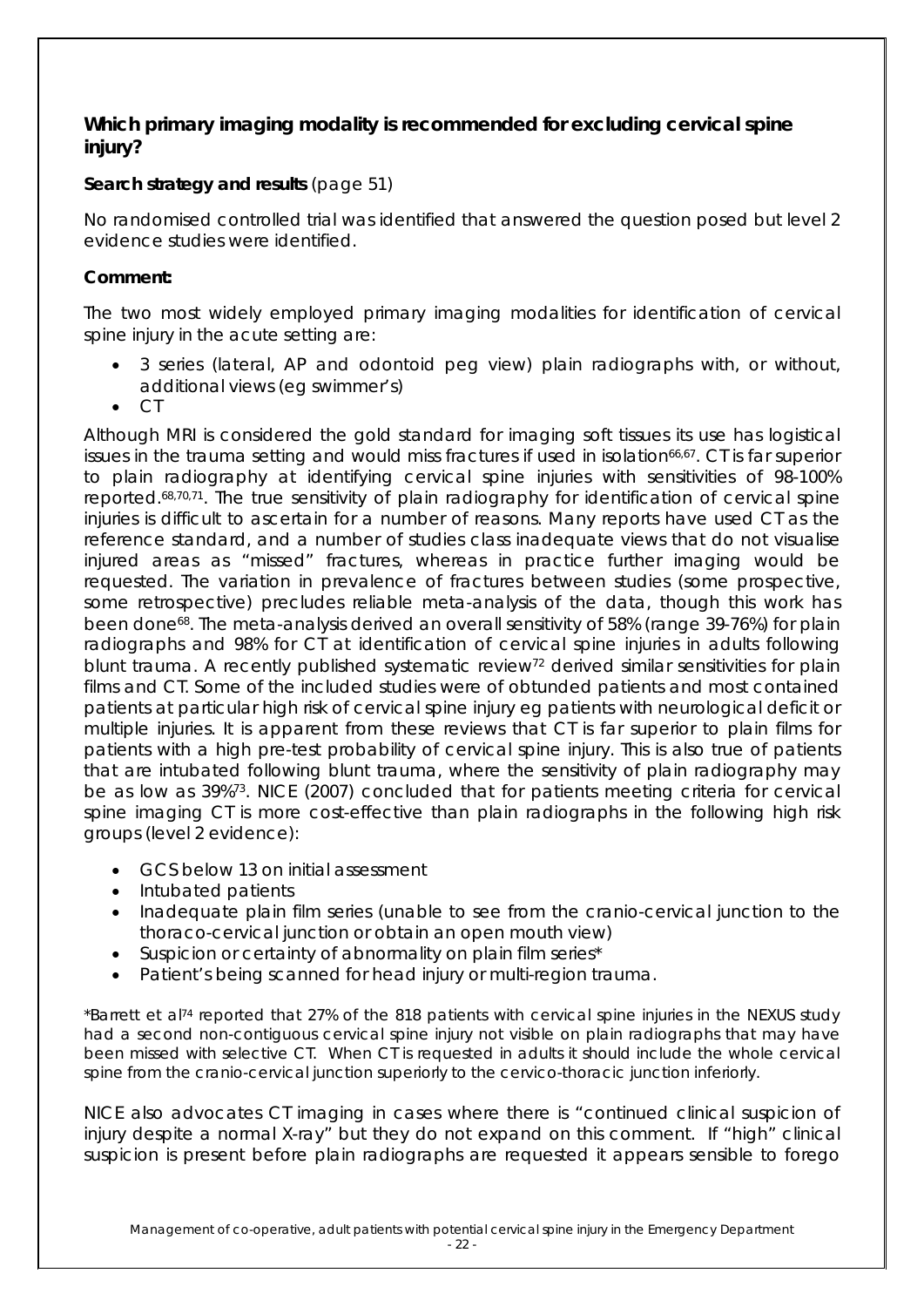plain radiography in favour of CT eg patients with paraesthesia, a focal neurological deficit, severe pain (≥7/10), or a significantly reduced range of neck movement.

Since the publication of NICE guidelines in 2007, several studies have confirmed the inferiority of plain radiographs compared to CT. Many of the authors have concluded that CT should become the primary imaging for all patients with blunt cervical injury that cannot be cleared "clinically"<sup>75-78</sup>. The American College of Radiology Guidelines<sup>79</sup> (2007) and updated EAST quidelines<sup>25</sup> (2009) have both deemed plain radiographs redundant for imaging of the cervical spine.

The proportion of 3-view films that are deemed inadequate has been reported to range from 10-77%73,80, being higher in more severely injured patients. When this is considered alongside the low sensitivity of plain radiography, CT seems an obvious choice. Few studies, however, have considered cost-effectiveness or radiation exposure risks as NICE did and most have been conducted outside of the UK. Almost all studies comparing plain radiographs with CT have been conducted on high risk patient groups with a high prevalence of cervical spine injuries. On the basis of reported sensitivities between 1 in 2 and 1 in 6 fractures would be expected to be missed by plain radiographs in a high risk group. However, once high risk patients are excluded from plain radiography, the sensitivity of plain radiographs in the remaining group is unclear. The highest reported sensitivity for identification of clinically important cervical spine fractures with adequate, good quality 3 series radiographs is 93%<sup>81</sup> while the most reliable estimate of sensitivity of plain films (89.4%) comes from the NEXUS group<sup>82</sup> who prospectively studied 34,069 consecutive patients. In the Nexus study, plain radiography identified 498 patients of 818 with cervical spine injury. However, of the 320 patients with injuries that were not diagnosed, 273 had further images requested because of inadequate views (237) or "suspicious areas" (36). 47 patients with cervical spine injury had adequate 3-view plain radiographs reported by radiologists as "normal". Half of this group were subsequently diagnosed with SCIWORA whilst the remaining 23 patients (0.07% of all patients) had injuries identified on further imaging, including 3 unstable injuries. The authors calculate that adequate plain radiography would fail to identify only one in 1481 patients with a significant cervical spine injury (negative predictive value 99.9%). Anecdotally, it is uncommon for patients to return to the ED with missed cervical spine injuries after being discharged with "normal" plain films.

The financial cost of a single missed spinal injury ( $Emillions$ )<sup>83</sup> may still make universal CT more cost-effective if CT was harmless. However, there is an increased risk of cancer from the radiation dose delivered by CT, particularly to the thyroid. The exact risk is based only on mathematical models and beyond the scope of this review but is considered by experts to be real and significant<sup>84-86</sup>. Some authors<sup>87,88</sup> have attempted to stratify the patients deemed not to be at high risk but who meet cervical spine imaging criteria into moderate and low risk groups in order to cost-effectively CT scan the moderate risk patients whilst using plain radiography on the low risk group. This evidence is not yet robust enough to use in practice and further research is required to identify specific subgroups that should have CT performed as the primary imaging modality. One such group may be those aged over 65 who are at a reduced lifetime risk of radiation induced cancer<sup>89</sup>. Elderly patients have an increased prevalence of cervical spine fracture following trauma<sup>90,91</sup>, an increased prevalence of "false positive" features on plain films<sup>92,93</sup> and an incidence of missed cervical injuries<sup>56</sup>.

Patients with dementia present a specific problem to clinicians as many of the age limitations above are coupled with difficulty in clinical assessment. CT is recommended to "clear the cervical spine" in patients with dementia. Although the possibility of ligamentous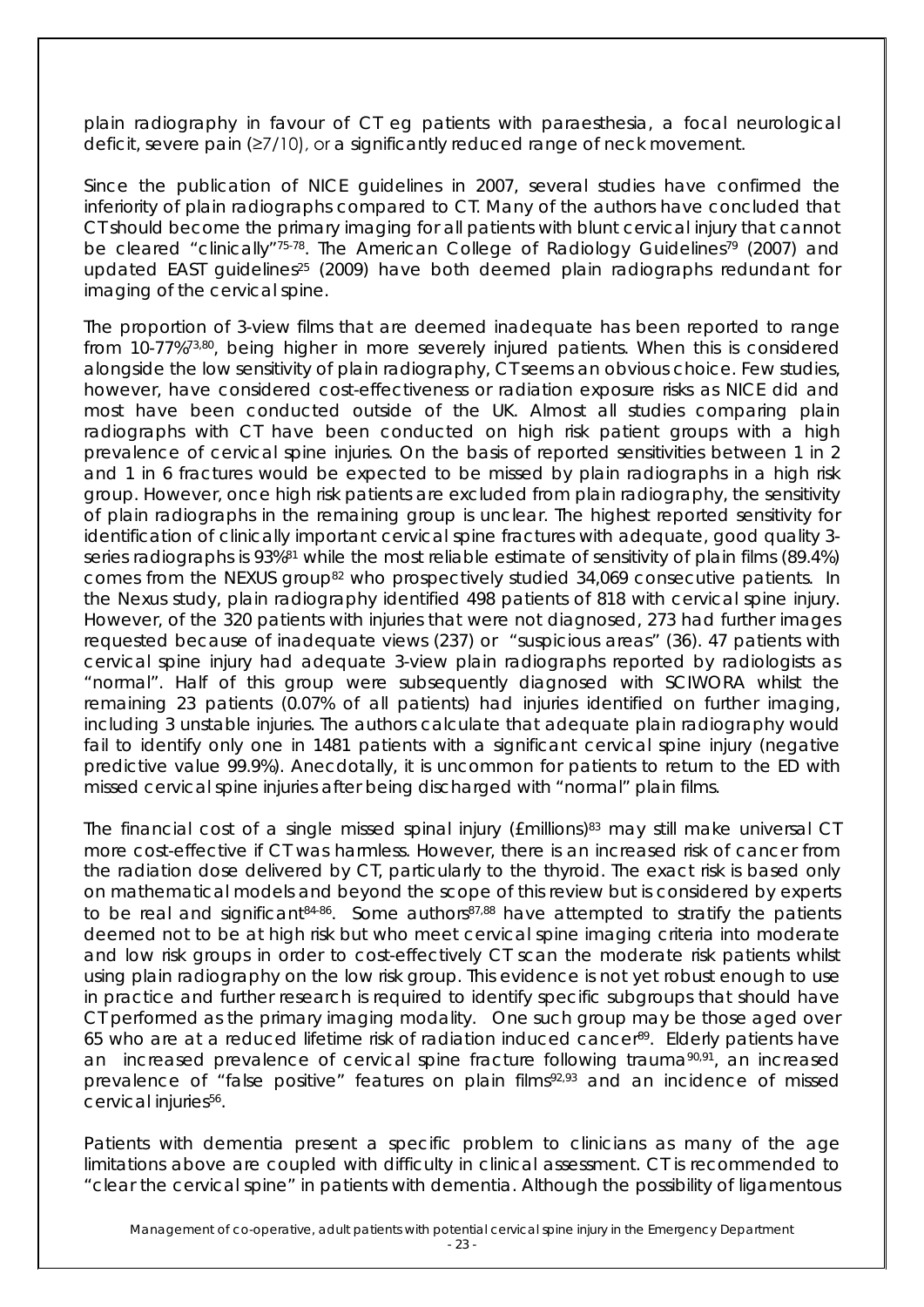injury remains following a" normal" CT scan, MRI is not desirable, or even feasible in this group of patients. In the absence of a new neurological deficit attributable to cervical cord injury, the prevalence of missed unstable injury is low enough (0.04-0.2% of patients with a normal CT) that the consequences of prolonged collar application may outweigh any benefit in this population (level 5 evidence). The increasing numbers of patients with dementia will present a significant resource challenge to the NHS in the future.

#### **Summary**

NICE recommendations that plain radiographs be used as the initial screening method for cervical spine fracture, unless particular criteria (above) are present are still valid for a population based health service such as the NHS until cost-effectiveness studies prove otherwise. CT will almost certainly be used more frequently in the future but until this evidence is forthcoming, local guidelines on imaging requests should be agreed between trauma specialists, emergency physicians and radiologists. Emergency Physicians should acknowledge the limitations of plain radiography and use clinical judgement when considering CT requests in individual cases.

#### **Recommendation:**

CT should be used as the primary imaging modality for excluding cervical spine injury in adults following blunt trauma if any of the following criteria are met (level two evidence):

- GCS below 13 on initial assessment
- Intubated patients
- Inadequate plain film series
- Suspicion or certainty of abnormality on plain film series\*
- Patient's being scanned for head injury or multi-region trauma

*\*As a minimum CT should cover the area from the cranio-cervical junction to the thoracocervical junction since selective scanning has been shown to miss injuries (NICE guidelines, 2007)*

It is also recommended that CT be used as the primary imaging modality in the following settings:

- Patient has dementia (or a chronic disability precluding accurate clinical assessment) (level five evidence)
- Patient has neurological signs and symptoms referable to the cervical spine (level three evidence)
- Patient has severe neck pain ( ≥ 7/10 severity) (level four evidence)
- Patient has a significantly reduced range of neck movement (ie unable to actively rotate the neck 45 degrees in both directions) (level four evidence)
- Patients with known vertebral disease (eg ankylosing spondylitis, rheumatoid arthritis, spinal stenosis, or previous cervical surgery) (level four evidence)

Local guidelines should be developed with regard to the primary imaging modality for patients aged over 65 years.

In the absence of an indication for CT, 3-view plain radiographs should be used as the primary imaging modality for excluding cervical spine injury.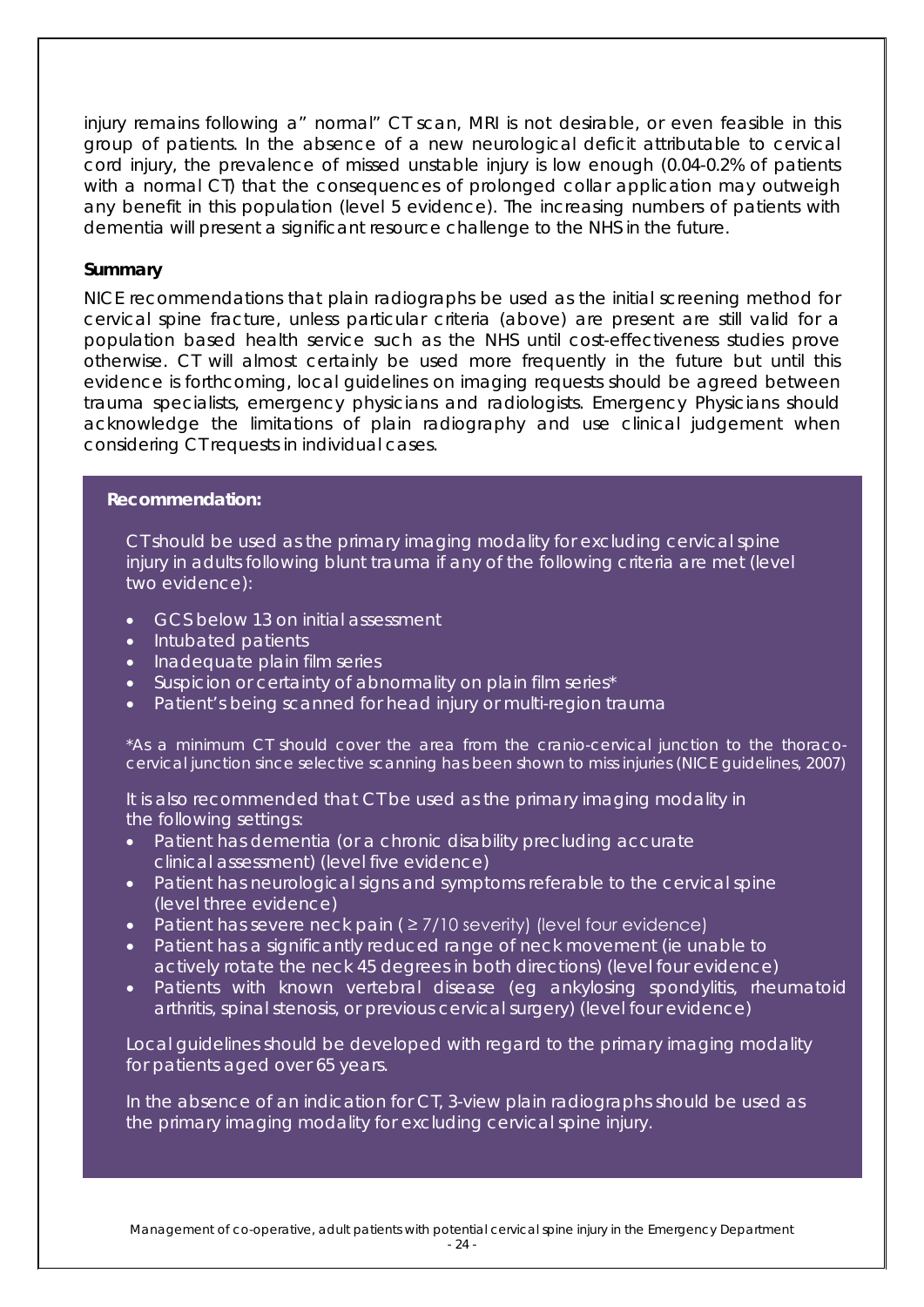### **How soon should imaging be performed for patients with potential cervical spine injury?**

#### **Search strategy and results** (page 55)

No studies could be identified that looked at neurological outcome from cervical spine injury and time to imaging.

#### **Comment:**

Delayed removal of cervical collars has been associated with an increased incidence of a number of complications14,15. NICE offer the following expert opinion which is pragmatic and, in the absence of evidence to the contrary, is supported:

Imaging of the cervical spine should be performed within 1 hour of a request having been received by the radiology department or when the patient is sufficiently stable.

It is counter-intuitive to place a time target for performing a scan and not have a time target for the reporting of that scan. There is no evidence upon which to base a specific timeframe but a radiologist (or clinician specifically trained to perform this task) should formally report the CT cervical spine scan images promptly.

#### **Recommendation:**

Imaging of the cervical spine should be performed within 1 hour of a request having been received by the radiology department or when the patient is sufficiently stable (level five evidence).

If the patient is having an urgent CT head performed then the neck should be scanned at the same time (level five evidence).

A radiologist (or clinician specifically trained to perform this task) should formally report the CT cervical spine scan images promptly (level five evidence).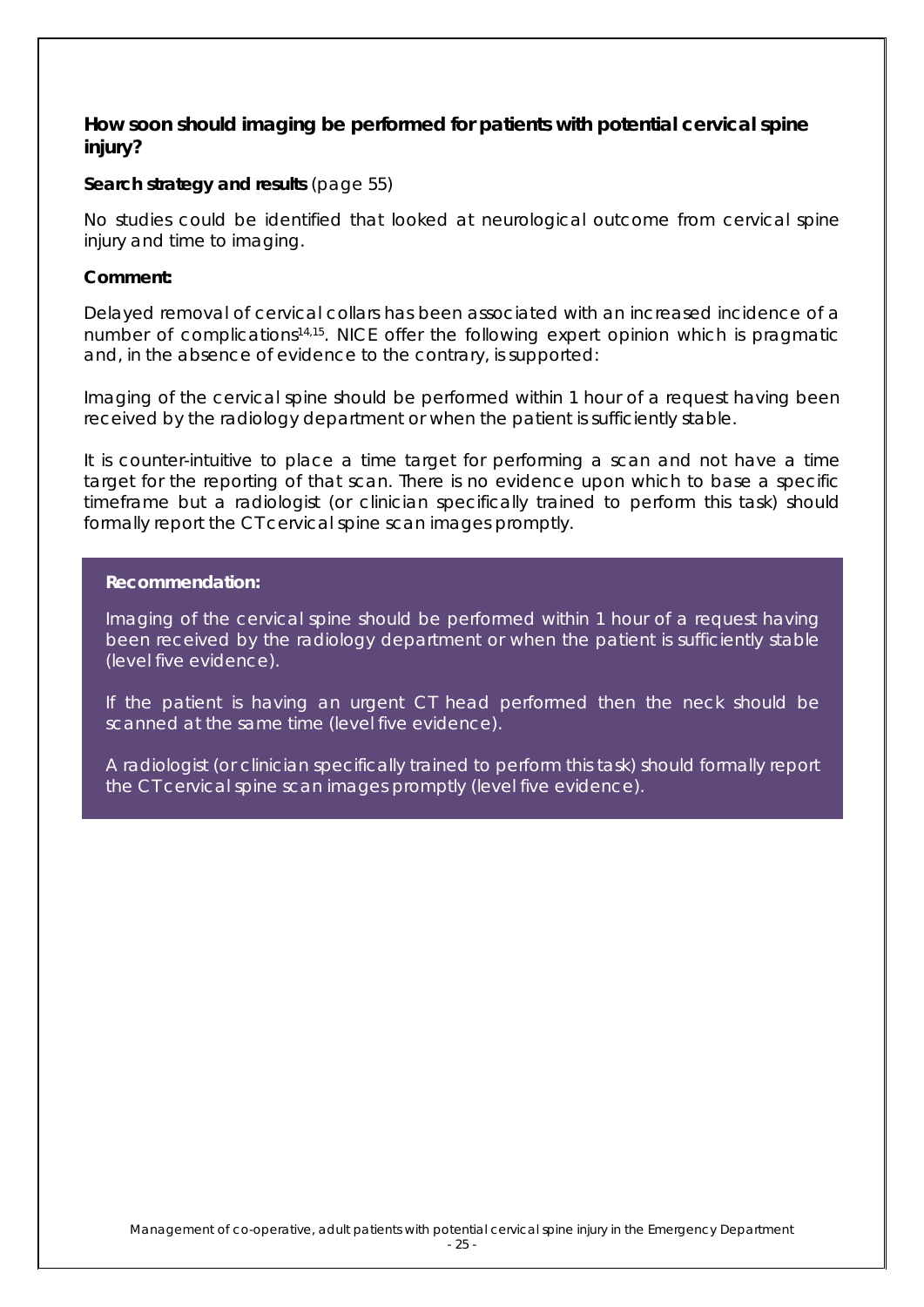### **What is the recommended management for patients with severely limited neck movement (new), or severe pain, following normal CT?**

#### **Search strategy and results** (page 56)

No prospective studies that compared flexion-extension views, MRI or helical CT versus operative findings or clinical follow up >90 days in patients that were alert and neurologically intact were identified. Level 3 studies evidence were identified.

#### **Comment:**

This group of patients presents a challenge since the possibility of an unstable spinal injury remains despite a normal CT. Debate exists over the optimum strategy for excluding significant ligament injury. Historically, three different approaches have been employed.

### **1. Review in a clinic in 10 -14 days.**

This is not ideal since the patient has to wear a semi-rigid (eg Philadelphia) collar for up to two weeks. Such collars do not completely immobilise the neck yet are associated with pressure areas, particularly in the elderly<sup>96</sup>. Some patients with purely muscular pain that has resolved may be able to be discharged clinically at review but the remainder will require further imaging. MRI sensitivity for identifying ligamentous injury may be reduced after 48 hours<sup>66,97-100</sup> and flexion-extension views have limitations at all time frames (see below).

### **2. Lateral flexion/extension series – immediate or delayed.**

The vast majority of published studies in the literature have been conducted on obtunded patients and have reported high rates of inadequate studies<sup>101,102</sup>, false positives<sup>103</sup>, false negatives<sup>104</sup>, and one case of a patient developing quadriplegia following dynamic flexion-extension views105. Few studies have been conducted on alert patients and those that have are mainly case reports<sup>106</sup> or retrospective reviews107-111:

Wang et al<sup>107</sup> and Insko et al<sup>108</sup> separately reported that a third of flexion extension views were inadequate when performed on alert patients in the acute phase following blunt trauma. Mauldin et al<sup>112</sup> reported adequate flexion-extension views in 92% of patients in a prospective series of alert patients with persistent midline neck pain through use of a bolster which increased neck flexion. However, 9% cases could not complete the study due to pain, 31% of flexion-extension films could not visualise C7/T1 and one person developed a transient neurological deficit during the procedure. Five patients out of 140 had evidence of instability despite normal radiographs and CT. Four were treated in a collar, one required surgery.

Goodnight et al<sup>113</sup> retrospectively reported that flexion-extension views indicated instability in 16 out of 379 alert, neurologically intact blunt trauma patients that had no cervical spine fracture demonstrated on CT. Five of the sixteen patients subsequently had ligament injury confirmed on MRI. From a retrospective review of 141 patients that had both plain radiographs and flexion-extension views performed Lewis et al<sup>109</sup> identified eleven patients with evidence of cervical spine instability. Ten patients had "significant neck pain" whilst the other was intoxicated. Four of the eleven patients had normal cervical spine radiographs and three required surgical stabilisation. Using similar retrospective methodology Brady et al110 identified just five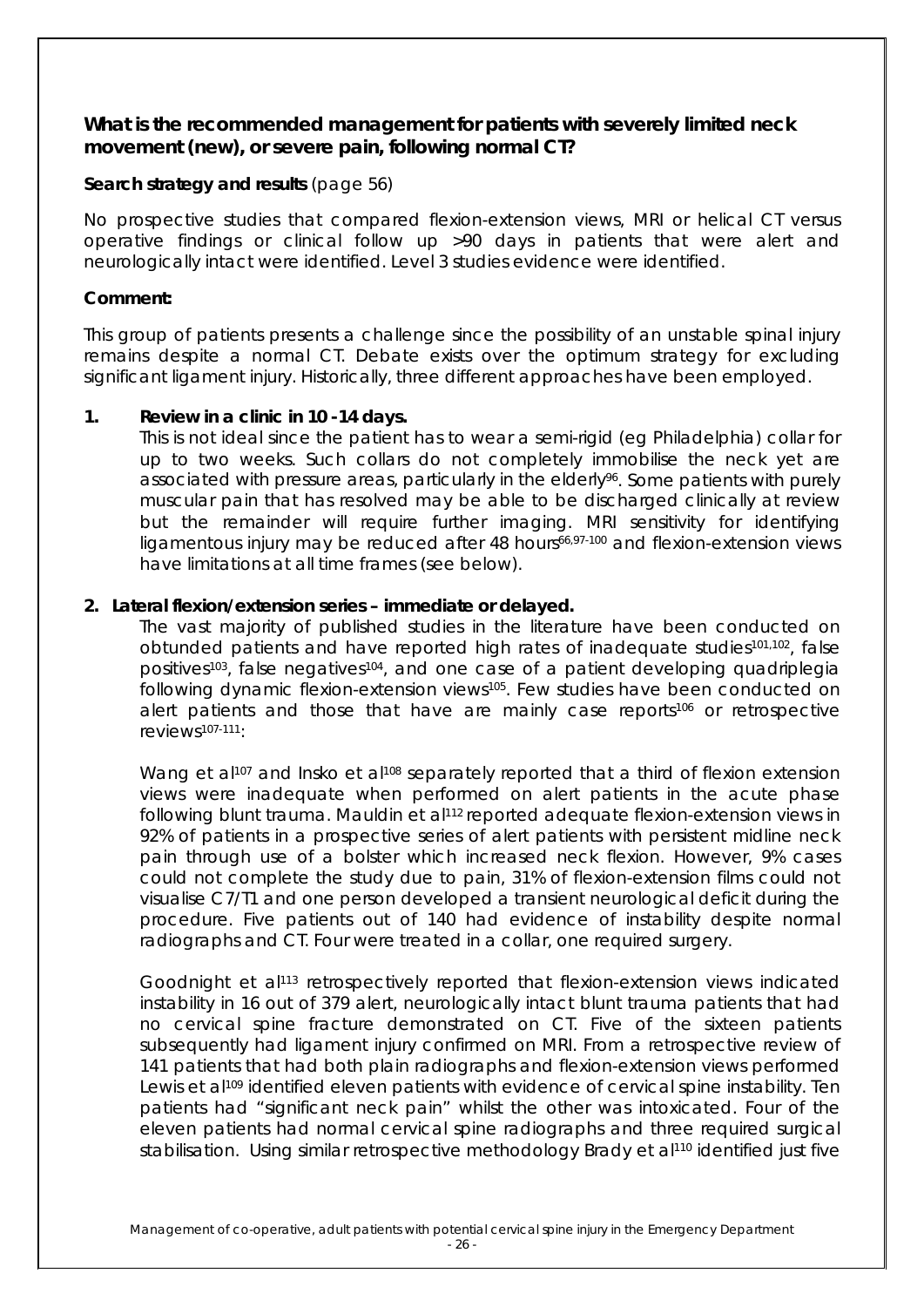patients out of 372 patients with normal plain radiographs that had abnormal flexion extension views, none of whom required surgery.

Insko et al <sup>108</sup> reported no false negatives in 74 patients (70%) that had a range of flexion and extension motion considered adequate for diagnostic purposes (30 degrees from neutral). Four of the 32 patients (12.5%) with an inadequate range of motion subsequently had injuries, some unstable, detected on CT or MRI.

The NEXUS group<sup>111</sup> performed secondary analysis on their cohort to assess the accuracy of flexion-extension views and concluded that they added little to the evaluation process. Eighty-six patients out of 818 patients (10.5%) ultimately diagnosed with cervical spine injury had flexion-extension views taken. Six patients had injuries (2 fractures and 4 subluxations) detected only on flexion-extension views, none of which were unstable. All other injuries were detected on plain films supplemented where indicated by CT or MRI.

The small numbers of unstable injuries and the retrospective nature of these studies makes it difficult to draw conclusions from them. Although flexion-extension studies appear relatively safe in alert patients they are of limited value in patients with a reduced range of movement. The ACR has revised its guidelines<sup>79</sup> to suggest that flexion-extension views only have a role for patients with equivocal MRI findings (abnormal signal in spinous ligaments without definite disruption) once the acute phase has passed.

#### **3. Magnetic Resonance Imaging.**

MRI scanning is more sensitive than CT at identifying ligamentous injuries and disc herniation, but is inferior to CT at visualising the posterior elements of the spine<sup>114</sup> and the cranio-cervical junction<sup>115</sup>. MRI's sensitivity may fall if performed more than 48 hours after trauma when oedema is resolving<sup>66,97-100</sup> (though the evidence for this is weak) and despite its high sensitivity<sup>116</sup>, it cannot readily distinguish between stable and unstable injuries. MRI studies have reported a prevalence of cervical spine injury of up to 23% in obtunded trauma patients<sup>117</sup>. Post mortem studies have confirmed that these are not false-positives although many visible injuries are clinically insignificant<sup>118</sup>. Currently, there are no universally agreed criteria for distinguishing significant from insignificant abnormalities on MRI.

Menaker et al119 retrospectively reported that out of twenty patients whose only indication for MRI (following normal CT) was ongoing neck pain seventeen scans were normal and three were abnormal. Most MRI's were done as outpatients and one person developed a delayed neurological deficit that required surgery. The other two patients with positive MRI findings were treated in collars for a prolonged period. Diaz et al120 prospectively reported that six of sixteen patients with normal CT's that had MRI requested solely because of ongoing neck pain or tenderness had abnormal MRI's. Two patients had ligament instability and were treated in collars.

CT resolution has improved dramatically over time and an increasing number of authors now advocate "clearance of the cervical spine" in obtunded patients on grounds of normal helical CT alone<sup>121-127</sup>. A similar number of authors<sup>119,120,128-130</sup> reject this approach citing rates of unstable cervical spine injuries as high as 15-25% in obtunded patients following "normal CT". Goodnight et al reported that CT identified all six cases of instability in series of 379 alert, neurologically intact patients with no evidence of fracture. A further 13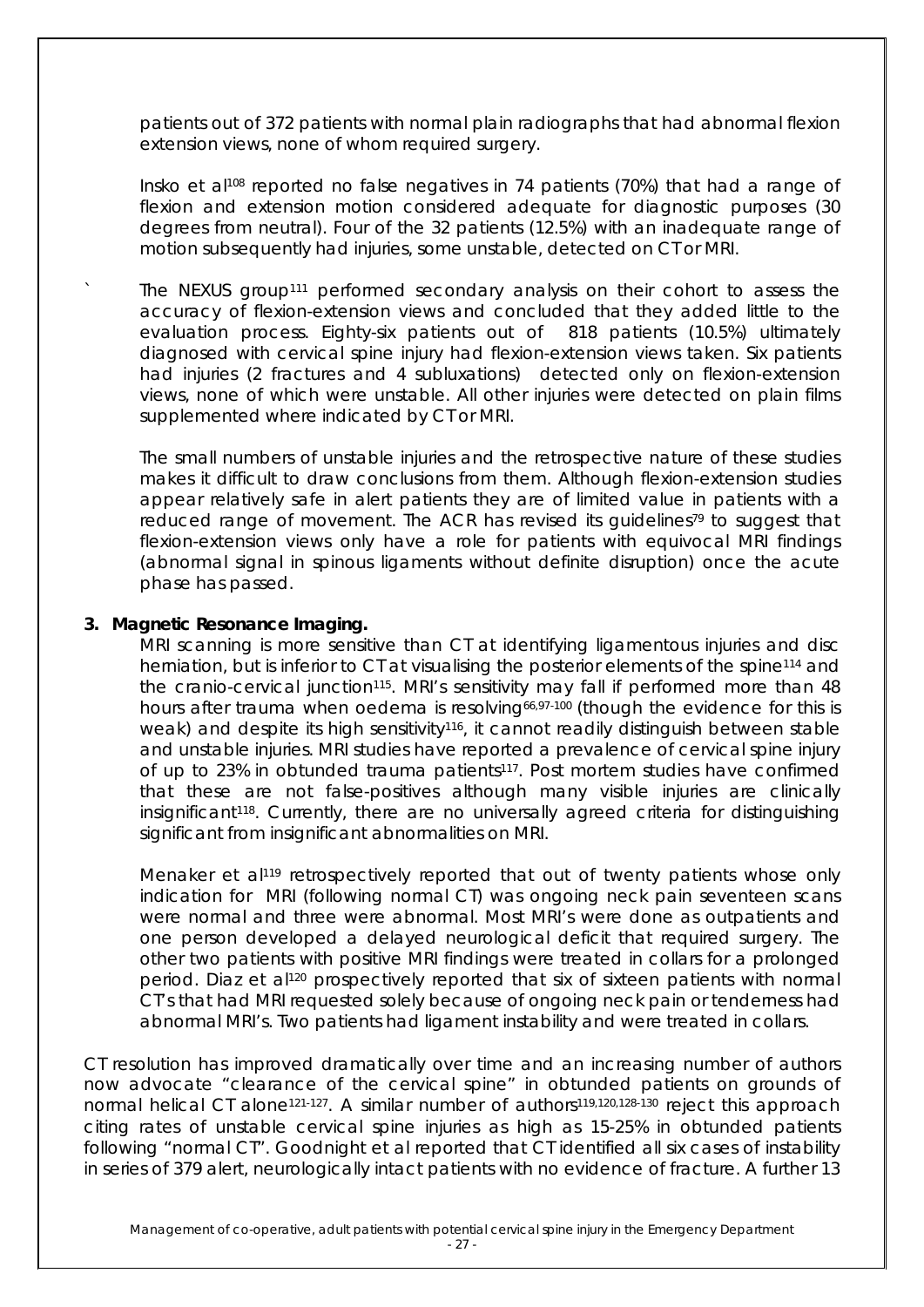CT scans that suggested instability were subsequently deemed to be false positives. The authors concluded that normal CT excludes an unstable cervical spine injury as none of the 360 patients with no evidence of instability on CT were later diagnosed with instability. Schuster et al<sup>131</sup> identified no significant injuries on MRI in a retrospective series of 93 alert, neurologically intact trauma patients with significant neck pain despite a normal CT.

#### **Summary:**

Flexion-extension views have no role in the acute assessment of blunt neck injury. There is currently insufficient evidence to support "clearance of the neck" in patients where there is ongoing clinical concern following a normal CT alone119,120. Early MRI is the preferred management for this group of patients. Patients with normal scans can be discharged while those with positive findings should be discussed with spinal surgeons. Local guidelines should be developed between radiologists, neurosurgeons and emergency physicians to manage this group patients in a safe, consistent manner. Patients that are discharged whilst waiting for their MRI scan should be fitted in a Philadelphia collar and advised to return to the ED immediately should they develop any neurological symptoms.

It should be remembered that no imaging modality can identify all unstable cervical spine injuries. Brandenstein et al<sup>132</sup> reported four cases of radiologically occult unstable injuries not identified on a combination of CT and MRI. These are reassuringly rare with an estimated prevalence of 0.04% to 0.20% in alert patients<sup>82,122,132</sup>.

#### **Recommendation:**

Further imaging is advised for adults with severely restricted neck movement or severe pain ( ≥ 7/10) despite a normal CT following blunt cervical spine injury (level four evidence). Local guidelines should be developed between emergency physicians, radiologists, and spinal surgeons for the management of this group of patients.

Flexion-extension views cannot reliably exclude unstable cervical spine injuries in the acute setting (level three evidence).

Patients without fracture or neurological deficit can be discharged following a negative MRI scan (level two evidence).

When indicated, MRI should be performed as soon as possible as its sensitivity for injury identification may fall after 48 hours (level four evidence).

Patients with injuries identified on MRI should be discussed with spinal surgeons (level five evidence).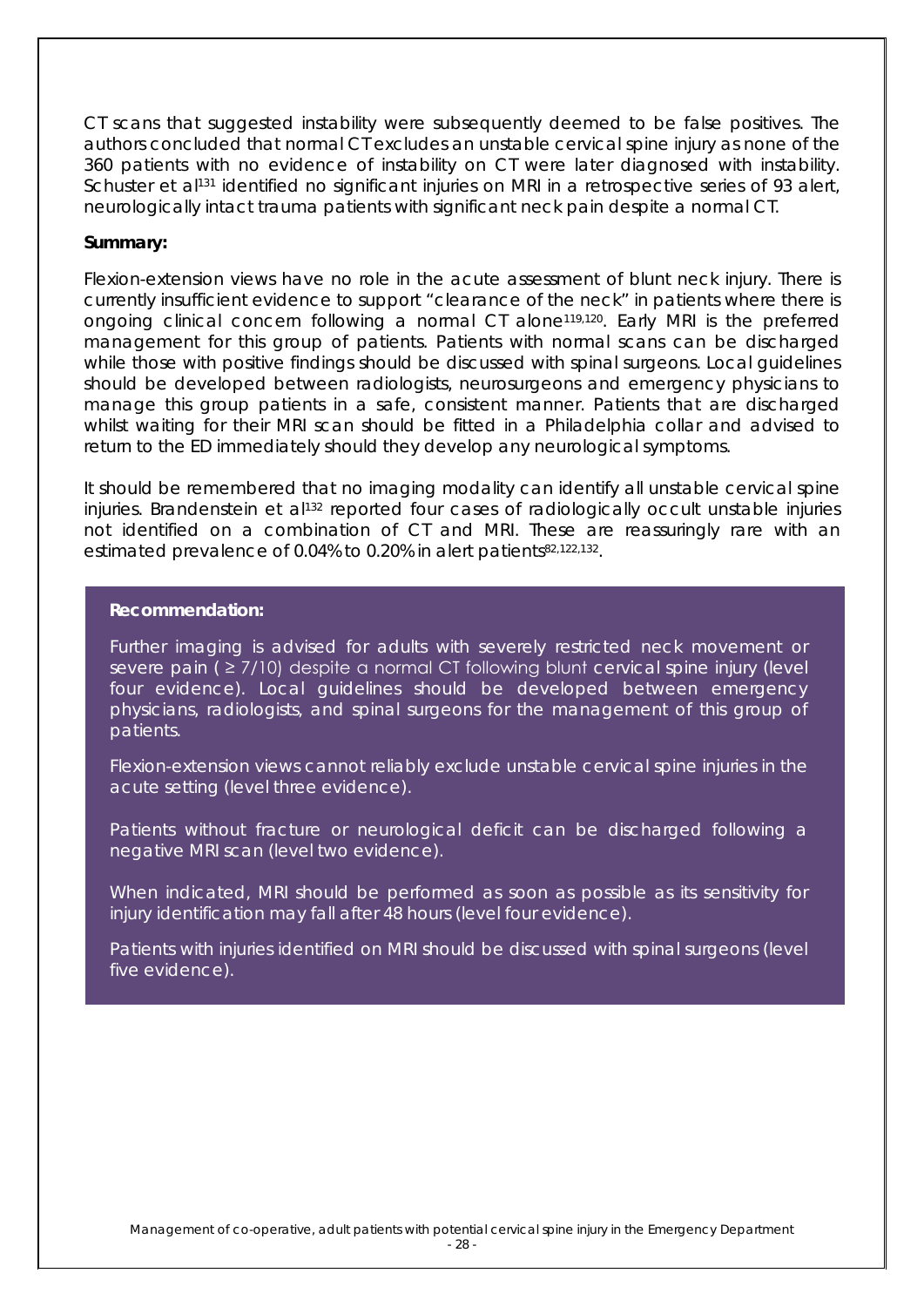### **What are the indications for MRI of the cervical spine following blunt trauma?**

NICE recommends that MRI is used in the following settings):

- Neurological signs and symptoms referable to the cervical spine
- Suspicion of vertebral artery injury (eg spinal column displacement, foramen transversarium or lateral process fracture, posterior circulation syndromes)
- Assessment of ligamentous and disc injuries suggested by plain films or CT.

No evidence could be found that contradicts the above recommendations, which are supported by level 2 evidence.

MRI should also be used to exclude cervical spine injury\* in adults with severely restricted neck movement or severe pain (≥7/10) despite a normal CT (level 4 evidence).

#### **Recommendation:**

MRI should be used to exclude cervical spine injury\* in adults following blunt trauma if any of the following criteria are met (level two evidence):

- Neurological signs and symptoms referable to the cervical spine
- Suspicion of vertebral artery injury (eg spinal column displacement, foramen transversarium or lateral process fracture, posterior circulation syndromes).

*\*MRI should always be used in conjunction with another modality, preferably CT, in order not to miss bony injuries.*

Further imaging is advised for adults with severely restricted neck movement or severe pain ( ≥ 7/10) despite a normal CT following blunt cervical spine injury (level four evidence). Local guidelines should be developed between emergency physicians, radiologists, and spinal surgeons for the management of this group of patients. In the acute phase MRI is the imaging modality of choice (level 2 evidence)

When indicated, MRI should be performed as soon as possible as its sensitivity for injury identification may fall after 48 hours (level four evidence).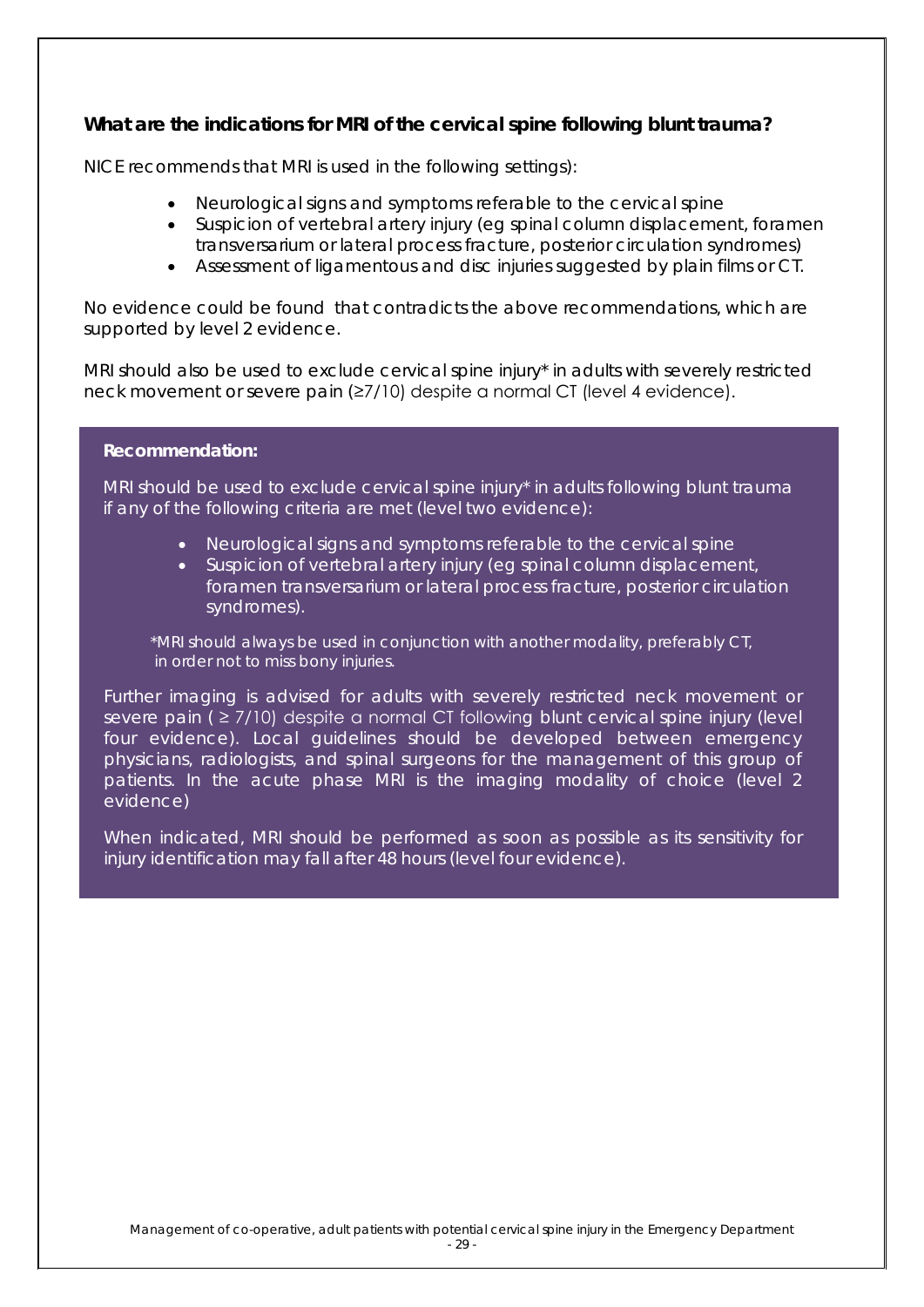#### **REFERENCES:**

- 1. NICE clinical guideline56: Triage, assessment, investigation and early management of head injury in infants, children and adults. September 2007.
- 2. Milby AH, Halpern CH, Guo W, et al .Prevalence of cervical spine injury in trauma. *Neurosurg focus.*  2008;25(5):1-8
- 3. Hoffman JR, Mower WR, Wolfson AB, et al. Validity of a set of clinical criteria to rule out injury to the cervical spine in patients with blunt trauma. National Emergency X-Radiography Utilization Study Group. *N Engl J Med*. Jul 13 2000;343(2):94-9.
- 4. Stiell IG, Wells GA, Vandemheen KL, et al. The Canadian C-spine rule for radiography in alert and stable trauma patients. *JAMA*. Oct 17 2001;286(15):1841-8
- 5. Holmes JF, Akkinepalli R. Computed Tomography Versus Plain Radiography to Screen for Cervical Spine Injury: A Meta-Analysis. T*he Journal of Trauma: Injury, Infection, and Critical Care*. 2005;58(5):902-905
- 6. Rogers WA. Fractures and dislocations of the cervical spine. *J. Bone Joint Surg. Am* 1957;39A:341-376.
- 7. Bohlman HH. Acute fractures and dislocations fo the cervical spine. An analysis of three hundred patients and a review of the literature. *J. Bone Joint Surg. Am* 1979;61:1119-1142
- 8. Young W, RansohoffJ. Injuries to the cervical cord. In: The Cervical Spine. 2nd Ed. The Cervical Spine Research Society Editorial Committee. Philadelphia: J.B. Lippincott,1989: 464-95.
- 9. American College of Surgeons. Advanced trauma Life Support Program for Doctors. 8th Edition. Chicago: American College of Surgeons, 2009.
- 10. Reid DC, Henderson R, Saboe L, Miller JDR. Etiology and clinical course of missed spine fractures. *J Trauma* 1987; 27: 980-6.
- 11. Toscano J. Prevention of neurological deterioration before admission to a spinal cord injury unit. *Paraplegia* 1988;26:143-150
- 12. Davies G, Deakin A,Wilson A. The effect of a rigid collar on intracranial pressure. *Injury*1996;27(9):647–9.
- 13. Totten VY, Sugarman DB. Respiratory effects of spinal immobillzatlon. *Prehospital Emergency Care*. 1999;3(4):347-352.
- 14. Lockey DJ, Coats T, Parr MJA. Aspiration in severe trauma: a prospective study. *Anaesthesia* 1999;54:1097–8
- 15. Hewitt S. Skin necrosis caused by a semi-rigid cervical collar in a ventilated patient with multiple injuries. *Injury* 1994;25:323–4.
- 16. Polodsky S, Baraff LJ, Simon RR, et al. Efficacy of cervical spine immobilization methods. *J Trauma.*  1983;23:461–465.
- 17. Hauswald M, Ong G, Tandberg D et al. Out-of-hospital spinal immobilisation: its effect on neurologic injury. *AcademicEmergency Medicine* 1998;5(3):214–9.
- 18. Fordham S, Lloyd G. Clinical management of injured patients with ankylosing spondylitis. *BMJ* 2009;339: b2568.
- 19. Kwan I, Bunn F, Roberts IG. Spinal immobilisation for trauma patients (Review) This is a reprint of a Cochrane review, prepared and maintained by The Cochrane Collaboration and published in The *Cochrane Library* 2009, Issue 1
- 20. Blackham J, Benger J. `Clearing' the cervical spine in conscious trauma patients. *Trauma*, April 1, 2009; 11(2): 93 - 109.
- 21. Lanoix R, Gupta R, Leak L, Pierre J. C-spine injury associated with gunshot wounds to the head: retrospective study and literature review. *Journal of Trauma-Injury Infection & Critical Care*  2000;49(50):860-3
- 22. Kennedy FR, Gonzalez P, Beitler A et al. Incidence of cervical spine injury in patients with gunshot wounds to the head. *Southern Medical Journal* 1994;87(6):621-3.
- 23. Chong CL. Ware DN. Harris JH Jr. Is cervical spine imaging indicated in gunshot wounds to the cranium? *Journal of Trauma-Injury Infection & Critical Care.* 1998;44(3):501-2
- 24. Kaups KL, Davis JW. Patients with gunshot wounds to the head do not require cervical spine immobilization and evaluation. *Journal of Trauma-Injury Infection & Critical Care* 1998;44(5):865-7.
- 25. Practice management guidelines for identification of cervical spine injuries following trauma update from the Eastern Association for the Surgery of Trauma Practice Management Guidelines Committee <http://www.east.org/tpg/cspine2009.pdf>
- 26. Arshita GI, Vayer JS, Bellamy RF. Cervical spine immobilization of penetrating neck wounds in a hostile environment. *Journal of Trauma-Injury Infection & Critical Care* 1989;29:332-7.
- 27. Medzon R, Rothenhaus T, Bono CM, Grindlinger G, Rathlev NK. Stability of cervical spine fractures after gunshot wounds to the head and neck. *Spine.* 2005 Oct 15;30(20):2274-9.
- 28. Rhee P, Kuncir EJ, Johnson L et al. Cervical spine injury is highly dependent on the mechanism of injury following blunt and penetrating assault. *J Trauma.* 2006 Nov;61(5):1166-70.
- 29. Vanderlan WB, Tew BE, Seguin CY et al. Neurologic sequelae of penetrating cervical trauma. *Spine* 2009;34(24):2646-53.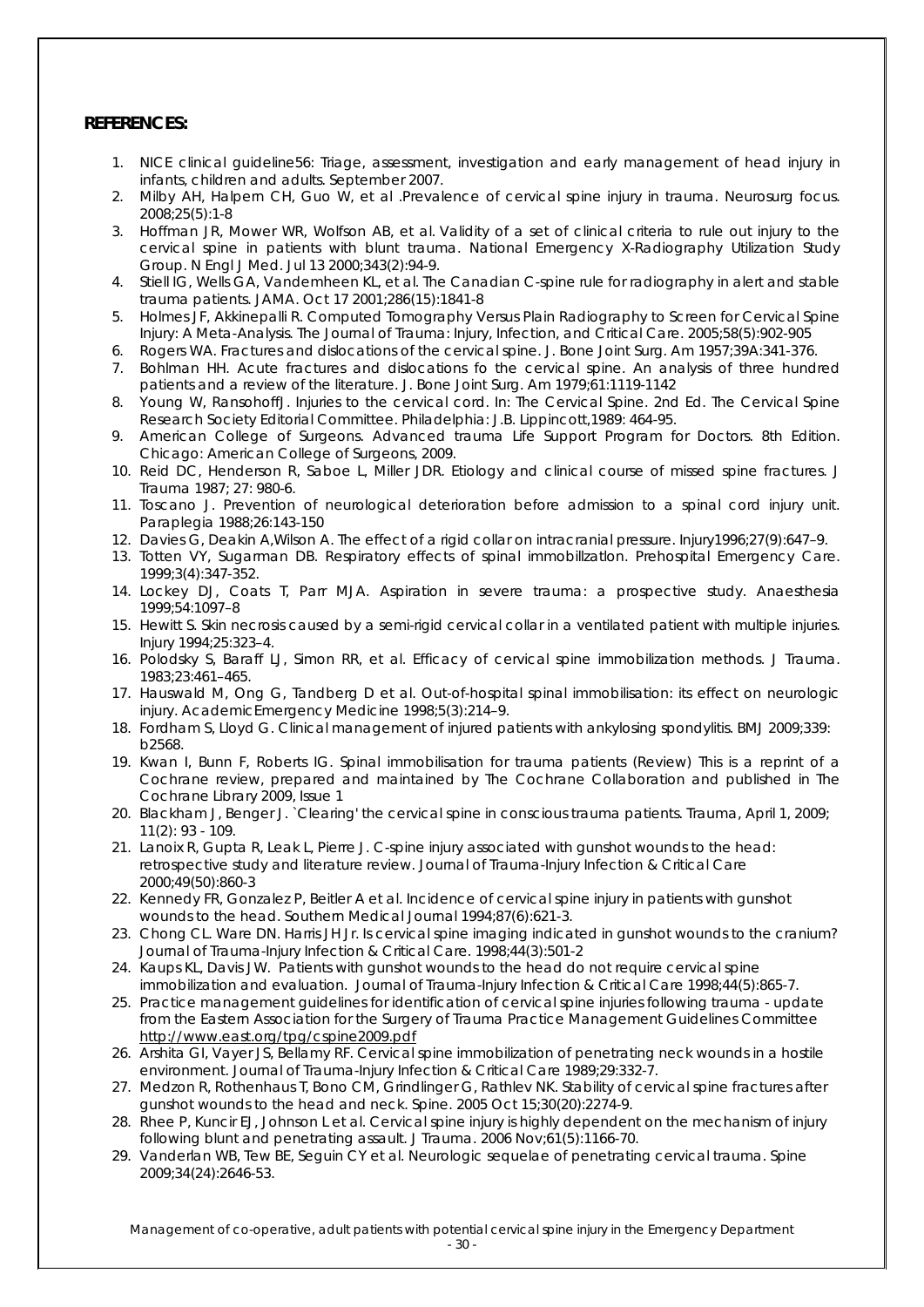- 30. Vanderlan WB, Tew BE, McSwain N Jr. Increased risk of death with cervical spine immobilisation in penetrating cervical trauma. *Injury* 2009;40(8):880-883.
- 31. Klein Y, Cohn SM, Soffer D, Lynn M, Shaw CM and Hasharoni A. Spine Injuries Are Common Among Asymptomatic Patients After Gunshot Wounds. *J Trauma.* 2005 Apr; 58:833-6.
- 32. Apfelbaum JD, Cantrill SV, Waldman N. Unstable cervical spine without spinal cord injury in penetrating neck trauma. *Am J Emerg Med.* 2000;18:55-7.
- 33. Barkana Y, Stein M, Scope A, Maor R, Abramovich Y, Friedman Z, Knoller N. Prehospital stabilization of the cervical spine for penetrating injuries of the neck - is it necessary? *Injury.* 2000 Jun;31(5):305-9.
- 34. Connell RA, Graham CA, Munro PT. Is spinal immobilisation necessary for all patients sustaining isolated penetrating trauma? *Injury.* 2003 Dec;34(12):912-4.
- 35. Kruger C, Lecky F. Towards evidence based emergency medicine: best BETs from the Manchester Royal Infirmary. BET 3: is cervical spine protection always necessary following penetrating neck injury? *Emergency Medicine Journal* 2009;26:883-887
- 36. Bandiera G, Stiell IG, Wells GA, De Maio V, Vandemheen KL et al. The Canadian c-spine rule performs better than unstructured physician judgement. *Ann Emerg Med* 2003;42:395-402.
- 37. Gonzalez RP, Fried PO, Bukhalo M et al. Role of clinical examination in screening for blunt cervical spine injury. *J Am Coll Surg* 1999;189(2):152-7.Stiel
- 38. Duane TM, Dechert T, Wolfe LG, Aboutanos MB, Malhotra AK, Ivatury RR. Clinical examination and its reliability in identifying cervical spine fractures. *J Trauma*. Jun 2007;62(6):1405-8; discussion
- 39. Stiell IG, Lesiuk H, Vandemheen K, et al. Obtaining consensus for a definition of "clinically important cervical spine injury" in the CC Study. *Acad Emerg Med*. 1999;6:43-45.
- 40. Spivak JM, Weiss MA, Cotler JM,et al. Cervical spine injuries in patients 65 and older. *Spine* 1994;19:2302 -2306
- 41. Touger M, Gennis P, Nathanson N, et al. Validity of a decision rule to reduce cervical spine radiography in elderly patients with blunt trauma. Ann. Emerg. Med. 2002;40:287-93
- 42. Stiell IG, Clement CM, McKnight RD, et al. The Canadian C-spine rule versus the NEXUS low-risk criteria in patients with trauma. *N Engl J Med*. Dec 25 2003;349(26):2510-8.
- 43. Dickinson G, Stiell IG, Schull M et al. Retrospective application of the NEXUS low-risk criteria for cervical spine radiography in Canadian emergency departments. *Ann Emerg Med .* 2004 Apr;43(4):507-14.
- 44. Mower W, Hoffman J. Comparison of the Canadian C-Spine rule and NEXUS decision instrument in evaluating blunt trauma patients for cervical spine injury. *Annals of Emergency Medicine* 2004;43:515- 517
- 45. Stiell IG, Clement CM, Grimshaw J et al. [Implementation of the Canadian C-Spine Rule: A Prospective](http://www.ncbi.nlm.nih.gov/pubmed/19875425)  [12-Centre Cluster Randomized Trial.](http://www.ncbi.nlm.nih.gov/pubmed/19875425) *BMJ*. 2009;339:b4146
- 46. Kerr D, Bradshaw L, Kelly AM. Implementation of the Canadian C-spine rule reduces cervical spine x-ray rate for alert patients with potential neck injury. *J Emerg Med.* 2005 Feb;28(2):127-31.
- 47. Coffey F, Hewitt S, Stiell I, et al. Validation of the Canadian C-spine rule in the UK Emergency Department setting. (*accepted EMJ May 2010,* personal correspondence)
- 48. Gonzalez RP, Cummings GR, Phelan HA et al. Clinical examination in complement with computed tomography scan: an effective method for identification of cervical spine injury. *Journal of Trauma-Injury Infection & Critical Care* December 2009:67(6):1297-304
- 49. Heffernan DS, Schermer CR, Lu SW. (2005) What defines a distracting injury in cervical spine assessment?. *J Trauma Injury Infect Crit Care* 2005;59:1396–9
- 50. Barry TB, Mcnamara RM. Clinical decision rules and cervical spine injury in an elderly patient: A word of caution. *Journal Emergency Med.* 2005;29(4):433-436
- 51. D'Costa H, George G, Parry M. Pitfalls in the clinical diagnosis of vertebral fractures: a case series in which posterior midline tenderness was absent *Emergency Medicine Journal* 2005;22:330-332
- 52. Barry B, George G, Oag H et al. Fractures of the atlas: can we rely on the NICE guidelines for imaging the cervical spine after head injury?. *Emerg. Med. J.* 2006;23: e52-e52
- 53. Anderson PA, Muchow RD, Munoz AJ et al. Clearance of the asymptomatic cervical spine: a metaanalysis. *J Orthop Trauma*. 2010 Feb;24(2):100-6.
- 54. Rethnam U, Yesupalan R, Gandham G. Does applying the Canadian Cervical Spine rule reduce cervical spine radiography rates in alert patients with blunt trauma to the neck? A retrospective analysis. *BMC Med Imaging*. 2008;8:12. http://www.biomedcentral.com/content/pdf/1471-2342-8- 12.pdf
- 55. Chang C, Holmes JF, Mower WR et al. Distracting injuries in patients with vertebral injuries *J Emerg Med* 2004;28(2):147-152
- 56. Bub LD, Blackmore C, Mann FA et al. Cervical Spine Fractures in Patients 65 Years and Older: A Clinical Prediction Rule for Blunt Trauma. *Radiology* 2005;234:143-149.
- 57. Sexton J. Can nurses remove spinal boards and cervical collars safely? *Emerg Nurse* 1999. 6(9):8–12.
- 58. Hsieh M, Gutman M, Haliscak D. Clinical Clearance of Cervical Spinal Injuries by Emergency Nurses. *Academic Emergency Medicine* 2000;(4):342 - 347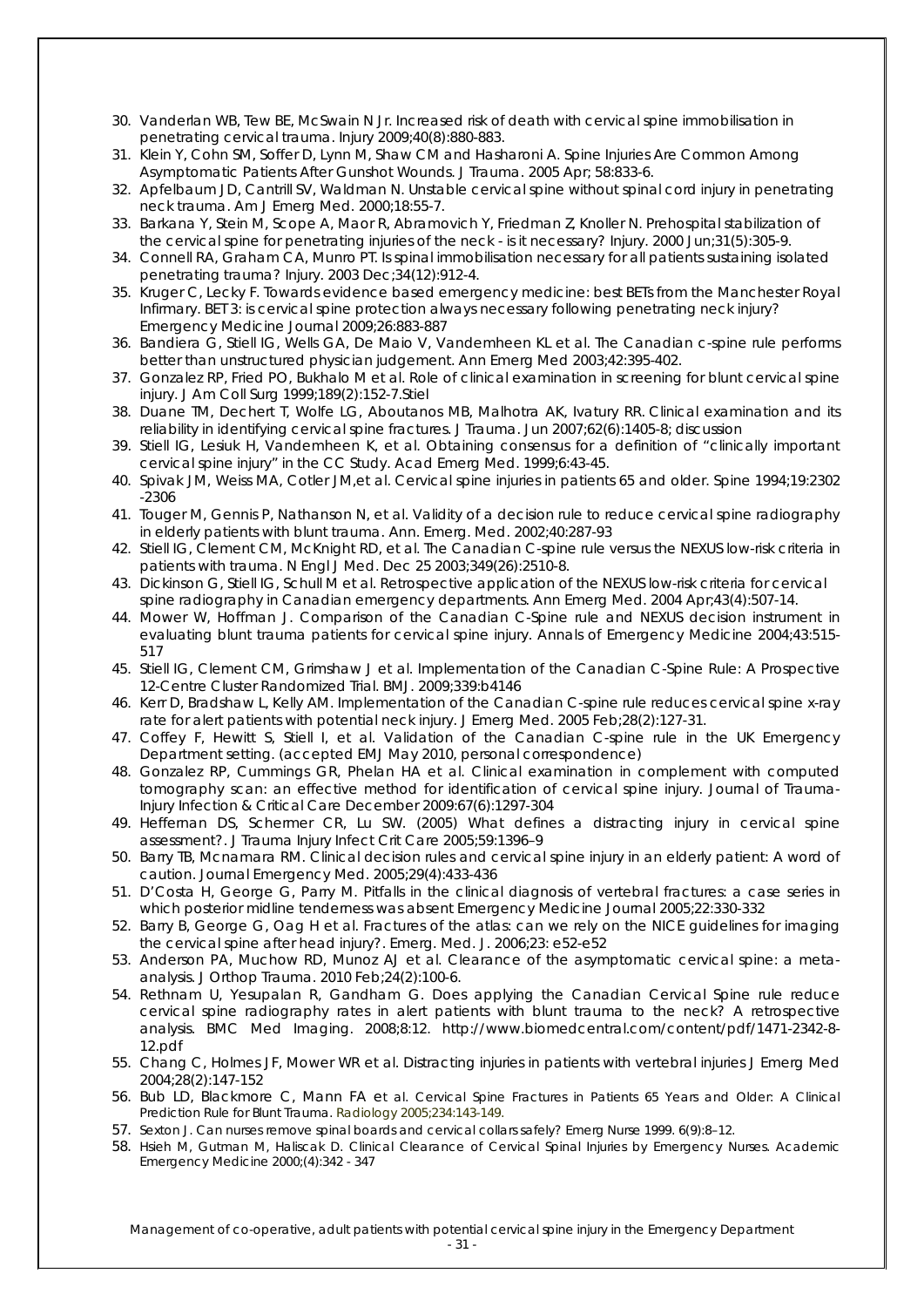- 59. Meek R, McGannon D, Edwards L. The safety of nurse clearance of the cervical spine using the National Emergency X-radiography Utilization Study low-risk criteria *Emergency Medicine Australasia* 200719;(4):372 – 376
- 60. Kelly AM, Bradshaw L, Kerr D. Can nurses apply the Canadian C-Spine Rule? A pilot study. *Canadian Journal of Emergency Medical Care* 2004;6(3):161-4
- 61. Miller P, Coffey F, Reid AM et al. Can emergency nurses use the Canadian cervical spine rule to reduce unnecessary patient immobilisation? *Accident & Emergency Nursing* July 2006;14(3):133-40
- 62. Stiell I, Clement C, O'Connor A et al. Can ED triage nurses reliably clear the C-spine in minor trauma?... 2007 Society for Academic Emergency Medicine Annual Meeting. *Academic Emergency Medicine* 2007;14(s1):s47-48
- 63. E Pitt, D K Pedley, A Nelson et al. Removal of C‐spine protection by A&E triage nurses: a prospective trial of a clinical decision making instrument. *Emerg Med J*. 2006;23(3):214–215.
- 64. Stiell I, Clement C, O' Connor A et al. Multicentre prospective validation of use of the Canadian Cspine rule by triage nurses in the emergency department. *CMAJ* 2010;182(11):1173-1179
- 65. Charters A. Can nurses, working in the emergency department, independently clear cervical spines?: a review of the literature. *Accident & Emergency Nursing* Jan 2004;12(1):19-23
- 66. D'Alise MD, Benzel EC, Hart BL. Magnetic resonance imaging evaluation of the cervical spine in the comatose or obtunded trauma patient**.** *J Neurosurg* 1999 Jul 91:54-9.
- 67. Klein GR, Vaccaro AR, Albert TJ, Schweitzer M, Deely D, Karasick D *et al*. Efficacy of magnetic resonance imaging in the evaluation of posterior cervical spine fractures. *Spine* 1999,**24**(8):771-4.
- 68. Holmes JF, Akkinepalli R. Computed tomography versus plain radiography to screen for cervical spine injury: a meta-analysis. *J Trauma* 2005;58:902-905.
- 69. Brohi K, Healy M, Fotheringham T,Chan O, Aylwin C, Whitley S *et al*.Helical computed tomographic scanning for the evaluation of thecervical spine in the unconscious,intubated trauma patient. *Journal of Trauma* 2005, **58**(5):897-901.
- 70. Mathen R, Inaba K, Munera F, et al. Prospective Evaluation of Multislice Computed Tomography Versus Plain Radiographic Cervical Spine Clearance in Trauma Patients *J Trauma.* 2007;62:1427–1431.
- 71. Griffen MM, Frykberg ER, Kerwin AJ, Schinco MA, Tepas JJ, Rowe K *et al*. Radiographic clearance of blunt cervical spine injury: plain radiograph or computed tomography scan? *Journal of Trauma* 2003, 55(2):222-6.
- 72. Cain G, Sheperdson J, Elliott V,.et al. Imagingsuspected cervical spine injury: Plain radiography or computed tomography? Systematic review. *Radiography* 2010;16:68-77.
- 73. Widder S, Doig C, Burrowes P, et al. Prospective evaluation of computed tomographic scanning for the spinal clearance of obtunded trauma patients: preliminary results. *Journal of Trauma* 2004, **56**(6):1179- 84.
- 74. Barrett TW, Mower WR, Zucker MI, et al. Injuries missed by limited computed tomographic imaging of patients with cervical spine injuries. *Ann Emerg Med*. 2006 Feb;47(2):129-33.
- 75. Bailitz J, Starr F, Beecroft M, et al. CT should replace three-view radiographs as the initial screening test in patients at high, moderate, and low risk for blunt cervical spine injury: a prospective comparison. *J Trauma* . 2009 Jun;66(6):1605-9.
- 76. Fisher A, Young WF. *Is the lateral cervical spine x-ray obsolete during the initial evaluation of patients with acute trauma? Surg Neurol. 2008; 70(1):53–58.*
- 77. Duane TM, Dechert T, Brown H, etal. Is the lateral cervical spine plain film obsolete? *J Surg Res.* 2008 Jun 15;147(2):267-9.
- 78. Hashem R, Evans CC, Farrokhyar F, Plain radiography does not add any clinically significant advantage to multidetector row computed tomography in diagnosing cervical spine injuries in blunt trauma patients. *[J Trauma.](javascript:AL_get(this,%20)* 2009 Feb;66(2):423-8.
- 79. Daffner RH, Hackney DB. ACR Appropriateness Criteria on suspected spine trauma. *J Am Coll Radiol* . 2007 Nov;4(11):762-75. (updated 2009)
- 80. Moulton C, Griffiths PD. The adequacy of cervical spine radiographs in the accident and emergency department. *J R Soc Med* . 1993 Mar;86(3):141-3
- 81. Nguyen GK, Clark R. Adequacy of plain radiography in the diagnosis of cervical spine injuries. *Emerg Radiol .* 2005 Apr;11(3):158-61.
- 82. Mower WR, Hoffman JR, Pollack CV, et al. Use of plain radiography to screen for cervical spine injuries. *Annals of Emerg. Med.* July 2001;38(1):1-7
- 83. Lekovic G, Harrington T. Litigation of Missed Cervical Spine Injuries in Patients Presenting With Blunt Traumatic Injury Neurosurgery. 2007;60(3):516-523
- 84. International Commission on Radiological Protection. Managing patient dose in computed tomography. *Annals of the ICRP* 2000, 30(4):7-45.
- 85. Berrington de Gonzalez, Darby S. Risk of cancer from diagnostic x-rays: estimates for the UK and 14 countries. *Lancet.* 2004;363:345-51
- 86. Wall BF, Kendall GM, Edwards AA, et al. What are the risks from medical Xrays and other low dose radiation? *Br J Radiol* 2006, 79(940):285-94.
- 87. Hanson JA, Blackmore CC, Mann FA, et al. Cervical spine injury: a clinical decision rule to identify highrisk patients for helical CT screening. *Am J Roentgenol*. 2000 Mar;174(3):713-7.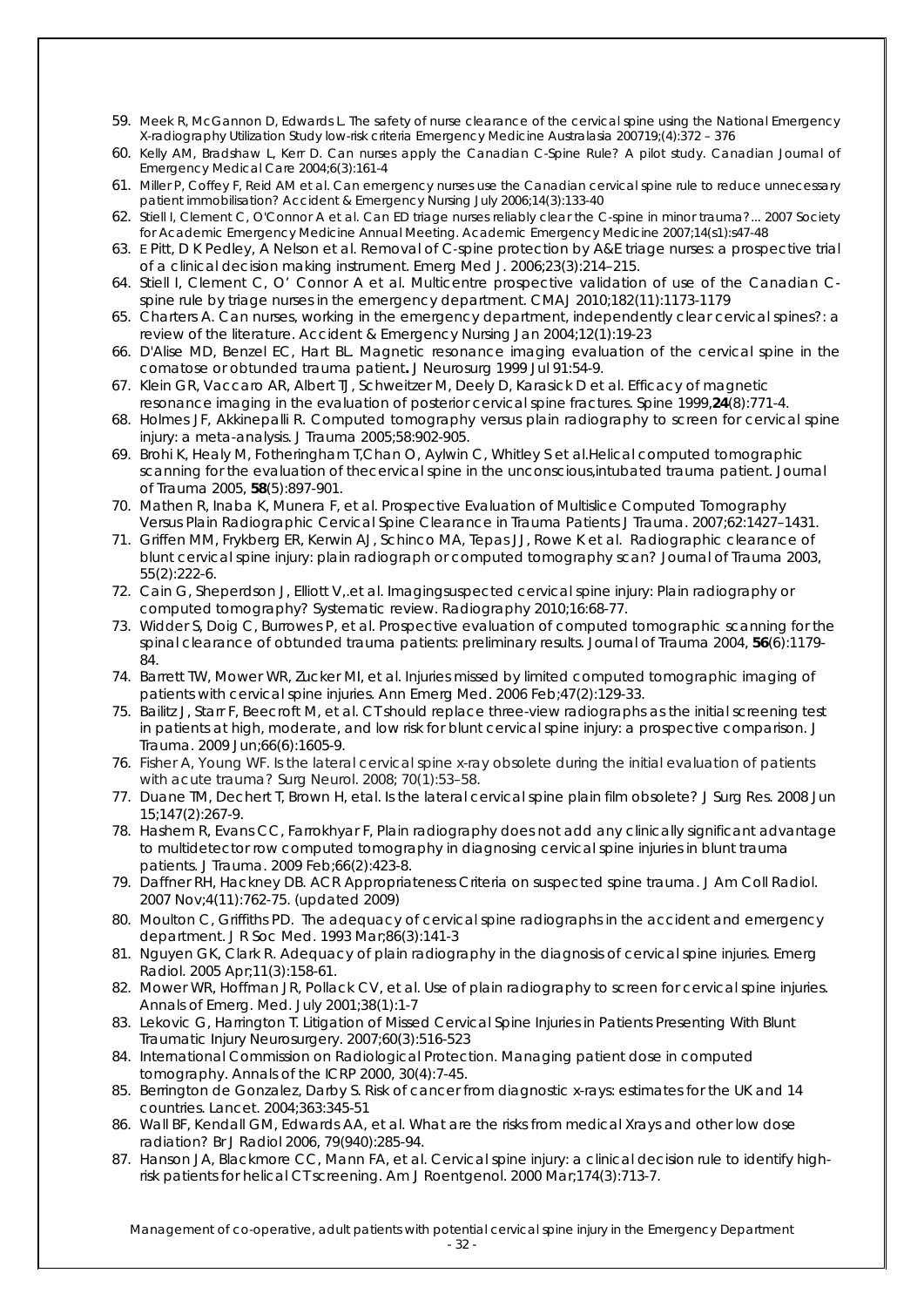- 88. Blackmore CC, Ramsey SD, Mann FA, et al. Cervical spine screening with CT in trauma patients: a costeffectiveness analysis (Structured abstract). *Radiology* 1999, 212(1):117-25.
- 89. Khursheed A, Hillier MC, Shrimpton PC, et al. Influence of patient age on normalized effective doses calculated for CT examinations. *Br J Radiol* 2002, 75(898):819-30.
- 90. Spivak JM, Weiss MA, Cotler JM, et al. Cervical spine injuries in patients 65 and older. *Spine.* 1994 Oct 15;19(20):2302-6.
- 91. Lomoschitz FM, Blackmore CC, Mirza SK, et al. Cervical spine injury in patients 65 years old and older: epidemiologic analysis regarding the effects of age and injury mechanism on distribution, type, and stability of injuries. *Am J Roentgenol* 2002;178:573–7.
- 92. Acheson MB, Livingston RR, Richardson ML, et al: High-resolution CT scanning in the evaluation of cervical spine fracture: comparison with plain film examinations. *AJR Am J Roentgenol* 1987;148:1179- 85,
- 93. Borock EC, Gabram SG, Jacobs LM, et al: A prospective analysis of a two-year experience using computed tomography as an adjunct for cervical spine clearance. *J Trauma* 199;31:1001-6
- 94. McCulloch PT, France J, Jones DL, Krantz W, Nguyen TP, Chambers C *et al*. Helical computed tomography alone compared with plain radiographs with adjunct computed tomography to evaluate the cervical spine after high-energy trauma. *Journal of Bone and Joint Surgery American Volume* 2005, **87**(11):2388- 94.
- 95. Diaz JJ, Jr., Gillman C, Morris JA, Jr., et al. Are five view plain films of the cervical spine unreliable? A prospective evaluation in blunt trauma patients with altered mental status. *Journal of Trauma* 2003, 55(4):658-63.
- 96. Powers J. A multidisciplinary approach to occipital pressure ulcers related to cervical collars. *J Nurs Care Qual.* 1997;12(1):46–52.
- 97. Katzberg RW, Benedetti PF, Drake CM, *et al*. Acute cervical spine injuries: prospective MR imaging assessment at a level 1 trauma center. *Radiology* 1999, 213(1):203-12.
- 98. Ackland HM, Cooper DJ, Malham GM, et al. Nagnetic resonance imaging for clearing the cervical spine in unconscious intensive care trauma patients. *J Trauma* 2006;60:171-7
- 99. Benzel EC, Hart BL, Ball PA,et al. Magnetic resonance imaging for the evaluation of patients with occult cervical spine injury. *Journal of Neurosurgery* 1996, 85(5):824-9.
- 100.Emery SE, Pathria MN, Wilber RG,et al. Magnetic resonance imaging of posttraumatic spinal ligament injury. *Journal of Spinal Disorders* 1989, 2(4):229-33.
- 101.Hogan GJ, Mirvis SE., Shanmuganathan K, et al. Exclusion of unstable cervical injury in obtunded patients with blunt trauma:is M imaging needed when multi-detector row CT findings are normal? *Radiology*. 2005;237:106-13
- 102.Anglen J, Metzler M, Bunn P, Griffiths H. Flexion and extension views are not cost-effective in a cervical spine clearance protocol for obtunded trauma patients. *J Trauma* 2002; 52(1):54-59.
- 103.Juhl JH, Miller SM, Roberts GW. Roentgenographic variations in the normal cervical spine. *Radiology* 1962, 78:591-7.
- 104.Freedman I, van Gelderen D, Cooper DJ, et al. Cervical spine assessment in the unconscious trauma patient: a major trauma service's experience with passive flexion-extension radiography. *J Trauma* 2005; 58(6):1183-1188.
- 105.Davis JW, Kaups KL, Cunningham MA, *et al*. Routine evaluation of the cervical spine in head-injured patients with dynamic fluoroscopy: a reappraisal. *Journal of Trauma* 2001, 50(6):1044-7.
- 106.Ficker R, Gachter A. Lateral flexion/extension radiographs: still recommended following cervical spine injury. *Arch Orthop Trauma Surg* 1994; 113:115-116.
- 107.Wang JC, Hatch JD, Sandhu HS, et al. Cervical flexion and extension radiographs in acutely injured patients. *Clin Orthop Relat Res*. 1999 Aug;(365):111-6
- 108.Insko EK, Gracias VH, Gupta R, et al. Utility of flexion and extension radiographs of the cervical spine in the acute evaluation of blunt trauma. *J Trauma* 2002; 53:426-429.
- 109.Lewis LM, Docherty M, Ruoff BE, et al. Flexion-extension views in the evaluation of cervical spine injuries. *Ann Emerg Med* 1991; 20:117-121.
- 110.Brady WJ, Moghtader J, Cutcher D, et al. ED use of flexion-extension cervical spine radiography in the evaluation of blunt trauma. *Am J Emerg Med* 1999; 17:504-508.
- 111.Pollack CV Jr, Hendey GW, Martin DR, et al (NEXUS Group). Use of flexion-extension radiographs of the cervical spine in blunt trauma. *Ann Emerg Med* 2001;38:8-11.
- 112.Mauldin JM, Maxwell RA, King SM, et al. Prospective evaluation of a critical care pathway for clearance of the cervical spine using the bolster and active range of motion flexion/extension techniques. *J Trauma*. 2006;61(3):679-85
- 113.Goodnight TJ, Helmer SD, Dort JM, et al. A comparison of flexion and extension radiographs with computed tomography of the cervical spine in blunt trauma. *Am Surg*. 2008;74(9):855-7.
- 114.Malham G, Ackland HM, Varma D, et al. Traumatic cervical discoligamentous injuries: Correlation of Magnetic Resonance Imaging and operative findings. *Spine*. 2009;34(25):2754-2759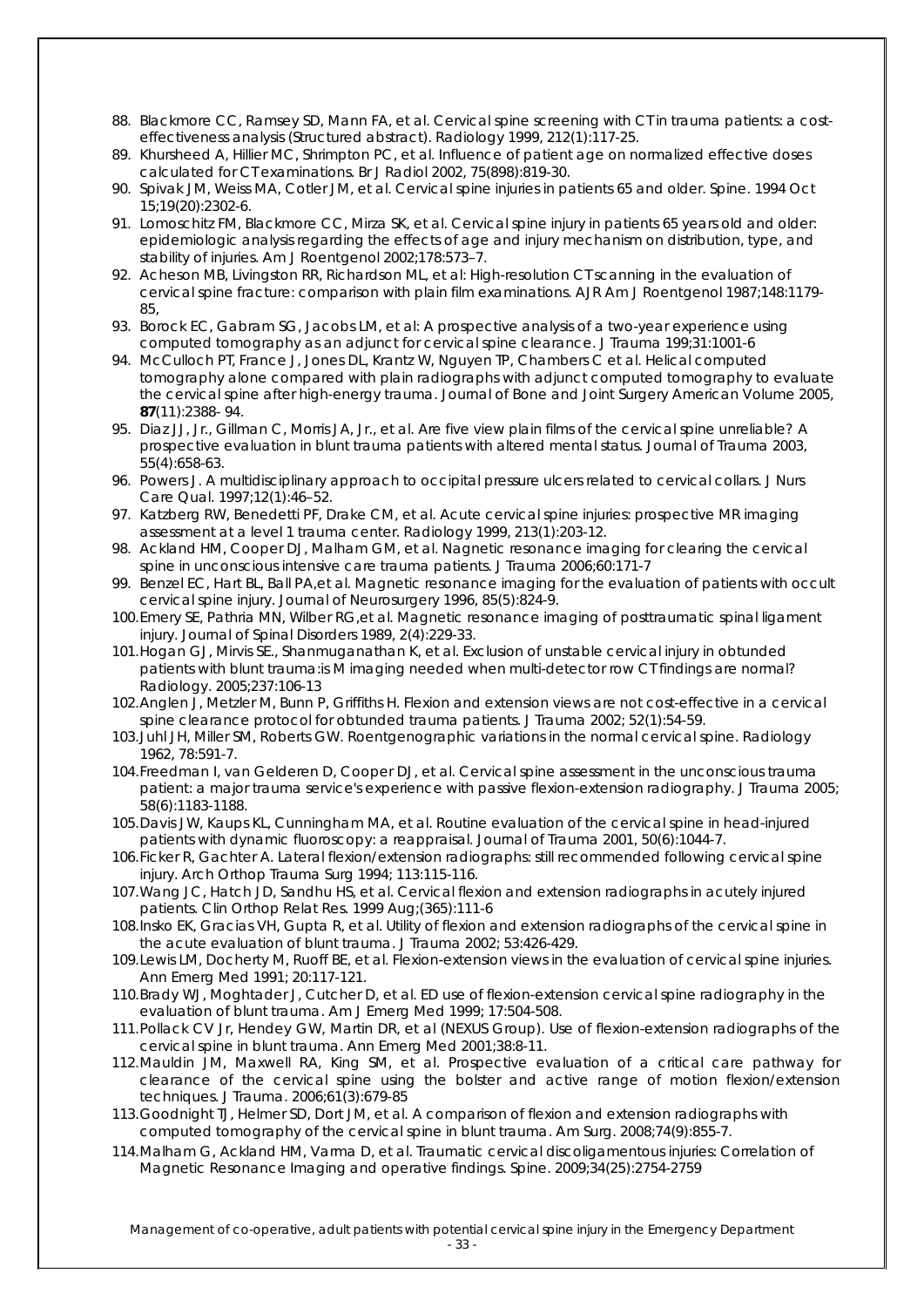- 115.Crim J, Moore K, Brodke D. Clearance of the cervical spine in multitrauma patients: The role of advanced imaging. *Seminars in Ultrasound, CT, and MRI*. 2001;22(4):283-305
- 116.Rihn JA, Fisher C, Harrop J, et al. Assessment of the Posterior Ligamentous Complex Following Acute Cervical Spine Trauma. *The Journal of Bone and Joint Surgery (American)*. 2010;92:583-589.
- 117.Sliker CW, Mirvis SE, Shanmuganathan K. Assessing cervical spine stability in obtunded blunt trauma patients: review of medical literature. *Radiology* 2005; 234(3):733-739.
- 118.Stabler A, Eck J, Penning R, et al. Cervical spine: postmortem assessment of accident injuries- comparison of radiographic, MR imaging, anatomic, and pathologic findings. *Radiology* 2001; 221(2):340-346.
- 119.Menaker J, Philp A, Boswell S, et al. Computed tomography alone for cervical spine clearance in the unreliable patient--are we there yet*? J Trauma* 2008;64(4):898-903.
- 120.Diaz JJ, Jr., Aulino JM, Collier B, et al. The early work-up for isolated ligamentous injury of the cervical spine: does computed tomography scan have a role? *J Trauma* 2005; 59(4):897-903.
- 121.Hennessy D, Widder S, Zgun D, et al. Cervical spine clearance in obtunded blunt trauma patients: a prospective study. *J Trauma.* 2010;68(3):576-82.
- 122.Sekula RF Jr, Daffner RH, Quigley MR,et al. *Br J Neurosurg* . 2008;22(5):669-74.
- 123.Spiteri V, Kotnis R, Singh P, et al. Cervical dynamic screening in spinal clearance: now redundant. *J Trauma* 2006; 61(5):1171-1177; discussion 1177.
- 124.Como JJ, Thompson MA, Anderson JS, et al. Is magnetic resonance imaging essential in clearing the cervical spine in obtunded patients with blunt trauma? *J Trauma* 2007; 63(3):544-549.
- 125.Hogan GJ, Mirvis SE, Shanmuganathan K, et al. Exclusion of unstable cervical spine injury in obtunded patients with blunt trauma: is MR imaging needed when multi-detector row CT findings are normal? *Radiology* 2005; 237(1):106-113.
- 126.Stelfox HT, Velmahos GC, Gettings E, et al. Computed tomography for early and safe discontinuation of cervical spine immobilization in obtunded multiply injured patients. *J Trauma* 2007; 63(3):630-636.
- 127.Tomycz ND, Chew BG, Chang YF, et al. MRI is unnecessary to clear the cervical spine in obtunded/comatose trauma patients: the four-year experience of a level I trauma center. *J Trauma*  2008; 64(5):1258-1263.
- 128.Muchow RD, Resnick DK, Abdel MP, et al Magnetic resonance imaging (MRI) in the clearance of the cervical spine in blunt trauma: a meta-analysis*. J Trauma* 2008;64(1):179-189.
- 129. Stassen NA, Williams VA, Gestring ML, et al. Magnetic resonance imaging in combination with helical computed tomography provides a safe and efficient method of cervical spine clearance in the obtunded trauma patient. *J Trauma* 2006; 60:171-177.
- 130.Ghanta MK, Smith LM, Polin RS, et al. An analysis of Eastern Association for the Surgery of Trauma practice guidelines for cervical spine evaluation in a series of patients with multiple imaging techniques. *Am Surg* 2002; 68:563-568.
- 131.Schuster R, Waxman K, Sanchez B, et al. Magnetic resonance imaging is not needed to clear cervical spines in blunt trauma patients with normal computed tomographic results and no motor deficits. *Arch Surg* 2005; 140:762-766.
- 132.Brandenstein D, Molinari RW, Rubery P, et al. Unstable subaxial cervical spine injury with normal computed tomography and magnetic resonance initial imaging studies: A report of 4 cases and a review of the literature. *Spine*. 2009;34(20):E743-E750
- 133.Labattaglia MP, Cameron PA, Santamaria M, et al. Clinical outcomes of magnetic resonance imaging in blunt cervical trauma. E*merg Med Australas*. 2007;19(3):253-61.
- 134.Sarani B, Waring S, Sonnad S, et al. Magnetic resonance imaging is a useful adjunct in the evaluation of the cervical spine of injured patients. *J Trauma*. 2007;63(3):637-40.
- 135.Platzer P, Jaindl M, Thalhammer G, et al. Clearing the cervical spine in critically injured patients: a comprehensive C-spine protocol to avoid unnecessary delays in diagnosis. *Eur Spine J* . 2006 Dec;15(12):1801-10
- 136.Benzel EC, Hart BL, Ball PA, et al. Magnetic resonance imaging for the evaluation of patients with occult cervical spine injury. *J Neurosurg.* 1996 Nov;85(5):824-9.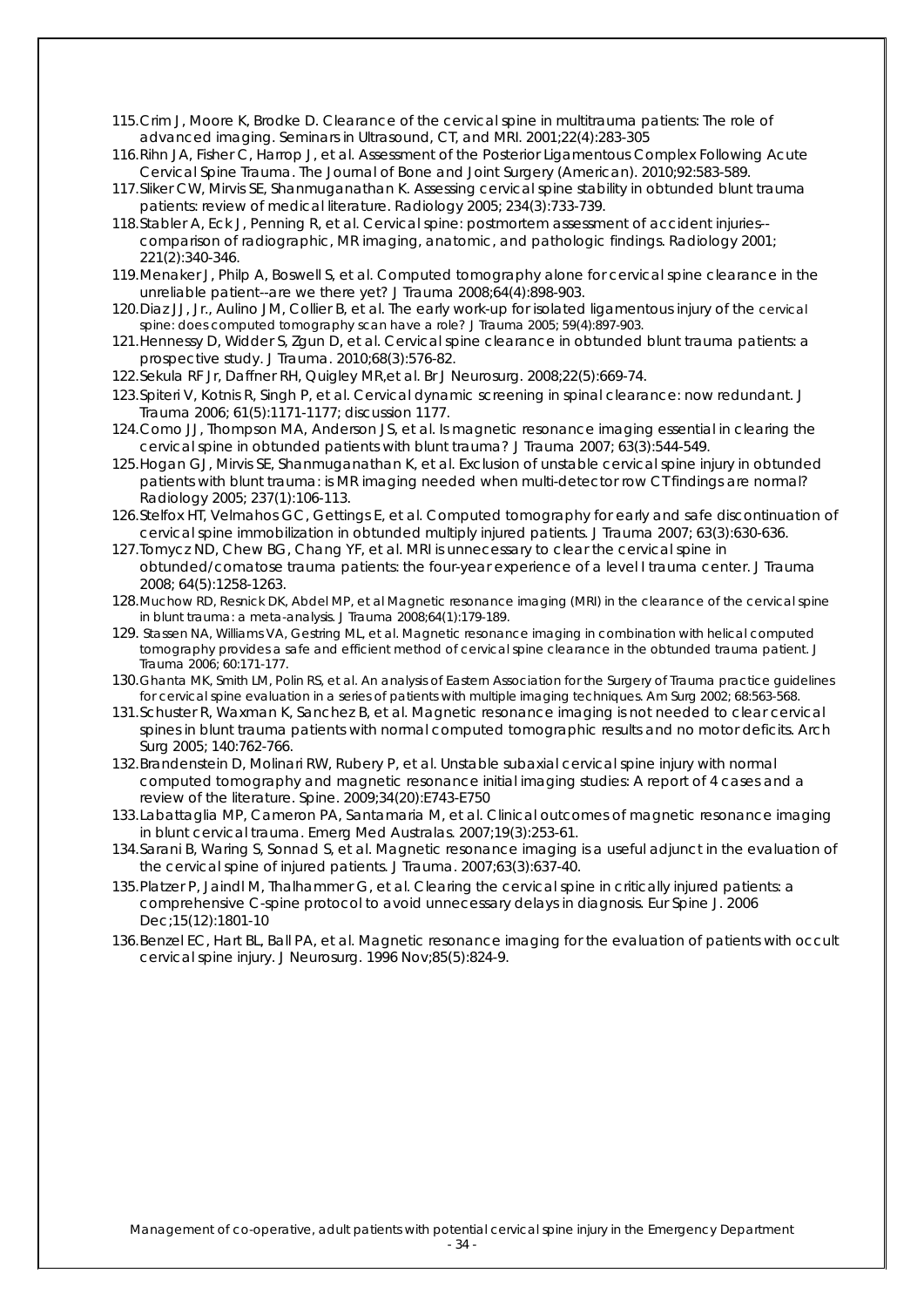### **Search strategies and evidentiary tables**

#### **Methodology**

Where possible, appropriate evidence has been sought and appraised using standard appraisal methods. High quality evidence is not always available to inform recommendations. Best Practice Guidelines rely heavily on the consensus of senior emergency physicians and invited experts.

### **Evidence Levels (Oxford Centre for Evidence Based Medicine, 2009)**

#### **Interventional studies**

- 1. Evidence from a systematic review (with homogeneity) of randomised control trials (RCT), all or none studies, or a well designed randomised controlled trial with narrow confidence intervals.
- 2. Evidence from a systematic review (with homogeneity) of cohort studies, a good quality cohort study, low quality RCT, or "outcomes research".
- 3. Evidence from a systematic review (with homogeneity) of case-control studies or a good quality individual case-control study.
- 4. Evidence from a case series or poor quality case-control or cohort studies.
- 5. Expert opinion without explicit critical appraisal, or based on physiology, bench research or "first principles".

### **Diagnostic studies**

- 1. Evidence from a systematic review (with homogeneity) of level one diagnostic studies, validated Clinical Decision Rules (CDR), validated high quality cohort studies, or absolute SpPins and SnNouts.
- 2. Evidence from a systematic review (with homogeneity) of level 2 diagnostic studies, exploratory cohort studies with good reference standards, or CDR's after derivation or validation on the same database as the derivation sample.
- 3. Evidence from a systematic review (with homogeneity) of level 3b and better diagnostic studies, non-consecutive studies, or studies with inconsistent reference study application.
- 4. Evidence from a case-control study or studies with poor or non-independent reference standards.
- 5. Expert opinion without explicit critical appraisal, or based on physiology, bench research or "first principles".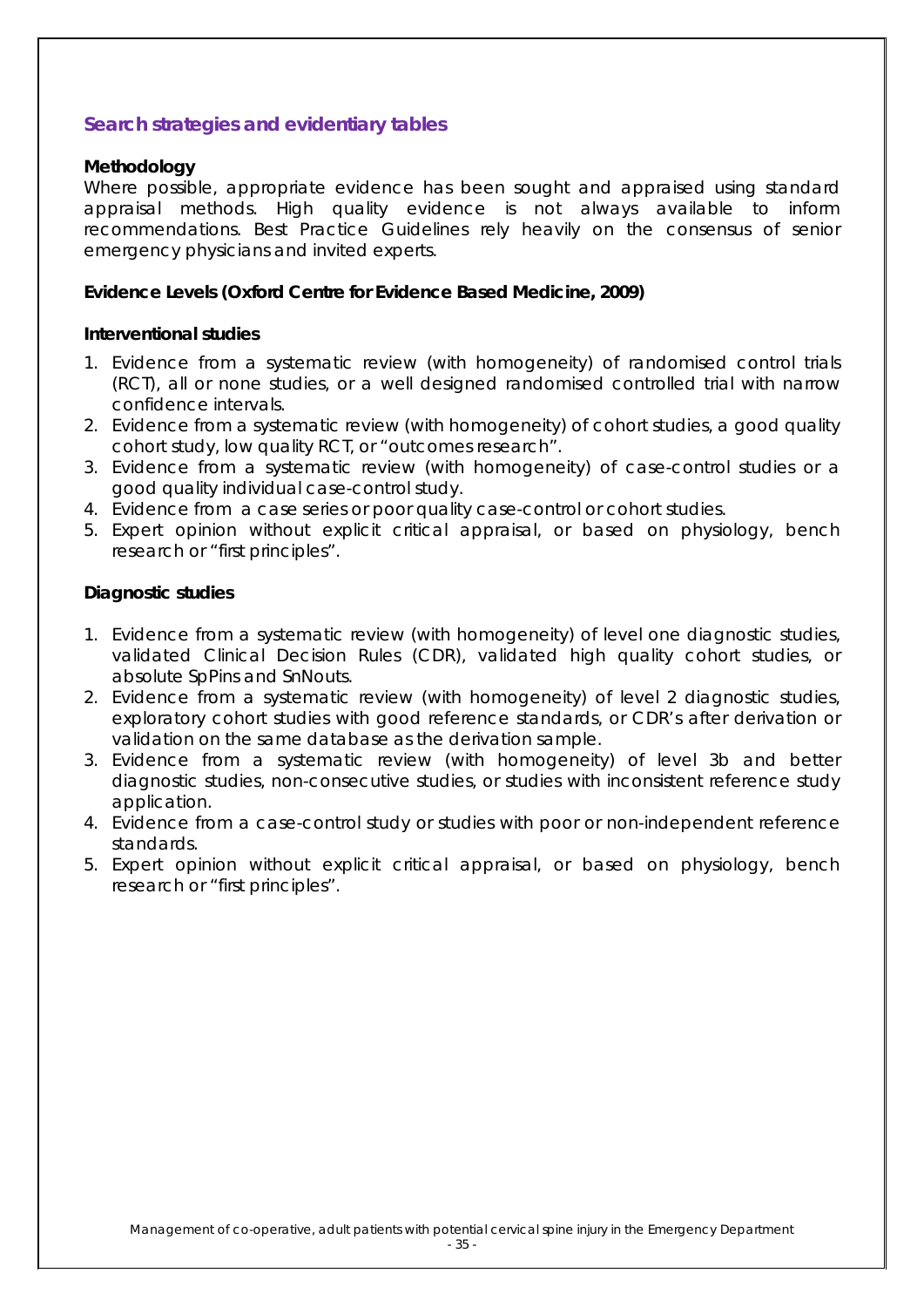### **Search 1**

**Does cervical spine immobilisation prevent neurological deterioration in patients with potential cervical spine injury following blunt trauma?**

#### *Medline (1950 – week 1 May 2010)*

- 1. explode "cervical vertebrae"
- 2. ("cervical spine" OR neck).ab
- 3. explode "spinal cord injuries"
- 4. (injur\* OR fracture OR dislocation).ab
- 5. (immobili\* OR collar OR brace OR headblock OR sandbag\*).ab
- 6.  $\#1$  OR  $\#2$
- 7. #3 OR #4
- 8. #5 AND #6 AND #7
- 9. #8 limited to Human and English language.

701 original references retrieved.

### *EMBASE (1980 - May 2010)*

- 1. ("cervical spine" OR neck).ab
- 2. explode "cervical spine injury"
- 3. (injur\* OR fracture OR dislocation).ab
- 4. (immobili\* OR collar OR brace OR headblock OR sandbag\*).ab
- 5. #2 OR #3
- 6. #1 AND #4 AND #5
- 7. #6 limited to Human and English language.

463 original references retrieved.

The Cochrane library (issue 2 2010) was also searched using the term "cervical spine"

Searching the references retrieved and the bibliographies of review articles, no randomised controlled trials could be identified that addressed the question posed. A Cochrane review (updated 2009) was found, which also did not identify any randomised controlled trials. Only one study that directly compared the outcome of patients with and without neck immobilisation was identified.

| Author, date<br>and country | Patient group                                           | Study type            | <b>Outcomes</b> | <b>Results</b>                                                | Comments                        |
|-----------------------------|---------------------------------------------------------|-----------------------|-----------------|---------------------------------------------------------------|---------------------------------|
| Hauswald <sup>17</sup>      | 334 patients with blunt $\vert$ 5 year                  |                       |                 | Incidence Less neurologic disability in Types of fracture not |                                 |
| 1998                        | traumatic spinal injuries retrospective chart of spinal |                       |                 | the non-immobilised                                           | described                       |
| USA&                        | arriving to the ED of                                   | review                |                 | cord injury Malaysian patients (OR                            |                                 |
| Malaya                      | the University of New                                   |                       |                 | $ 2.03; 95\% \text{ Cl } 1.03-3.99; \text{p} =$               | <b>Essentially no emergency</b> |
|                             | Mexico Hospital with                                    | Neurologic injuries   |                 | $ 0.04$ ). This corresponds to a medical service in Malaya    |                                 |
|                             | their spines immobilised assigned to two                |                       |                 | <2% chance that                                               |                                 |
|                             |                                                         | categories,           |                 | immobilisation has any                                        | More motor vehicle collisions   |
|                             | 120 patients with blunt                                 | disabling or not      |                 | beneficial effect.                                            | in the immobilised group        |
|                             | traumatic spinal injuries disabling, by two             |                       |                 |                                                               |                                 |
|                             | arriving to the ED of                                   | independent,          |                 | The results were similar                                      | Small sample sizes likely to    |
|                             | the University of                                       | blinded physicians.   |                 | when the analysis was                                         | be underpowered to              |
|                             | Malaya Hospital with                                    | Multivariate logistic |                 | limited to patients with                                      | identify any true difference    |
|                             | no spinal                                               | regression analysis   |                 | cervical injuries (OR 1.52;                                   | between the interventions.      |
|                             | <i>immobilisation</i>                                   | of data performed.    |                 | 95% CI 0.64-3.62; $p = 0.34$ ).                               |                                 |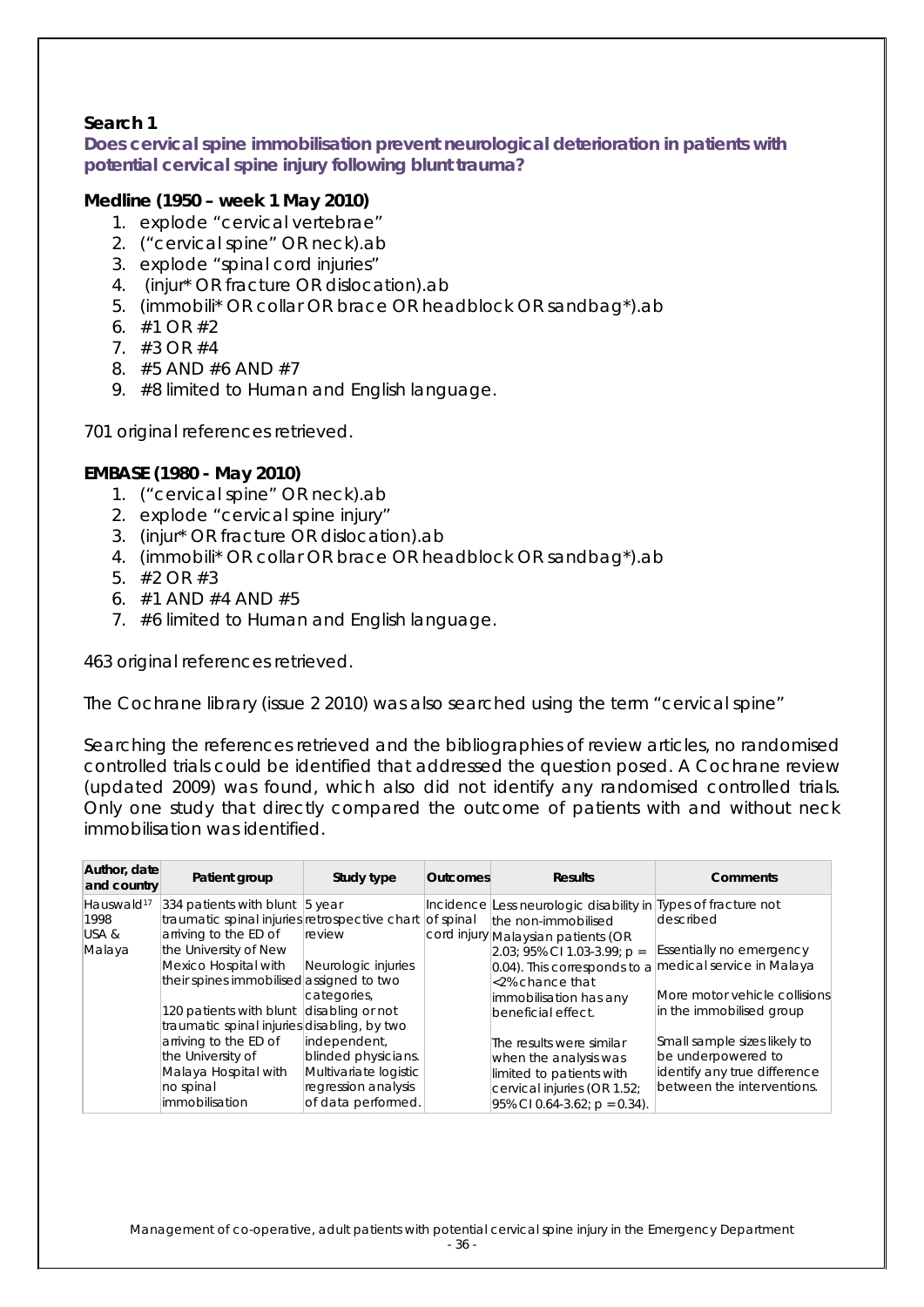### **Search 2**

**Does cervical spine immobilisation prevent neurological deterioration in patients with potential cervical spine injury following penetrating injuries to the head or neck?**

### *Medline (1950 – week 1 May 2010)*

- 1. explode "cervical vertebrae"
- 2. explode "neck injuries"
- 3. explode "spinal cord injuries"
- 4. explode "spinal fractures"
- 5. explode wounds, gunshot
- 6. explode wounds, penetrating
- 7. explode wounds, stab
- 8. (knife\* OR bullet\* OR blade\* OR missile\*).ab
- 9. (immobili\* OR stabili\* OR collar OR brace OR headblock OR sandbag\*).ab
- 10. #1 OR #2 OR #3 OR #4
- 11. #5 OR #6 OR #7 OR #8
- 12. #9 AND #10 AND #11
- 13. #12 limited to Human and English language.

40 original references retrieved.

### *EMBASE (1980 - May 2010)*

- 1. explode "cervical spine injury"
- 2. explode "neck injury"
- 3. explode "gunshot injury"
- 4. explode "stab wound"
- 5. explode "knife cut"
- 6. explode "penetrating trauma"
- 7. (knife\* OR bullet\* OR blade\* OR missile\*).ab
- 8. (immobili\* OR stabili\* collar OR brace OR headblock OR sandbag\*).ab
- 9. #1 OR #2
- 10. #3 OR #4 OR #5 OR #6 OR #7
- 11. #8 AND #9 AND #10
- 12. #11 limited to Human and English language.

3 original references retrieved.

The Cochrane library (issue 2 2010) was also searched using the term "cervical spine". No articles of relevance were identified.

Searching the references retrieved and their bibliographies no randomised controlled trials could be identified that addressed the question posed. Thirteen original publications were found that had relevance to the question posed.

| Author,<br>date and<br>country                           | Patient group                                                                                                                 | Study type                                             | <b>Outcomes</b>                                                                                                       | <b>Results</b>                                                                                                                            | Comments                                                         |
|----------------------------------------------------------|-------------------------------------------------------------------------------------------------------------------------------|--------------------------------------------------------|-----------------------------------------------------------------------------------------------------------------------|-------------------------------------------------------------------------------------------------------------------------------------------|------------------------------------------------------------------|
| Vanderlan<br>$et$ al <sup>30</sup><br>2009<br><b>USA</b> | 199 patients<br>presenting to a<br>level1 US trauma<br>centre with<br>penetrating neck<br>injuries over a nine<br>year period | chart analysis patients with<br>lof trauma<br>database | Retrospective Mortality rates for<br>penetrating neck<br>injuries: neck<br>immobilisation versus<br>no immobilisation | 35 patients died over the nine<br>year period.<br>The odds ratio of dying if the<br>neck was immobilised<br>compared to if it was not was | Single centre<br>Possibly contains same<br>cohort as study below |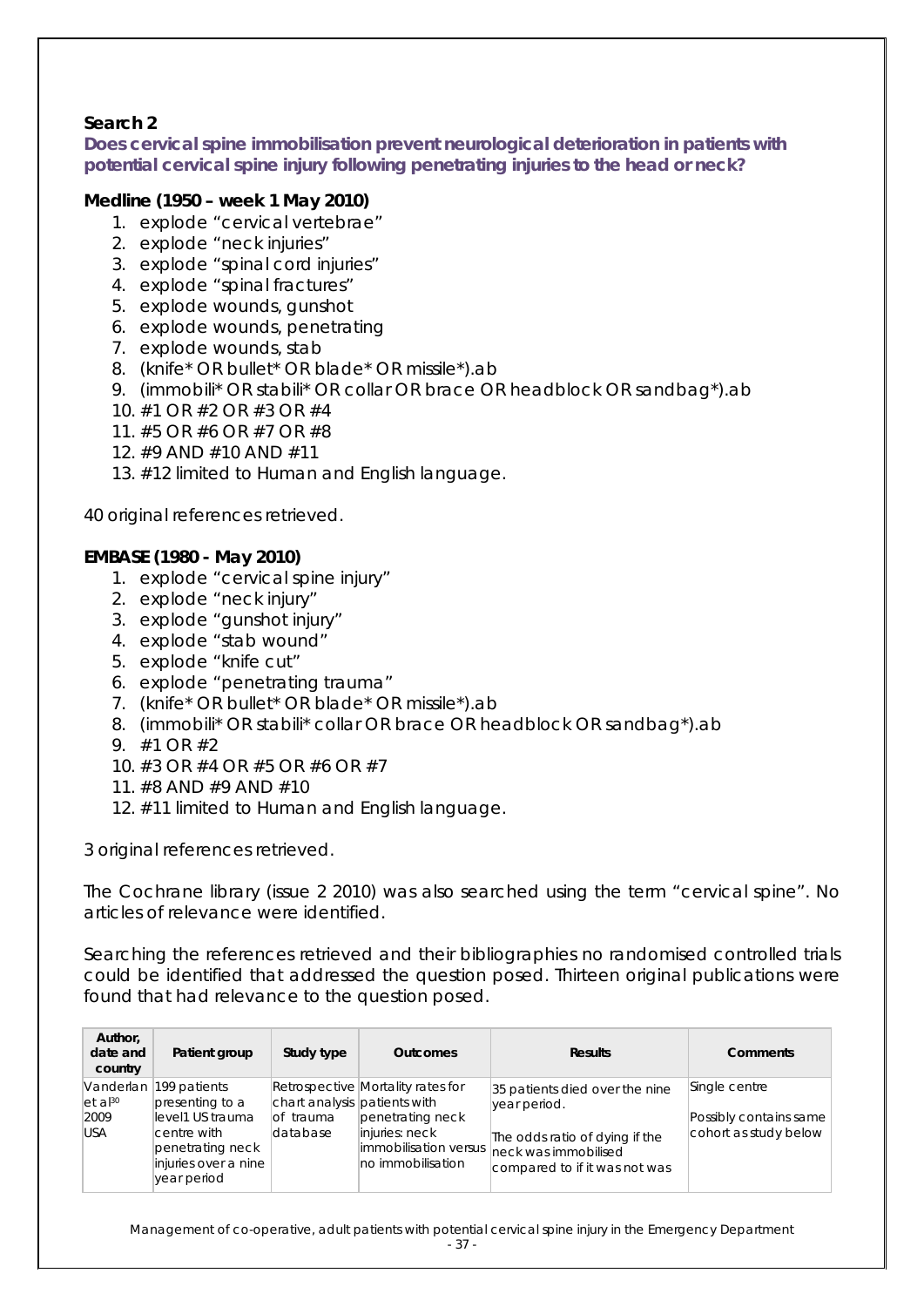| Author,<br>date and<br>country                     | Patient group                                                                                                                                | Study type                                          | <b>Outcomes</b>                                                                                                                                                                                 | <b>Results</b>                                                                                                                                                                                                                                                                                                                                                                                                                            | Comments                                                                                                                                                                                                          |
|----------------------------------------------------|----------------------------------------------------------------------------------------------------------------------------------------------|-----------------------------------------------------|-------------------------------------------------------------------------------------------------------------------------------------------------------------------------------------------------|-------------------------------------------------------------------------------------------------------------------------------------------------------------------------------------------------------------------------------------------------------------------------------------------------------------------------------------------------------------------------------------------------------------------------------------------|-------------------------------------------------------------------------------------------------------------------------------------------------------------------------------------------------------------------|
|                                                    |                                                                                                                                              |                                                     |                                                                                                                                                                                                 | 2.8 (95% CI 1.2-6.5).                                                                                                                                                                                                                                                                                                                                                                                                                     |                                                                                                                                                                                                                   |
| $et$ al <sup>29</sup><br>2009<br>USA               | Vanderlan 196 patients<br>presenting to one<br>of two level 1 US<br>trauma centres<br>with penetrating<br>neck injuries                      | Retrospective Incidence of<br>of trauma<br>database | chart analysis unstable cervical<br>spine fractures<br>neck injury                                                                                                                              | No patient could be identified<br>that benefited from spine<br>immobilisation since the only 2<br>following penetrating patients found to have unstable<br>cervical spine fractures were<br>completely neurologically<br>devastated at the time of<br>presentation.<br>Decreased cervical spine<br>immobilization rates at one<br>institution did not affect                                                                              | Retrospective<br>Possible selection bias                                                                                                                                                                          |
| Rhee et<br>$a$ <sup>28</sup><br>2006<br><b>USA</b> | 24,446 patients<br>presenting<br>following blunt or<br>penetrating assault<br>to two level 1<br>trauma centres<br>over a 7-12 year<br>period | cohort                                              | Retrospective Incidence rates for<br>Cervical spine<br>fracture<br>Incidence rates for<br>Cervical spinal cord<br>injury (CSCI)<br>% neurologically<br>intact patients<br>requiring surgical or | neurologic outcome.<br>1.35% of gunshot wounds<br>0.12% of stab wounds<br>0.94% of gunshot wounds<br>0.11% of stab wounds<br>All patients with CSCI following<br>penetrating trauma had<br>neurological deficit at the time<br>of presentation.<br>No penetrating injury patient<br>with CSCI regained significant<br>neurologic recovery during<br>hospitalisation<br>0% of patients with stab wounds<br>0.03% of patients after gunshot | Large study<br>Retrospective                                                                                                                                                                                      |
| 2005<br><b>USA</b>                                 | Klein et al <sup>31</sup> /228 patients that<br>survived >24 hours<br>following a single<br>qunshot wound to<br>the head, neck or<br>trunk   | cohort                                              | halo stabilisation:<br>Retrospective Incidence of spinal<br>injury in<br>neurologically intact<br>patients                                                                                      | wounds<br>33 of 183 (18%) patients with<br>gunshot wounds to the neck<br>had a spinal injury<br>17/33 (51%) injuries were classed<br>as "significant" ie cord<br>involvement, spine-related<br>surgical procedure or<br>prolonged spinal immobilisation<br>needed.<br>One patient (3%) had an<br>unsuspected significant spinal<br>injury (ie proven spine injury with<br>no neurologic finding at<br>admission)                          | Spinal damage<br>probably established<br>at presentation.<br>Sparse information<br>given on the patient<br>with unsuspected<br>significant injury.<br>Not all injuries classed<br>as significant were<br>unstable |
| al <sup>27</sup><br>2005<br>USA                    | Medzon et 81 patients with<br>qunshot wounds to review of a<br>the head or neck<br>presenting to a<br>single centre over<br>13 years.        | trauma<br>registry                                  | spine fracture (CSF)<br>Incidence of acute<br>neurologic deficit<br>Incidence of<br>unstable fracture<br>among alert patients<br>(65) without                                                   | Retrospective Incidence of cervical 19/81(23%) patients had a<br>cervical spine fracture<br>11/81 (13%) patients had an<br>acute neurologic deficit<br>No patient (0%; 95% CI 0-5.5%)<br>was found to have unstable CSF<br>3 patients had stable cervical                                                                                                                                                                                 | Single centre<br>Small numbers with<br>outcome measures of<br>interest                                                                                                                                            |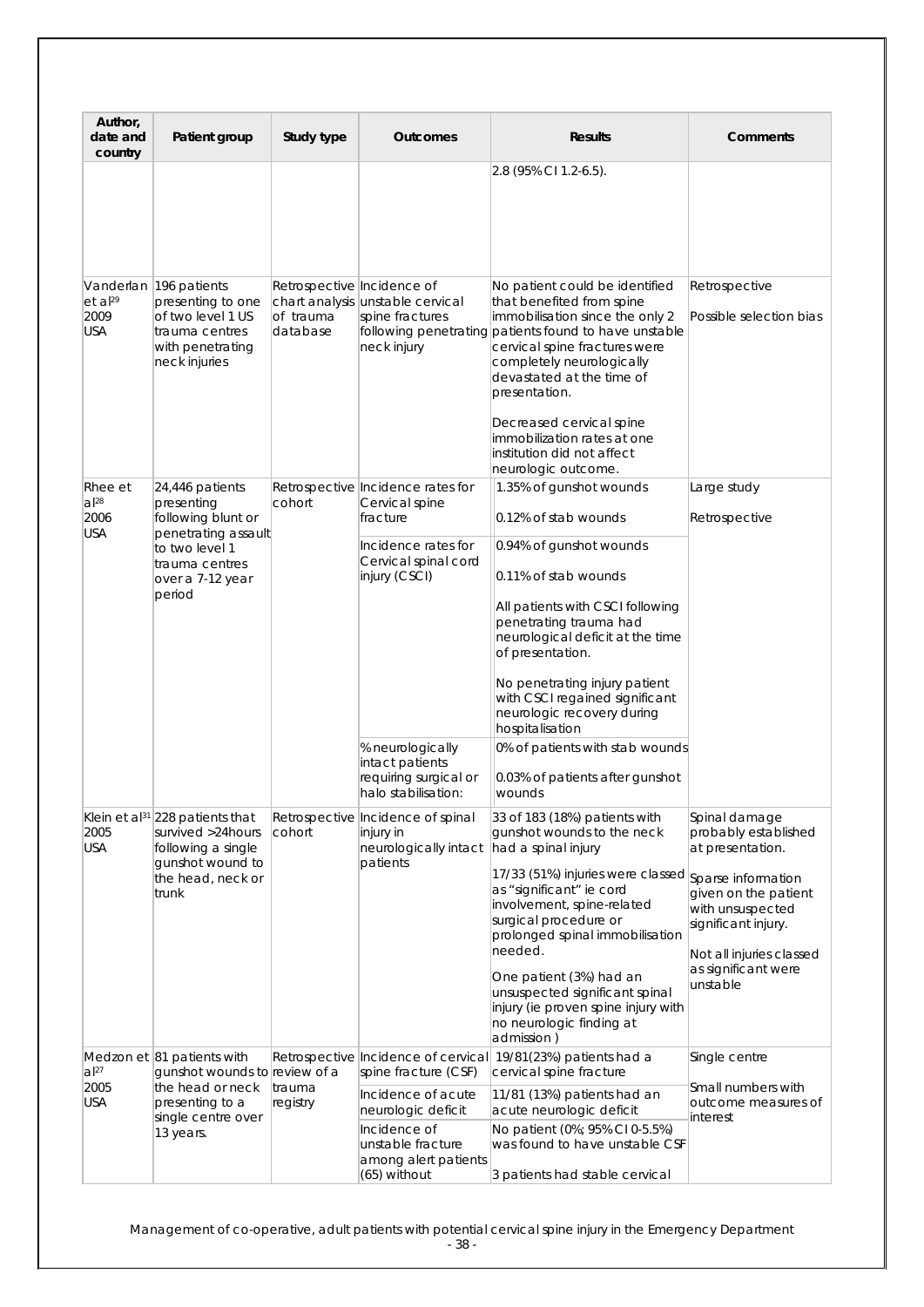| Author,<br>date and<br>country              | Patient group                                                                                                                                                                                                     | Study type                                               | Outcomes                                                                                                                                                                                 | <b>Results</b>                                                                                                                                                                                                                                                                                                                                                             | Comments                                                                                                                                                               |
|---------------------------------------------|-------------------------------------------------------------------------------------------------------------------------------------------------------------------------------------------------------------------|----------------------------------------------------------|------------------------------------------------------------------------------------------------------------------------------------------------------------------------------------------|----------------------------------------------------------------------------------------------------------------------------------------------------------------------------------------------------------------------------------------------------------------------------------------------------------------------------------------------------------------------------|------------------------------------------------------------------------------------------------------------------------------------------------------------------------|
|                                             |                                                                                                                                                                                                                   |                                                          | neurological deficit                                                                                                                                                                     | spine fractures                                                                                                                                                                                                                                                                                                                                                            |                                                                                                                                                                        |
|                                             |                                                                                                                                                                                                                   |                                                          | Incidence of<br>unstable fracture<br>among patients (11)<br>with a neurological<br>deficit                                                                                               | 3 patients had unstable cervical<br>spine fractures<br>8 patients had stable cervical<br>spine fractures                                                                                                                                                                                                                                                                   |                                                                                                                                                                        |
| a <sup>34</sup><br>2003<br>UK               | Connell et 35,000 patients<br>who were entered analysis of<br>in to a Scottish<br>trauma database<br>over 7 year period trauma data                                                                               | Retrospective Incidence of<br>prospectively<br>collected | mechanically<br>unstable spinal<br>column and spinal<br>cord injuries in<br>patients with<br>penetrating trauma                                                                          | All patients (12) with spinal cord<br>injury either had obvious initial<br>evidence of a spinal cord injury<br>or were in traumatic cardiac<br>arrest.<br>No neurologically intact patient 10/11 of patients with<br>subsequently found to have a<br>cord injury or unstable CSF                                                                                           | Large population with<br>low incidence of<br>penetrating injury. Also<br>looked at thoracic<br>injuries.<br>purely cervical injuries<br>sustained stab wounds.         |
| $ a ^{33}$<br>2000<br>Israel                | Barkana et 44 casualties with<br>penetrating neck<br>inuries over a 4<br>year period, none<br>of whom had their<br>neck immobilised                                                                               | study                                                    | Retrospective Potentially life-<br>threatening signs<br>and incidence of                                                                                                                 | 8 of 36 (22%) hospitalised<br>casualties had a life-threatening of that presenting to<br>sign (large/expanding<br>unstable neck injuries haematoma, or subcutaneous<br>emphysema) diagnosed in the<br>exposed neck, which may have more severe than that<br>been hidden by a collar.<br>No casualty required internal<br>surgical stabilisation of the c-<br>spine         | Population not typical<br>UK ED's.<br>The force of injury is<br>expected in a civilian<br>setting                                                                      |
| $et$ al <sup>32</sup><br>2000<br><b>USA</b> | Apfelbaum A patient with an<br>unstable cervical<br>spine injury from a<br>gunshot wound<br>and no recorded<br>neurological<br>deficit on arrival in<br>the ED.                                                   | Case report                                              |                                                                                                                                                                                          | The cervical collar was removed Single case report<br>by paramedics to control<br>bleeding. In the ED the patient<br>was neurologically intact. The C-root lesion was a<br>spine was re-immobilised after<br>radiographs revealed a<br>comminuted C5 fracture and<br>subluxation of C5 on C6. At<br>discharge the patient had a<br>possible C6 nerve root injury.          | No evidence that the<br>consequence of<br>removing the collar                                                                                                          |
| Lanoix et<br>al <sup>21</sup><br>2000       | qunshot wounds to chart review<br>the head                                                                                                                                                                        |                                                          | injury (CSI)<br>associated with<br>gunshot wounds to<br>the head.<br>Cervical clearance<br>was by clinical/<br>radiologic criteria in<br>survivors, and<br>autopsy in non-<br>survivors. | 174 patients with Retrospective Incidence of C-spine 90 had C-spine radiographs<br>(complete series [49], lateral<br>only[33], and computed<br>tomographic scan [8])<br>84 with no radiographs, 29 were<br>clinically cleared, and 55 died<br>(32 cleared at autopsy).<br>Twenty-three died before<br>evaluation. None of the<br>remaining 151 (87%) had CSI.              | Patients with<br>penetrating face and<br>neck injury were<br>excluded<br>33/90 patients who<br>had imaging<br>performed had a<br>lateral radiograph only<br>performed. |
| Kaups et<br>$a$  24<br>1998                 | 215 patients<br>admitted with<br>gunshot wounds to patient<br>the head over a 5<br>year period. Those autopsy<br>with gunshot<br>wounds to the<br>neck and those<br>who were dead<br>on arrival were<br>excluded. | review of<br>records and<br>reports                      | Retrospective The incidence of<br>indirect spinal<br>column injury in<br>patients sustaining<br>gunshot wounds to<br>the head.                                                           | 215 patients were included in<br>the study.<br>Cervical spine clearance was<br>determinable in 202 patients<br>(93%) either clinically,<br>radiographically, or by review of data<br>post-mortem results.<br>No patients sustained indirect<br>(blast or fall-related) spinal<br>column injury.<br>3 patients sustained direct spinal<br>injuries, all had evidence of the | Retrospective<br>Potential selection bias<br>13 patients excluded<br>because of lack of<br>Lateral radiograph<br>only is some cases                                    |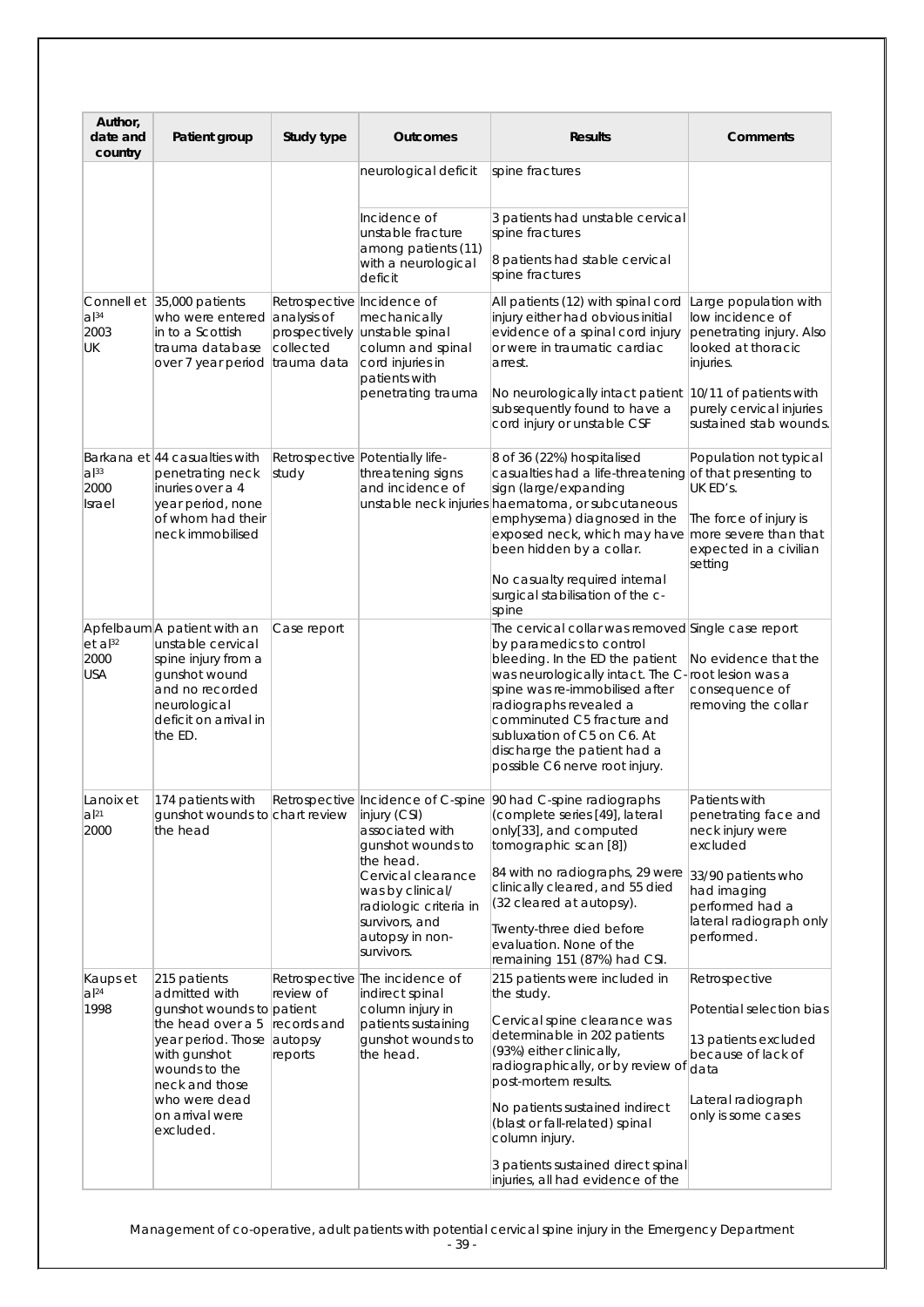| Author,<br>date and<br>country                       | Patient group                                                                                                                                                                            | Study type   | <b>Outcomes</b>                                                                                             | <b>Results</b>                                                                                                                                                                                                                     | Comments                                                                                                                                      |
|------------------------------------------------------|------------------------------------------------------------------------------------------------------------------------------------------------------------------------------------------|--------------|-------------------------------------------------------------------------------------------------------------|------------------------------------------------------------------------------------------------------------------------------------------------------------------------------------------------------------------------------------|-----------------------------------------------------------------------------------------------------------------------------------------------|
|                                                      |                                                                                                                                                                                          |              |                                                                                                             | bullet trajectory traversing the<br>neck.                                                                                                                                                                                          |                                                                                                                                               |
| Chong et<br>$a^{23}$<br>1998                         | 53 patients<br>presenting to a<br>level 1 trauma<br>centre with a<br>gunshot wound to<br>the head.                                                                                       | chart review | spinal injury.                                                                                              | Retrospective Incidence of cervical No patient had a cervical spine<br>injury.                                                                                                                                                     | Small sample.<br>Retrospective.<br>Patients with face and<br>neck wounds were<br>excluded.                                                    |
| Kennedy<br>et al <sup>22</sup><br>1994<br><b>USA</b> | 157 consecutive<br>patients with<br>gunshot wounds to<br>the head that<br>survived to CT and<br>who also had a<br>complete lateral x-<br>ray film of the<br>cervical spine<br>performed. | chart review | Retrospective Incidence of spinal<br>injury in patients with<br>qunshot wounds<br>limited to the<br>cranium | None of the 105 patients who<br>had gunshot wounds limited to<br>the cranium had a cervical<br>spinal cord injury.<br>5/52 patients whose bullet path<br>extended below the cranial<br>vault had cervical spinal cord<br>injuries. | Possible selection bias<br>as 308 patients had CT<br>head performed<br>following gunshot<br>wounds to the head<br>during the study<br>period. |
| Arishita <sup>26</sup><br>1989<br>Vietnam            |                                                                                                                                                                                          |              | data analysis with penetrating<br>cervical spine injury                                                     | Vietnam casualties Retrospective Outcome of patients No patient with penetrating<br>injury of the cervical spinal cord<br>survived.                                                                                                | Part of a larger anaylsis<br>looking at the<br>"benefit" of cervical<br>spine immobilisation on<br>the battlefield                            |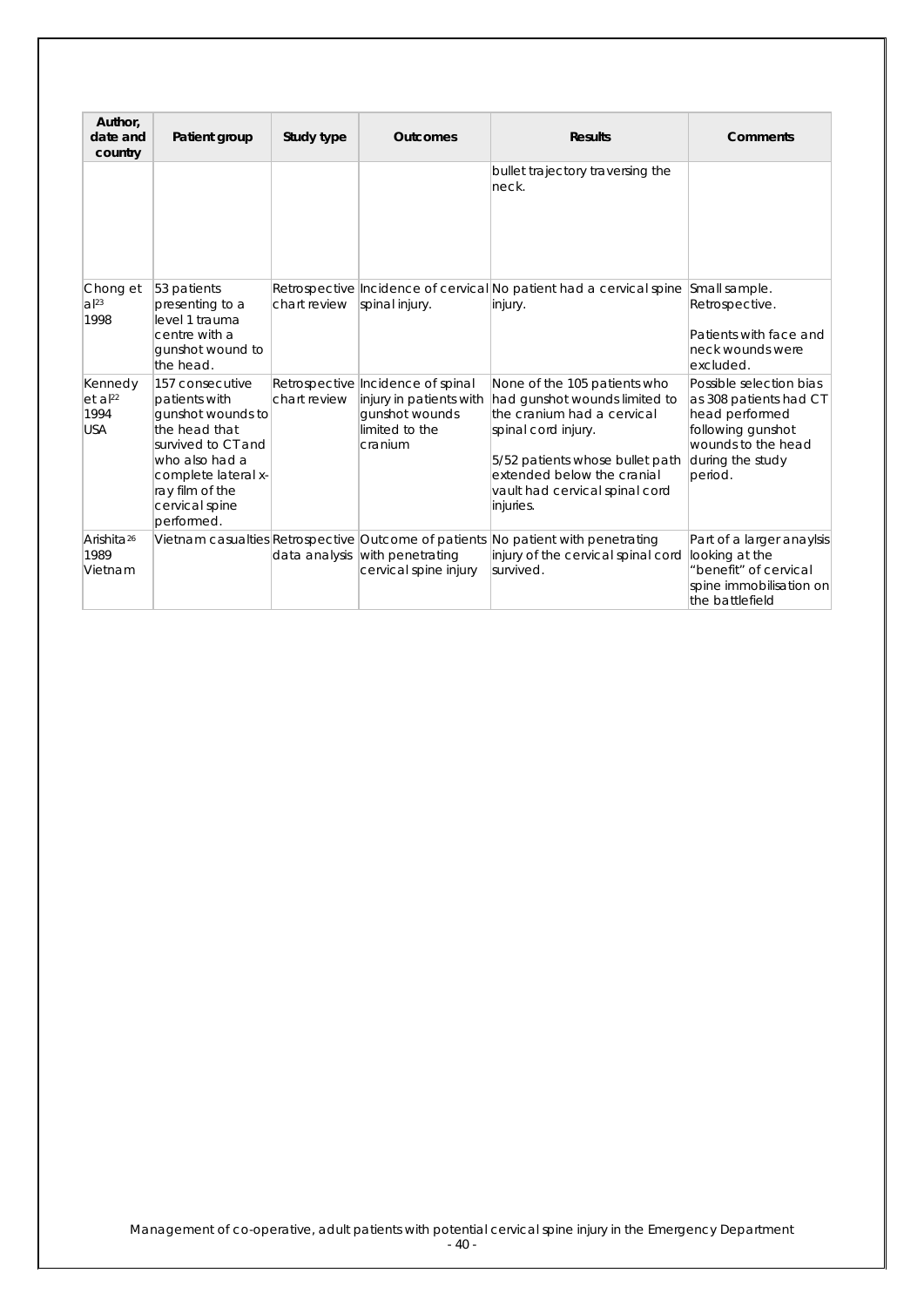### **Search 3**

**In adult patients with potential neck injury as a result of blunt traumatic forces, can existing clinical decision rules reliably exclude significant cervical spine fractures without use of imaging?** 

### *Medline (1950 – week 1 May 2010)*

- 1. exp Tomography, X-Ray Computed
- 2. exp Tomography, X-Ray
- 3. exp Radiography
- 4. exp Neuroradiography
- 5. exp Magnetic Resonance Imaging
- 6. ((comput\* ADJ tomograph\*) OR ct OR radiograph\* OR xray\* OR MRI OR (magnetic ADJ resonance ADJ imaging)).ti,ab
- 7. exp Spine
- 8. exp Cervical Vertebrae
- 9. exp Neck
- 10. exp Spinal Injuries
- 11. exp Spinal Cord Injuries
- 12. exp Neck Injuries
- 13. ((trauma OR injur\*) AND WITH AND (neck OR spin\*)).ti,ab 12. 7 OR 8 OR 9 OR 10 OR 11
- 14. (guideline\* OR protocol OR consensus).ti,ab
- 15. exp Practice guideline OR exp guideline OR exp Guideline Adherence
- 16. #1 OR #2 OR #3 OR #4 OR #5 OR #6
- 17. #7 OR #8 OR #9
- 18. #10 OR #11 OR#12 OR #13
- 19. #14 or #15
- 20. #16 and #17 and#18 and #19
- 21. Limit #20 to Human AND English language

104 articles were retrieved.

### *EMBASE (1980 – May 2010)*

- 1. exp Cervical Spine OR exp Cervical Spine Dislocation OR exp Cervical Spine Fracture OR exp Cervical Spine Injury OR exp Neck Injury
- 2. exp. Cervical Spine Radiography OR exp Radiography OR exp. Computer-Assisted-Tomography OR exp Nuclear-Magnetic-Resonance-Imaging
- 3. guideline\*.ti,ab
- 4. exp Practice guideline OR exp Clinical Protocol OR exp Consensus
- 5.  $\#1$  AND  $\#2$  and  $(\#3 \text{ OR } \#4)$
- 6. Limit #5 to Human AND English language

275 articles were retrieved.

NICE comprehensively published tabulated details of relevant studies regarding "clearance" of the neck following blunt traumatic injury in their 2003 review. They can be seen at [http://www.nice.org.uk/guidance/index.jsp?action=download&o=37794.](http://www.nice.org.uk/guidance/index.jsp?action=download&o=37794) An updated search performed in 2010 using a similar strategy (above)to that NICE employed in their 2007 guidelines identified no new decision rules of similar power to those that have been validated (NEXUS and Canadian C-Spine Rule). Review articles were excluded but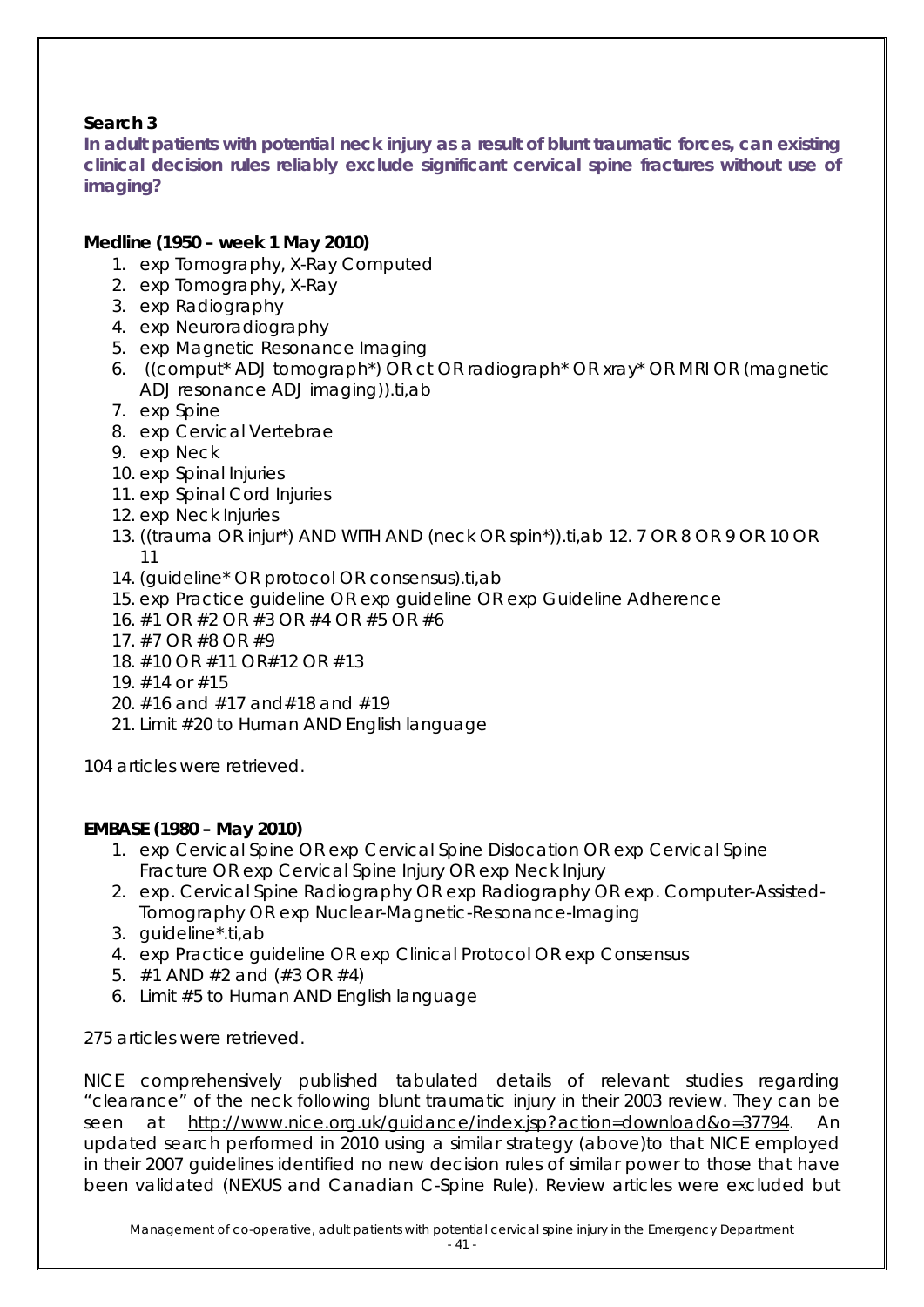bibliographies searched to identify additional articles. Finally, one article was obtained with permission through personal correspondence. Details of 16 articles published since 2003 that are relevant to decision rules for clearance of the cervical spine following blunt trauma are tabulated here. Studies on children and those performed out-of-hospital were excluded.

| Author,<br>date and<br>country                          | Patient group                                                                                                                                                                                                                                  | Study type                                                                                                                                                                                                                                                                        | <b>Outcomes</b>                                                                                                                                      | <b>Results</b>                                                                                                                                                                                                                                                                                                                                                | Comments                                                                                                                                                                                                                                                                                                                                                                                                                       |
|---------------------------------------------------------|------------------------------------------------------------------------------------------------------------------------------------------------------------------------------------------------------------------------------------------------|-----------------------------------------------------------------------------------------------------------------------------------------------------------------------------------------------------------------------------------------------------------------------------------|------------------------------------------------------------------------------------------------------------------------------------------------------|---------------------------------------------------------------------------------------------------------------------------------------------------------------------------------------------------------------------------------------------------------------------------------------------------------------------------------------------------------------|--------------------------------------------------------------------------------------------------------------------------------------------------------------------------------------------------------------------------------------------------------------------------------------------------------------------------------------------------------------------------------------------------------------------------------|
| Coffey et<br>$al^{47}$<br>2010<br>UK                    | 1,420 patients<br>presenting to 2<br>UK ED's over a 2<br>year period.<br>Inclusion/exclusi<br>on criteria same<br>as original<br>Canadian study. practice with                                                                                 | Prospective<br>observational<br>study.<br>Doctors trained in<br>Canadian C-spine<br>rule but asked to<br>continue normal<br>respect to<br>radiograph<br>requests.<br>Significant cervical<br>spine injury<br>excluded by<br>radiologist or follow<br>up phone call                | Potential of the<br>Canadian C-spine<br>rule to reduce<br>radiograph request<br>rate in patients<br>presenting following<br>blunt neck trauma.       | 8 patients had a cervical<br>spine injury, the Canadian<br>rule would have identified<br>all as high risk.<br>69.5% patients had<br>radiographs requested.<br>Use of the Canadian rule<br>would have reduced the<br>imaging rate by 17.4% to<br>57.4%.                                                                                                        | Patients aged 17 or older.<br>Low incidence (0.6%) of<br>cervical spine injury.<br>1,375 eligible patients not<br>enrolled.<br>High request rate in this<br>cohort that had a low<br>incidence of spinal injury<br>may have exaggerated<br>the potential impact of<br>rule introduction. This may<br>have been due to the fact<br>that >80% patients were<br>seen by junior doctors.                                           |
| Anderson<br>$et$ al <sup>53</sup><br>2010<br><b>USA</b> | Patients with<br>blunt neck<br>the following<br>criteria:<br>$\bullet$ enrolled in<br>prospective<br>studies that<br>evaluated<br>clearance<br>protocols<br>$\bullet$ had CT or 2<br>week follow<br>up phone cal<br>• had reported<br>outcomes | Meta-analysis of<br>studies published<br>trauma who met between 1966 and<br>2004                                                                                                                                                                                                  | Identification of<br>criteria that would<br>allow clinical<br>clearance of the<br>neck without<br>imaging                                            | The following conclusion<br>was reached: Alert.<br>asymptomatic patients<br>without a distracting injury<br>or neurological deficit who positives and false<br>can complete a functional negatives were excluded.<br>range-of-movement on<br>examination do not need<br>imaging of the spine.<br>Sensitivity = $98.1\%$<br>Negative predictive value<br>99.8% | Potential for case selection<br>bias:<br>Patients with true positives,<br>true negatives, false<br>Sensitivity of rule lower<br>than existing prediction<br>rules and confidence<br>intervals wider.                                                                                                                                                                                                                           |
| Stiell et al<br>200945<br>Canada                        | 11, 824 alert,<br>stable adults<br>presenting with<br>blunt trauma to<br>the head or<br>neck to one of<br>12 Canadian<br>ED's.                                                                                                                 | Matched pair<br>cluster randomised<br>trial. 6 hospitals<br>randomly<br>allocated to the<br>intervention, 6 to<br>the control.<br>Intervention:<br>education, and<br>reminders on<br>radiology requests<br>used to encourage<br>compliance with<br>the Canadian C-<br>Spine Rule. | Diagnostic imaging<br>rate of the cervical<br>spine during two 12<br>month before-and-<br>after periods.                                             | The intervention group<br>showed a relative<br>reduction in cervical spine<br>imaging of 12.8% (95%CI<br>9%-16%; p=0.01)<br>The control group showed<br>a relative increase of<br>12.5% (7%-18%; p=0.03).<br>No fractures were missed<br>and no adverse outcomes<br>identified.                                                                               | The request rates before<br>the study were higher in<br>the intervention groups<br>(61.7%) than the non-<br>intervention group (52.8%).<br>The awareness that the<br>non-intervention group<br>were being studied may<br>have influenced their<br>practice. It is also unlikely<br>that the control group<br>were unaware of the<br>Canadian rule which may<br>have diminished the<br>magnitude of the<br>intervention effect. |
| Gonzalez<br>$et$ al <sup>48</sup><br>2009<br><b>USA</b> | 1,687 alert<br>patients with<br>possible cervical<br>spine injury from<br>blunt trauma<br>over a 26 month<br>period.                                                                                                                           | Prospective cohort. Prospective                                                                                                                                                                                                                                                   | evaluation of a<br>protocol to assesses<br>the efficacy and<br>sensitivity of clinical<br>examination in<br>complement with CT<br>for cervical spine | 1,439 had GCS > 13<br>897/1439 (62%) had a<br>negative clinical<br>examination of the c-spine<br>and had cervical collars<br>removed.                                                                                                                                                                                                                         | Single centre.<br>Included patients aged<br>13-16 years.<br>Considered patients with a<br>GCS as 14 to be alert.                                                                                                                                                                                                                                                                                                               |

<sup>-</sup> 42 -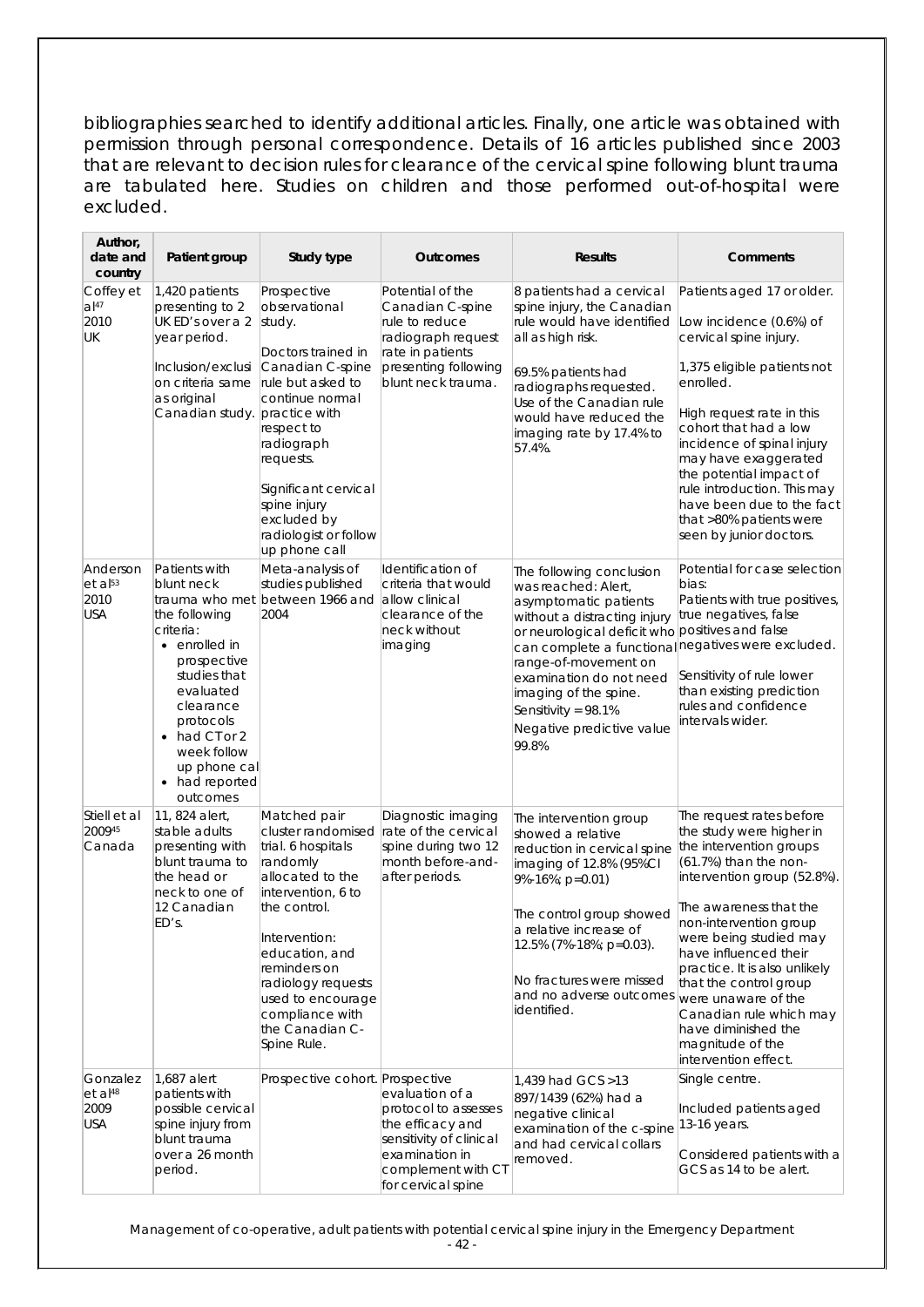| Author,<br>date and<br>country               | Patient group                                                                                                                                                                                                                                                                                                                                                                                 | Study type              | <b>Outcomes</b>                                                                              | <b>Results</b>                                                                                                                                                                                                                                                                                                                                | <b>Comments</b>                                                                                                                                                                                                                                                                                                                                                                                                                                                                                          |
|----------------------------------------------|-----------------------------------------------------------------------------------------------------------------------------------------------------------------------------------------------------------------------------------------------------------------------------------------------------------------------------------------------------------------------------------------------|-------------------------|----------------------------------------------------------------------------------------------|-----------------------------------------------------------------------------------------------------------------------------------------------------------------------------------------------------------------------------------------------------------------------------------------------------------------------------------------------|----------------------------------------------------------------------------------------------------------------------------------------------------------------------------------------------------------------------------------------------------------------------------------------------------------------------------------------------------------------------------------------------------------------------------------------------------------------------------------------------------------|
|                                              | Patients with<br>posterior neck<br>pain or<br>tenderness and<br>patients with<br>GCS <14 had CT<br>of the c-spine<br>requested. The<br>remainder had<br>their collar<br>removed and<br>asked to<br>flex/extend the<br>neck and rotate<br>45 degrees<br>laterally. If they<br>experienced no<br>pain during<br>these<br>manoeuvres<br>their necks were<br>considered<br>clinically<br>cleared. |                         | injury.                                                                                      | 2/897 patients (0.2%)<br>whose clinical<br>examination results were<br>negative were later found<br>to have a c-spine injury.<br>For patients with c-spine<br>injury and a GCS score<br>>13, the sensitivities of both<br>clinical examination and<br>CT scan were 99%.                                                                       | Examination of the neck<br>was performed regardless<br>of distracting injuries.<br>The patients with the 2<br>fractures missed did not<br>have "distracting injuries":<br>Type III odontoid fracture<br>that was identified 3<br>months later at follow-up<br>and required surgery (<br>C6 vertebral fracture in a<br>patient that complained<br>of neck pain (with no<br>neurological deficit) 45<br>minutes after initial clinical<br>clearance of the neck.<br>Treated conservatively in a<br>collar. |
| Rethnam<br>et al <sup>54</sup><br>2008<br>UK | 114 alert and<br>stable patients<br>who had<br>cervical spine<br>radiographs for<br>suspected neck<br>injuries at 2<br>hospitals were<br>included in the<br>study.                                                                                                                                                                                                                            | Retrospective<br>review | Ability of the<br>Canadian C-Spine<br>rule to safely<br>reduced the need<br>for radiography. | 28 patients were high risk<br>according to the<br>Canadian Cervical Spine<br>rule,<br>86 patients were low risk.<br>86/114 patients (75.4%)<br>would not have needed<br>cervical spine radiograph<br>according to the rule.<br>2/114 patients who had<br>significant cervical spine<br>injuries would have been<br>identified using the rule. | Small study (only 2<br>significant cervical spine<br>injuries).<br>Potential reduction in<br>radiograph request rates<br>was great because of<br>100% request rate during<br>the study, which is much<br>higher than other centres.<br>6 patients excluded<br>because of missing data.<br>Patients with other low risk<br>factors were assumed to<br>have full range of neck<br>movements since the<br>ability to rotate the neck<br>45 degrees was not<br>universally documented.                       |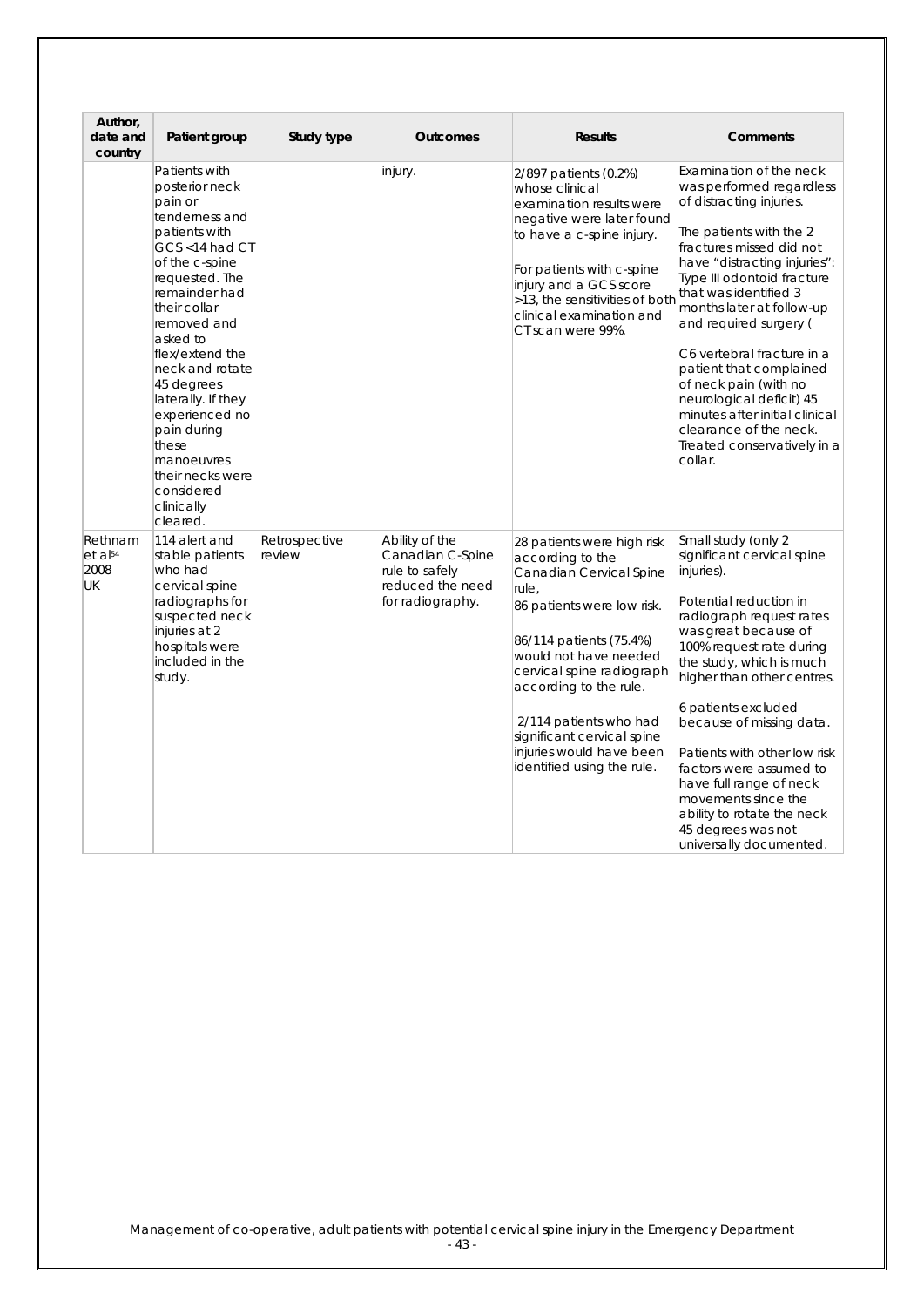| Author,<br>date and                                  | Patient group                                                                                                                                                                                      | Study type                                                                                                                                                                                                                          | <b>Outcomes</b>                                                                                                                                                                                   | <b>Results</b>                                                                                                                                                                                                                                                                                                                                                | Comments                                                                                                                                                                                                                                                                                                                                                                                                                                                                                                                                                                             |
|------------------------------------------------------|----------------------------------------------------------------------------------------------------------------------------------------------------------------------------------------------------|-------------------------------------------------------------------------------------------------------------------------------------------------------------------------------------------------------------------------------------|---------------------------------------------------------------------------------------------------------------------------------------------------------------------------------------------------|---------------------------------------------------------------------------------------------------------------------------------------------------------------------------------------------------------------------------------------------------------------------------------------------------------------------------------------------------------------|--------------------------------------------------------------------------------------------------------------------------------------------------------------------------------------------------------------------------------------------------------------------------------------------------------------------------------------------------------------------------------------------------------------------------------------------------------------------------------------------------------------------------------------------------------------------------------------|
| country<br>Duane et<br>$a$  38<br>2007<br><b>USA</b> | patients<br>presenting over<br>a one-year<br>period that had<br>CT of their neck<br>requested.                                                                                                     | 534 blunt trauma Prospective cohort<br>Positive clinical<br>examination was<br>defined as:<br>trauma of the c-<br>spine,<br>neurological<br>deficit,<br>tenderness, or<br>abnormalities to<br>palpation over the<br>cervical spine. | Reliability of clinical<br>examination<br>compared to CT.<br>Reliability<br>of EAST<br>neck pain, external guideline for C-spine<br>clearance versus CT.                                          | 52 patients with, and 482<br>patients without, c-spine<br>fractures.<br>EAST guidelines would<br>have missed identified 10<br>of 17 cervical spine<br>fractures (sensitivity 59%)<br>In alert (GCS 15) patients<br>with no distracting injuries<br>7 of 17 cervical spine<br>fractures were not<br>identified by clinical<br>examination<br>(sensitivity 59%) | Only study to have<br>evaluated clinical<br>examination versus CT.<br>Included patients with<br>$GCS15$ .<br>10 of the 52 fractures<br>would have been missed<br>using the EAST guidelines<br>for C-spine clearance.<br>4/7 patients with fractures<br>not identified using the<br><b>EAST</b> guidelines required<br>non-surgical intervention.<br>"Missed fractures"<br>included:<br>3 tansverse<br>$\bullet$<br>process fractures<br>Hangman's<br>٠<br>fracture<br>Lateral mass<br>fracture C1<br>Occipital<br>$\bullet$<br>condyle fracture<br>C3 transverse<br>foramen fracture |
| Barry et<br>$a$ <sup>52</sup><br>2006<br>UK          | An alert 26 year<br>old patient<br>involved in a<br>motor vehicle<br>accident.<br>Delayed neck<br>pain but no<br>midline cervical<br>tenderness and<br>a full range of<br>movement of<br>the neck. | Case report                                                                                                                                                                                                                         | Nexus criteria would<br>have indicated that<br>no imaging was<br>required.<br>Canadian rule would<br>have indicated that<br>no imaging was<br>indicated based<br>upon the mechanism<br>of injury. | Fractures of the atlas.                                                                                                                                                                                                                                                                                                                                       | No collision, rollover.<br>Airbags deployed, speed<br>unknown.<br>Treated in a Philadelphia<br>collar                                                                                                                                                                                                                                                                                                                                                                                                                                                                                |
| $a$ <sup>[51</sup> ]<br>2005<br>UK                   | D'Costa et Alert 44 year old Case report<br>woman rolled<br>car, pain in her<br>neck but no<br>midline cervical<br>tenderness.                                                                     |                                                                                                                                                                                                                                     | Nexus criteria would<br>have indicated that<br>no imaging was<br>required.<br>Canadian rule would<br>have indicated that<br>a scan was indicated<br>based upon the<br>mechanism of injury.        | Fracture C4 body and<br>facet joint                                                                                                                                                                                                                                                                                                                           | Part of a larger cases series<br>of spinal fractures that had<br>no spinal tenderness on<br>examination<br>Treated in a rigid collar                                                                                                                                                                                                                                                                                                                                                                                                                                                 |
| Barry et<br>$a$ <sup>50</sup><br>2005<br><b>USA</b>  | Elderly patient<br>with neck injury<br>but no midline<br>cervical<br>tenderness                                                                                                                    | Case report                                                                                                                                                                                                                         | Nexus criteria would<br>have indicated that<br>no imaging was<br>required.                                                                                                                        | Type III dens fracture                                                                                                                                                                                                                                                                                                                                        | Problems assessing<br>patients mental status<br>meant that the treating<br>physician did not strictly<br>follow the NEXUS criteria<br>Patient would have been<br>imaged due to age using<br>the Canadian rule.                                                                                                                                                                                                                                                                                                                                                                       |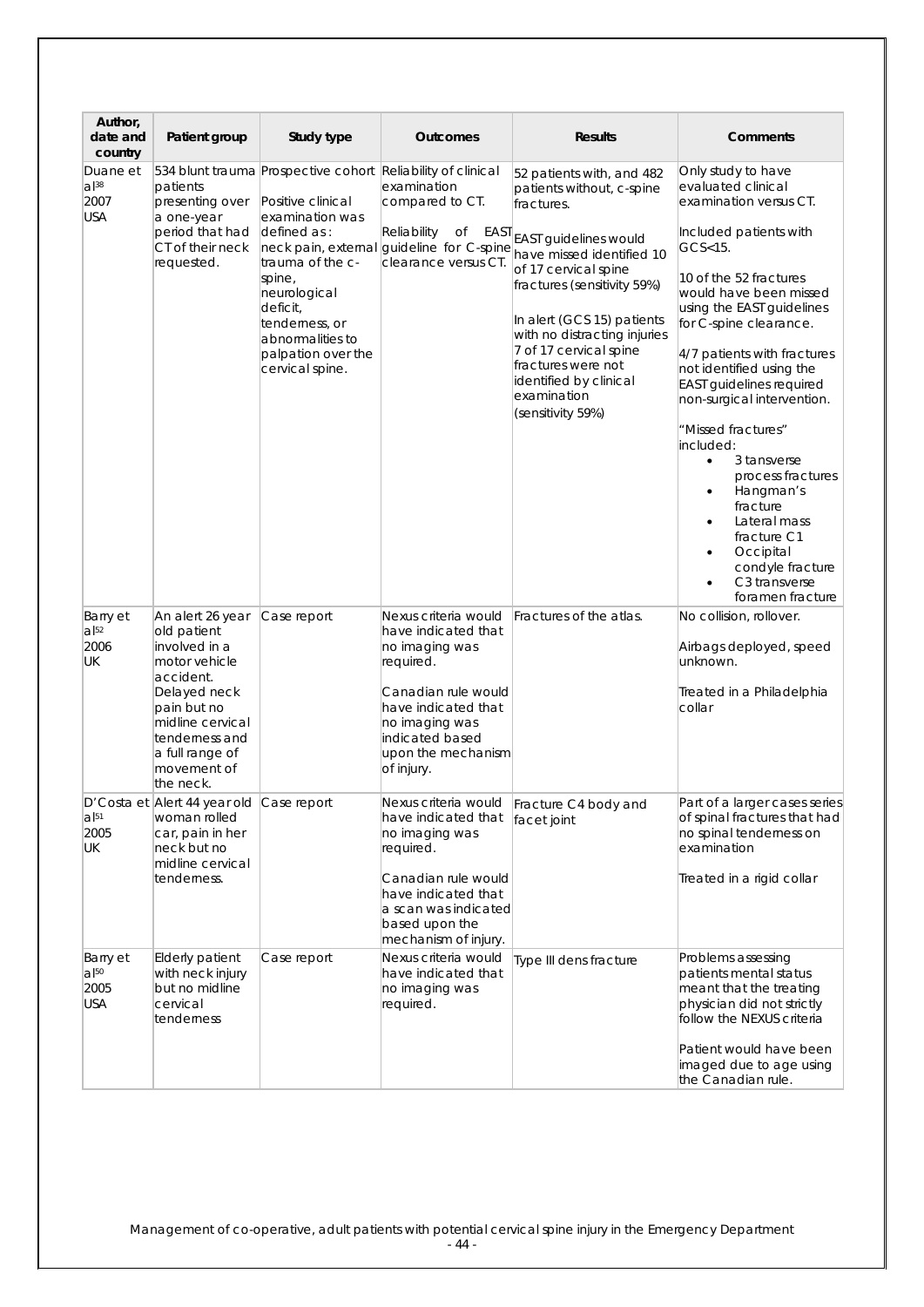| Author,<br>date and<br>country                         | Patient group                                                                                                                                                                                                                                                                                                                                                                                 | Study type                                                                                                                                                                                                                                                                                                        | <b>Outcomes</b>                                                                                                                                                                                                                  | <b>Results</b>                                                                                                                                                                                                                                                                                                                                                                                                                                                                                                                      | Comments                                                                                                                                                                                                                                                                                                                                                                                                         |
|--------------------------------------------------------|-----------------------------------------------------------------------------------------------------------------------------------------------------------------------------------------------------------------------------------------------------------------------------------------------------------------------------------------------------------------------------------------------|-------------------------------------------------------------------------------------------------------------------------------------------------------------------------------------------------------------------------------------------------------------------------------------------------------------------|----------------------------------------------------------------------------------------------------------------------------------------------------------------------------------------------------------------------------------|-------------------------------------------------------------------------------------------------------------------------------------------------------------------------------------------------------------------------------------------------------------------------------------------------------------------------------------------------------------------------------------------------------------------------------------------------------------------------------------------------------------------------------------|------------------------------------------------------------------------------------------------------------------------------------------------------------------------------------------------------------------------------------------------------------------------------------------------------------------------------------------------------------------------------------------------------------------|
| Heffernan<br>et al <sup>49</sup><br>2005<br><b>USA</b> | 406 alert, adult<br>patients with no<br>acute<br>neurological<br>admitted<br>following blunt<br>trauma and<br>who had a<br>minimum of 3-<br>view c-spine<br>radiographs<br>requested.                                                                                                                                                                                                         | Prospective<br>observational<br>study.<br>deficit who were Examination was<br>performed by<br>research team<br>independent of the<br>trauma team and<br>who were unaware<br>of radiograph<br>results                                                                                                              | Ability of patients<br>with upper or lower<br>torso injuries to<br>complain of pain or<br>midline tenderness<br>relative to cervical<br>spine fractures.                                                                         | 40 patients had cervical<br>spine fractures.<br>No patient with lower torso<br>injury and a non-tender<br>neck had a c-spine<br>fracture.<br>7 patients with cervical<br>spine fractures denied<br>neck pain or tenderness.<br>All had rib fractures.                                                                                                                                                                                                                                                                               | Single centre<br>All patients had received<br>opiates before<br>examination.<br>Potential for lack of<br>blinding of researchers to<br>radiographs.                                                                                                                                                                                                                                                              |
| Chang et<br>$a$ <sup>[55]</sup><br>2005<br><b>USA</b>  | 4,698 patients<br>undergoing<br>radiographic<br>evaluation of<br>the cervical,<br>thoracic, or<br>lumbar<br>vertebrae after<br>blunt<br>trauma at a<br>Level 1trauma                                                                                                                                                                                                                          | Prospective<br>cohort study<br>physician<br>evaluated the<br>patient for the<br>following before<br>imaging was<br>performed:<br>tenderness to the<br>cervical, thoracic,<br>or lumbar spine,<br>distracting injuries,<br>altered mental<br>status, alcohol or<br>drug intoxication,<br>neurological<br>deficits. | To describe the<br>of distracting<br>injuries associated<br>with vertebral injuries<br>at all levels of the<br>spine in blunt trauma sole indication for<br>patients.                                                            | 206 patients had vertebral Multiply injured patients<br>prevalence and type fractures, 55 of whom had<br>distracting injuries<br>$336$ (7.2%) patients had<br>distracting injuries as the<br>obtaining radiographs.<br>8/336 (2.4%) had vertebral<br>injuries. All had non-spinal<br>fractures as the distracting<br>injury.<br>2 cervical spine injuries<br>identified in the distracting<br>injury group: a spinous<br>process fracture, a<br>rotatory subluxation                                                                | Looked at all vertebral<br>fractures<br>Unable to extract data<br>from the study paper to<br>determine the exact<br>circumstance and<br>particular injuries sustained<br>by the patient with the<br>"silent" significant cervical<br>spine injury (rotatory<br>subluxation).                                                                                                                                     |
| Kerr et al <sup>46</sup><br>2005<br>Australia          | 211 alert, stable<br>adult patients<br>presenting to an<br>Australian ED<br>with potential<br>neck injuries who<br>were<br>immobilised in<br>hard cervical<br>collars                                                                                                                                                                                                                         | Before-and -after<br>study                                                                                                                                                                                                                                                                                        | 1. The impact of<br>implementation of<br>the Canadian C-<br>spine rule on<br>radiograph request<br>rates<br>2. The impact of<br>implementation of<br>the Canadian C-<br>spine rule on length<br>of time spent in hard<br>collars | Radiograph request rates<br>decreased from 67% to<br>50% (25% relative<br>reduction).<br>Time in hard collar was<br>reduced from a median of<br>128 min to a median of<br>103 min (statistical<br>significance.                                                                                                                                                                                                                                                                                                                     | Single centre.<br>Before-and-after study.<br>May be other temporal<br>factors that affected<br>request rates.                                                                                                                                                                                                                                                                                                    |
| Bub et al <sup>56</sup><br>2005<br>USA                 | 104 Patients<br>older that were<br>admitted to a<br>trauma centre<br>with a cervical<br>spine fracture as to develop a<br>a result of blunt<br>trauma between rule for fracture<br>1995 and 2002.<br>Control group<br>consisted of 107<br>patients aged 65<br>years or more<br>that were either<br>admitted or not<br>following blunt<br>trauma and who<br>had no cervical<br>spine fracture. | A retrospective<br>aged 65 years or case-control study<br>of a trauma register<br>and use of<br>multi-variate<br>logisitic regression<br>clinical prediction<br>probability.                                                                                                                                      | 65 year olds.<br>Odds ratios of risk<br>factors<br>Probability of fracture<br>in each of risk<br>stratified groups                                                                                                               | Prediction rule in over Composite predictors of<br>fracture in the elderly<br>included:<br>focal neurologic deficit<br>(adjusted odds ratio, 17.7;<br>95%[CI]: 3.8,-83.4),<br>severe head injury (OR 3.2;<br>95 CI: 1.5,-7.1),<br>high-energy mechanism<br>(OR6.7; 95% CI: 3.1-14.8),<br>moderate-energy<br>mechanism (OR 3.3; 95%<br>$Cl: 1.3 - 8.3$ ).<br>The prediction rule<br>stratified patients into risk<br>groups with fracture<br>probabilities ranging from<br>0.4% (95% CI: 0.1%-1.3%) to<br>24.2% (95% CI: 5.7%-100%). | Rule designed to identify<br>fracture probability not<br>exclude them.<br>Confidence intervals too<br>wide for use in clinical<br>practice.<br><b>Clinical indicators of</b><br>fracture eg midline<br>cervical spine tenderness<br>were not assessed<br>because these indicators<br>were not reliably<br>recorded.<br>Not validated.<br>CT gold standard.<br>Patients who died before<br>imaging were excluded. |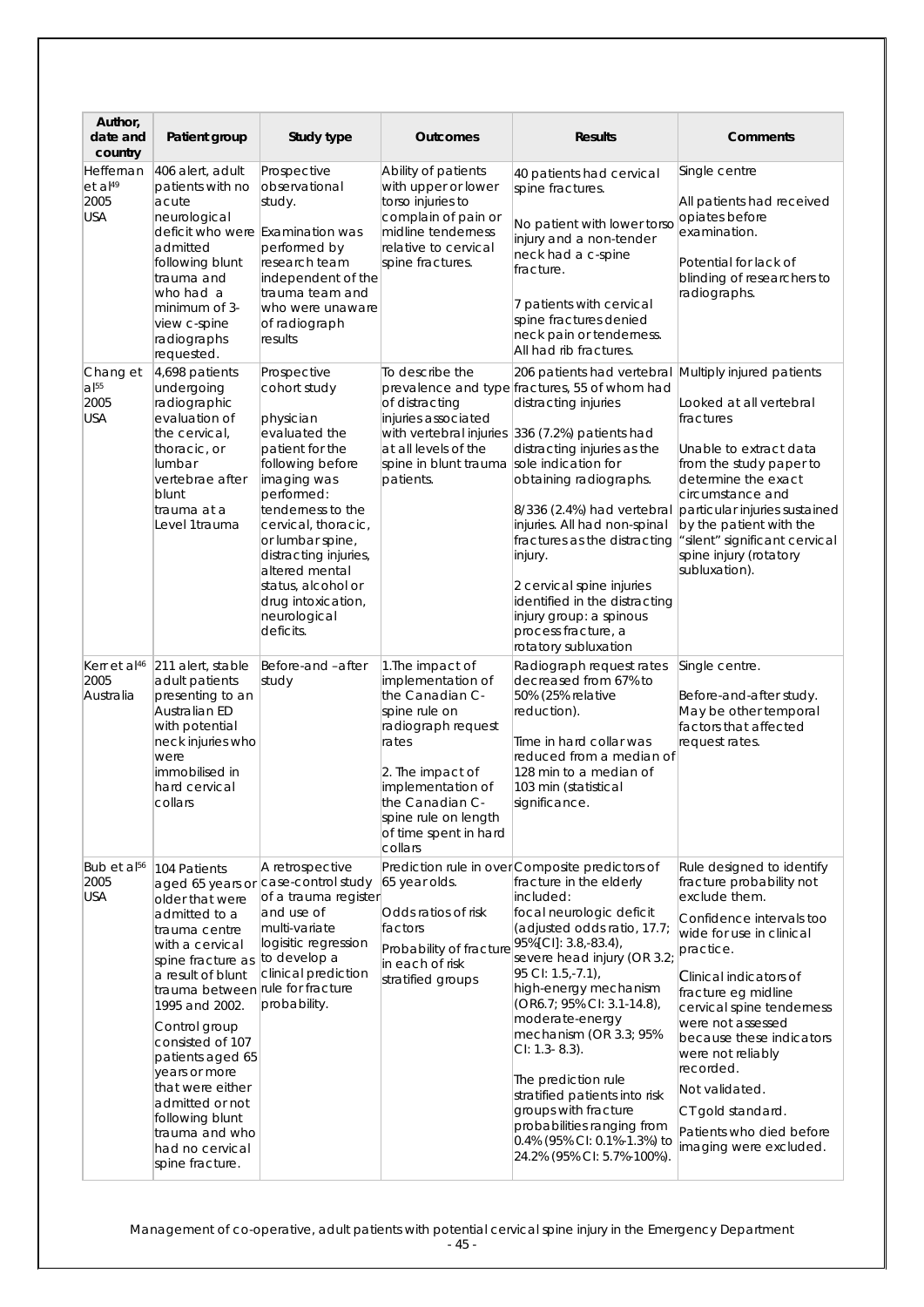| Author,<br>date and<br>country                    | Patient group                                                                                                                                                                                                                                                                                                                      | Study type                                                                                                                                                                                                                                           | <b>Outcomes</b>                                                                                                                                                                                                                                                                                                                                                                                                                                                     | <b>Results</b>                                                                                                                                                                                                                                                                                                          | Comments                                                                                                                                                                                                                                                                                                                                                                         |
|---------------------------------------------------|------------------------------------------------------------------------------------------------------------------------------------------------------------------------------------------------------------------------------------------------------------------------------------------------------------------------------------|------------------------------------------------------------------------------------------------------------------------------------------------------------------------------------------------------------------------------------------------------|---------------------------------------------------------------------------------------------------------------------------------------------------------------------------------------------------------------------------------------------------------------------------------------------------------------------------------------------------------------------------------------------------------------------------------------------------------------------|-------------------------------------------------------------------------------------------------------------------------------------------------------------------------------------------------------------------------------------------------------------------------------------------------------------------------|----------------------------------------------------------------------------------------------------------------------------------------------------------------------------------------------------------------------------------------------------------------------------------------------------------------------------------------------------------------------------------|
| Dickinson<br>$et$ al <sup>43</sup><br>2004        | 8,924 patients<br>from original<br>Canadian C-<br>spine derivation<br>cohort                                                                                                                                                                                                                                                       | Retrospective<br>application of<br><b>NEXUS</b> criteria                                                                                                                                                                                             | Accuracy and<br>reliability of the<br>(NEXUS) low-risk<br>criteria for cervical<br>spine radiography.                                                                                                                                                                                                                                                                                                                                                               | NEXUS criteria ability to<br>identify important cervical<br>spine injury:<br>Sensitivity 92.7% (95% CI<br>87%-96%)<br>Specificity 37.8% (95% CI<br>37%-39%                                                                                                                                                              | 11 patients with important<br>injuries not identified, 2<br>were treated with internal<br>fixation and 3 with a halo.<br>Problems assessing<br>distracting injury and<br>intoxication<br>retrospectively. Did not<br>strictly use same definitions<br>proposed by NEXUS.                                                                                                         |
| Bandiera<br>et al <sup>36</sup><br>2003<br>Canada | or immobilised<br>adult patients<br>presenting to 10<br>Canadian ED's<br>who were<br>Stable, alert<br>(GCS 15), and<br>had either:<br>1. neck pain<br>from any<br>mechanism of<br>injury<br>OR<br>2. no neck pain<br>but non-<br>ambulatory with<br>a visible injury<br>above the<br>clavicles from a<br>dangerous<br>mechanism of | study<br>Physicians<br>prospectively<br>estimated the<br>patient would have plain radiography<br>a clinically<br>important c-spine<br>injury<br>based on history<br>and examination<br>without use of<br>decision rule and<br>before<br>radiographs. | 6265 ambulatory Prospective cohort Physician judgement Sensitivity<br>at predicting<br>probability of<br>spine injury.<br>probability that the Gold standard was<br>(with or without<br>flexion and extension<br>views and CT<br>imaging) as<br>requested by<br>treating physician or<br>lack of symptoms at<br>14 day telephone<br>follow up interview.<br>Canadian rule ability Sensitivity<br>to identify<br>clinically important c-Specificity<br>spine injury. | 92.2% (95% CI 82% to 96%)<br>Specificity<br>clinically important c- 53.9% (95% CI 82% to 96%)<br>Prevalence 64 (1.0%)<br>100% (95% CI 94% to 100%)<br>44.0% (95% CI 43% to 45%)                                                                                                                                         | 64/6265 (1%)had a<br>significant C-spine injury<br>16/6265 (0.3%)had a<br>clinically unimportant C-<br>spine injury<br>Researchers were involved<br>in developing the<br>Canadian rule.                                                                                                                                                                                          |
| 2003<br>Canada                                    | injury.<br>or immobilised<br>adult patients<br>presenting to 9<br>Canadian ED's<br>who were<br>stable, alert,<br>inured <48 hours<br>earlier and had:<br>1. neck pain OR<br>2. no neck pain<br>but non-<br>ambulatory with<br>visible injury<br>above the<br>clavicles from a<br>dangerous                                         | Stiell et al <sup>42</sup> 8283 ambulatory Prospective Cohort Ability of NEXUS low                                                                                                                                                                   | risk criteria and the<br>Canadian C-Spine<br>rule to identify<br>significant C-spine<br>injuries compared to<br>plain radiography as 36-38)<br>requested by<br>judgement of the<br>treating physician.<br>Potential effect on                                                                                                                                                                                                                                       | Prevalence 64 (1.0%)<br><b>NEXUS</b><br>147/162 injuries correctly<br>identified<br>Sensitivity 90.7% (95% CI,<br>85-94)<br>Specificity 36.8% (95% CI,<br>Canadian rule<br>161/162 injuries correctly<br>identified<br>Sensitivity 99.4% (95% CI,<br>96-100)<br>Specificity 45.1% (95% CI,<br>$(44-46)$<br>NEXUS: 66.6% | 3603 eligible patients not<br>enrolled and 635 had data<br>forms but no outcome<br>assessments (not imaged)<br>45 cases of clinically<br>unimportant injuries were<br>identified. The Canadian<br>rule would have identified<br>97.8% of these and the<br>NEXUS criteria 80%.<br>Indeterminate patients<br>were excluded from the<br>final analysis<br>Researchers were involved |
|                                                   | mechanism of<br>injury                                                                                                                                                                                                                                                                                                             |                                                                                                                                                                                                                                                      | radiography request<br>rates.                                                                                                                                                                                                                                                                                                                                                                                                                                       | Canadian rule: 55.9%                                                                                                                                                                                                                                                                                                    | in developing the<br>Canadian rule.                                                                                                                                                                                                                                                                                                                                              |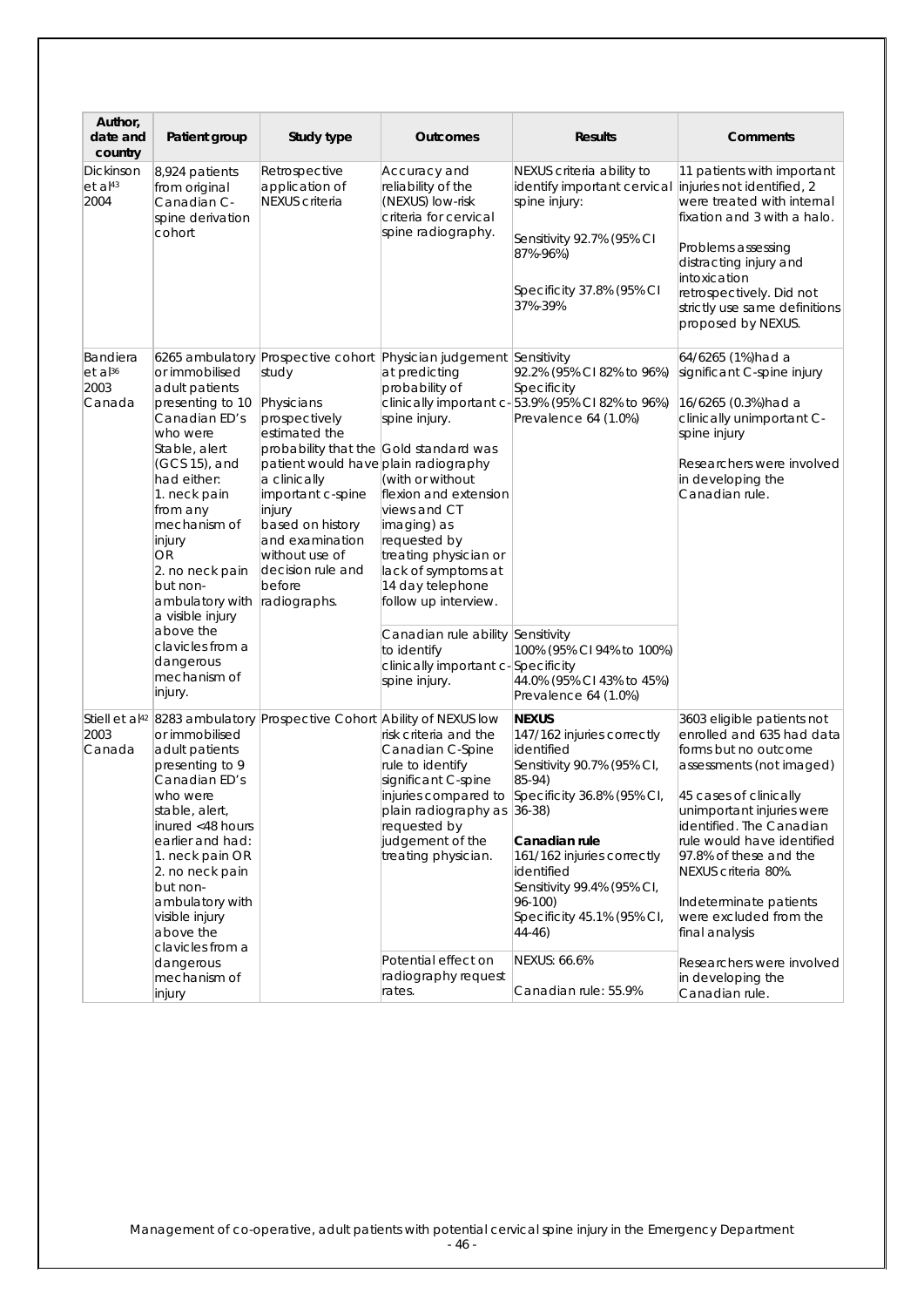### **Search 4**

**Can cervical spine prediction rules be safely applied by nurses in the ED?**

### *Medline (1950 – week 1 May 2010)*

- 1. explode cervical vertebrae OR exp neck OR exp neck injuries OR exp spinal cord injuries
- 2. cervical spine.ab
- 3. (immobili\* OR collar\* OR "neck brace" OR headblock\* OR sandbag\*).ab
- 4. (nurs\*).ab
- 5. (guideline\* OR protocol OR criteria).ab
- 6. exp Practice guideline OR exp guideline OR exp Guideline Adherence
- 7. NEXUS.ab,ti
- 8. Canadian.ab,ti
- 9. #1 OR #2 or #3
- 10. #4 AND #9
- 11. #5 OR #6 OR #7 OR #8
- 12. #10 AND #11
- 13. #12 limited to Human and English language.

35 articles retrieved.

### *EMBASE (1980 - May 2010)*

- 1. exp Cervical vertebrae OR exp Spinal Injuries OR exp Neck Injuries OR exp Neck
- 2. (cervical AND spine).ab,ti
- 3. (immobili\* OR collar OR brace OR headblock OR sandbag\*).ab
- 4. guideline\*.ti,ab
- 5. exp Practice guideline OR exp Clinical Protocols
- 6. NEXUS.ab
- 7. Canadian.ab
- 8. (nurs\*).ab,ti
- 9. #1 OR #2 OR#3
- 10. #4 or #5 OR #6 OR #7
- 11. #8 AND #9 AND #10
- 12. #11 limited to Human and English language.

10 articles retrieved

#### **CINAHL** *(1981 - May 2010)*

- 1. exp Cervical vertebrae OR exp Spinal Injuries OR exp Neck Injuries OR exp Neck
- 2. (cervical AND spine).ab
- 3. (immobili\* OR collar OR brace OR headblock OR sandbag\*).ab
- 4. exp NURSING PROTOCOLS OR exp CLINICAL ASSESSMENT TOOLS OR \*RESEARCH PROTOCOLS OR \*PRACTICE GUIDELINES
- 5. NEXUS.ab
- 6. Canadian.ab
- 7. (nurs\*).ab,ti
- 8. #1 OR #2 OR#3
- 9. #4 OR #5 OR #6
- 10. #7 AND #8 AND #9

18 articles retrieved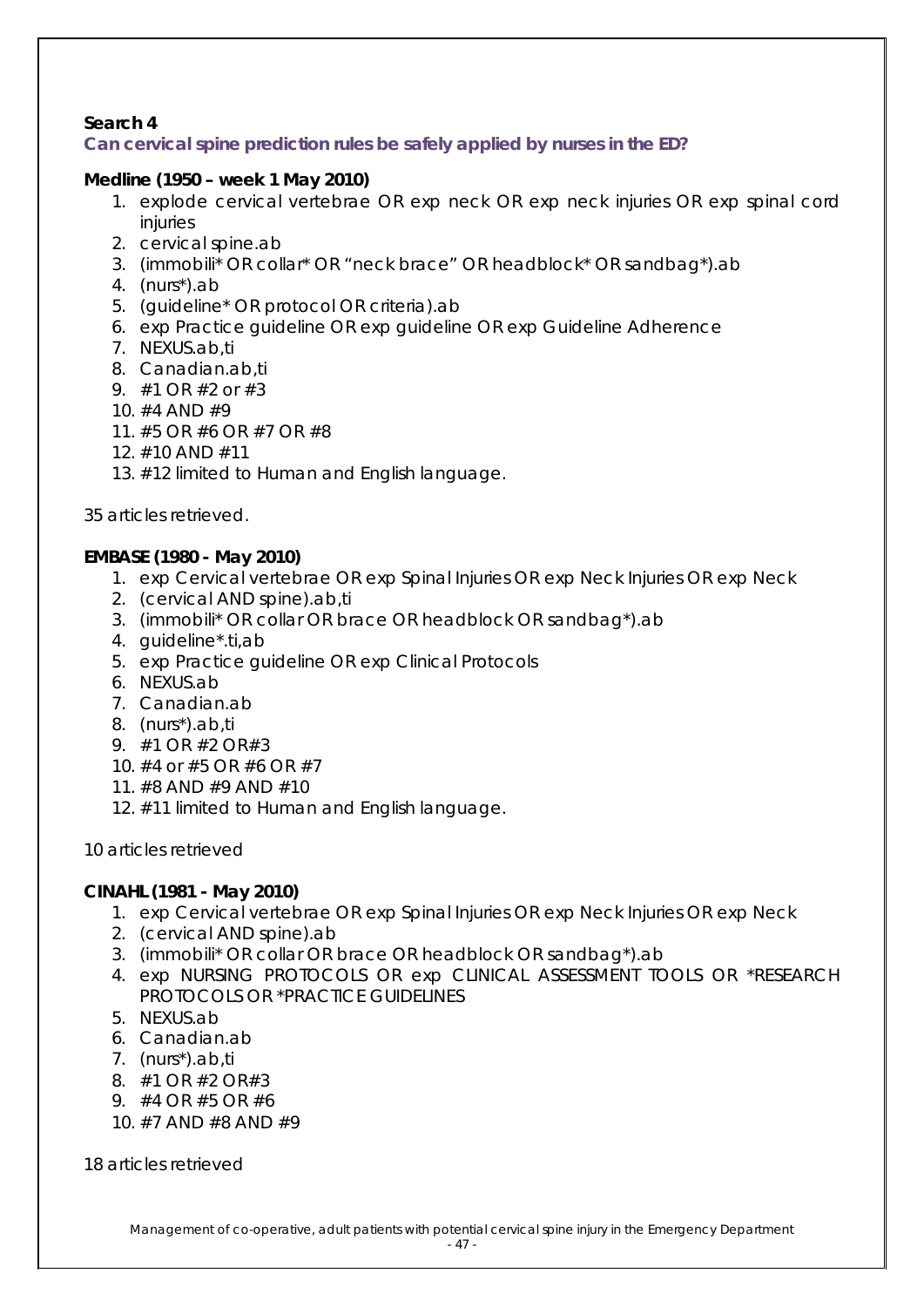The Cochrane library (issue 2 2010) was also searched using the term "cervical spine", no articles addressing the question posed were identified. When duplicates and articles that did not address the question posed six articles remained. Searching articles that had cited these studies identified a seventh paper.

| Author,<br>date and<br>country               | Patient group                                                                                                                                                                                                                                                                                                                                                                                                                                          | Study type                         | <b>Outcomes</b>                                                                                                                                                      | <b>Results</b>                                                                                                                                                                                                                                                                                                                                                                                                                                                                                                                                                | Comments                                                                                                                                                                                                                                                                                                                                                              |
|----------------------------------------------|--------------------------------------------------------------------------------------------------------------------------------------------------------------------------------------------------------------------------------------------------------------------------------------------------------------------------------------------------------------------------------------------------------------------------------------------------------|------------------------------------|----------------------------------------------------------------------------------------------------------------------------------------------------------------------|---------------------------------------------------------------------------------------------------------------------------------------------------------------------------------------------------------------------------------------------------------------------------------------------------------------------------------------------------------------------------------------------------------------------------------------------------------------------------------------------------------------------------------------------------------------|-----------------------------------------------------------------------------------------------------------------------------------------------------------------------------------------------------------------------------------------------------------------------------------------------------------------------------------------------------------------------|
| Stiell et al <sup>64</sup><br>2010<br>Canada | 3633 stable adult<br>patients presenting cohort<br>to one of six<br>Canadian ED's<br>with neck pain or<br>on an ambulance<br>backboard.<br>Trained triage<br>nurses evaluated<br>each patient for<br>the Canadian C-<br>spine criteria and<br>recorded findings<br>on a data form but<br>did remove the<br>collar . A second<br>clinician (nurse or<br>doctor) performed<br>inter-observer<br>patient<br>assessments<br>independently in<br>498 cases. | Prospective<br>validation<br>study | the nurse and a<br>second observer as<br>to the Canadian C-<br>spine criteria.<br>$k > 0.60$ was<br>considered to<br>indicate substantial<br>agreement.              | Agreement between 191 triage nurses enrolled &<br>assessed 3633 patients. 4<br>According to the Canadian C-<br>spine rule interpretations, 40.7%<br>of patients could have had their<br>c-spine cleared by the triage<br>nurse.<br>Inter-observer assessments for<br>need to maintain immobilisation<br>showed good agreement (k<br>0.78). Results were similar<br>whether the second observer<br>was a nurse or doctor.<br>4 patients out 1535 assigned by<br>the triage nurse to the clinically<br>cleared group had significant<br>fractures.              | Multi-centre<br>Doctor assessment<br>considered the gold<br>standard<br>Convenience sample<br>4 "significant" cervical<br>spine injuries were not<br>identified by nurses<br>using the rule at the<br>start of the study,<br>mainly failing to<br>recognise a dangerous<br>mechanism of injury.<br>Following further<br>training no further<br>injuries were "missed" |
| Meek <sup>59</sup><br>2007<br>Australia      | One of 22 senior<br>ED nursing staff<br>and one of 26<br>senior ED medical<br>staff trained in use<br>of the NEXUS rule<br>independently<br>applied the NEXUS<br>criteria to a<br>convenience<br>sample of patients<br>who had been<br>placed in a hard<br>cervical collar prior<br>to arrival in the ED.                                                                                                                                              | Prospective<br>cohort study        | Level of agreement<br>between trained ED<br>nursing staff and<br>senior ED medical<br>staff in the<br>application and<br>interpretation of the<br>NEXUS criteria.    | 83 patients were recruited.<br>The level of "safe agreement'"<br>where nursing and medical staff<br>agreed that the collar should be<br>left in place was 94% (95% CI:<br>89-97%).<br>Agreement with regard to<br>individual NEXUS criteria varied<br>from good to fair. The median<br>times from patient arrival to<br>completion of study nurse and<br>doctor assessments were<br>14 min. & 29 min. respectively.                                                                                                                                           | Single centre<br>Convenience sample<br>Doctor assessment<br>considered the gold<br>standard                                                                                                                                                                                                                                                                           |
| 2007<br>Canada                               | Stiell et al <sup>65</sup> 345 adult patients Prospective<br>presenting to one<br>of six Canadian<br>ED's with neck<br>pain or on an<br>ambulance<br>backboard.<br>Trained triage<br>nurses evaluated<br>each patient for<br>the Canadian C-<br>spine criteria and<br>recorded findings<br>on a data form. A<br>second clinician<br>(nurse or doctor)<br>performed inter-<br>observer patient<br>assessments                                           |                                    | cohort study the nurse and a<br>second observer as<br>to the Canadian C-<br>spine criteria.<br>$k > 0.60$ was<br>considered to<br>indicate substantial<br>agreement. | Agreement between 112 nurses enrolled & assessed<br>345 patients. 213 patients were<br>then assessed separately by a<br>doctor and the remainder by a<br>second nurse.<br>According to the Canadian C-<br>spine rule interpretations, 47.5%<br>of patients could have had their<br>c-spine cleared.<br>Inter-observer assessments for<br>need to maintain immobilisation<br>showed agreement of 90.5%<br>$(k 0.81$ [95%CI = 0.74-0.88]).<br>Results were the same whether<br>the second observer was a<br>nurse or doctor.<br>The agreement for assessing the | Multi-centre<br>Doctor assessment<br>considered the gold<br>standard                                                                                                                                                                                                                                                                                                  |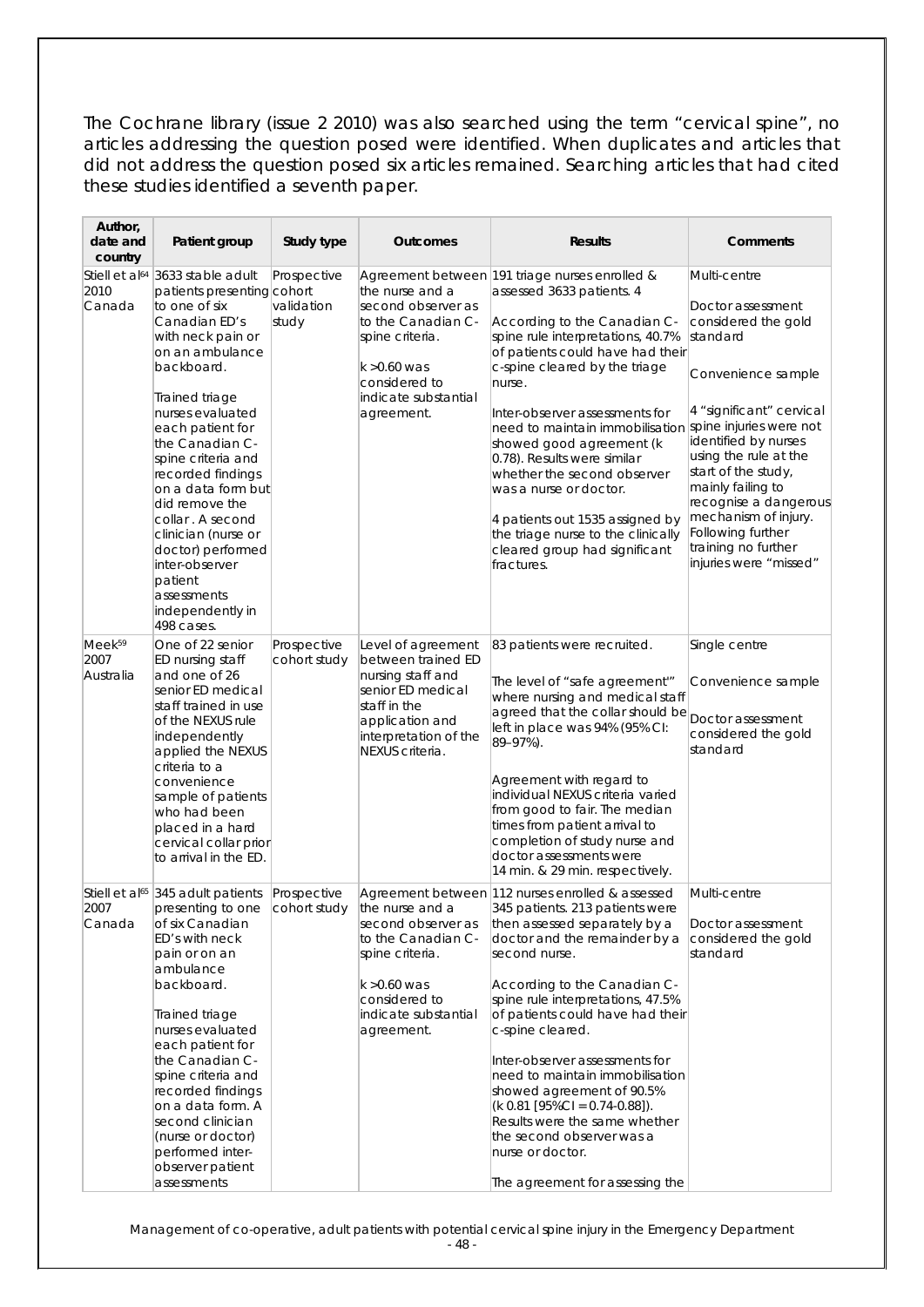| Author,<br>date and<br>country           | Patient group                                                                                                                                                                                                                                                                                                                                                                            | Study type                  | <b>Outcomes</b>                                                                                                                               | <b>Results</b>                                                                                                                                                                                                                                                                                                                                                                                                             | Comments                                                                                                                                                                                                                                                                                                                            |
|------------------------------------------|------------------------------------------------------------------------------------------------------------------------------------------------------------------------------------------------------------------------------------------------------------------------------------------------------------------------------------------------------------------------------------------|-----------------------------|-----------------------------------------------------------------------------------------------------------------------------------------------|----------------------------------------------------------------------------------------------------------------------------------------------------------------------------------------------------------------------------------------------------------------------------------------------------------------------------------------------------------------------------------------------------------------------------|-------------------------------------------------------------------------------------------------------------------------------------------------------------------------------------------------------------------------------------------------------------------------------------------------------------------------------------|
|                                          | independently.                                                                                                                                                                                                                                                                                                                                                                           |                             |                                                                                                                                               | 9 CCR component findings<br>had these k statistic:<br>Age 65 - 0.97<br>Dangerous mechanism - 0.79<br>Paraesthesia - 0.71<br>Rear-end MVC - 0.76<br>Upright position - 0.78<br>Ambulatory - 0.71<br>Delayed neck pain - 0.66<br>Midline tenderness - 0.54<br>Able to rotate - 0.81                                                                                                                                          |                                                                                                                                                                                                                                                                                                                                     |
| Pitt et al <sup>63</sup><br>2006<br>UK   | 112 patients<br>attending an ED<br>with neck<br>immobilisation that<br>were assessed for<br>the presence of<br>NEXUS criteria by<br>both a nurse and<br>doctor<br>independently.                                                                                                                                                                                                         | Prospective<br>cohort study | doctor assessment<br>2. Time spent in a<br>cervical collar                                                                                    | 1. Concordance with 59 patients had their collar<br>removed at triage assessment.<br>53 patients had radiographs<br>requested.<br>The mean reduction in time<br>spent in a collar was 23 minutes<br>(95%Cl 20-26).<br>Doctors felt that 7 patients had<br>been "unsafely cleared", none<br>of these had a significant injury.                                                                                              | Single centre.<br>Possible selection bias<br>(588 eligible patients<br>not recruited).<br>Patients considered to<br>need immediate<br>medical attention<br>were excluded.<br>Non-return for<br>radiographs was<br>considered to equate<br>to the absence of a<br>significant injury.<br>Children were<br>included in the<br>sample. |
| Miller et<br>$a ^{61}$<br>2006<br>UK     | 460 adult patients<br>presenting to one<br>UK ED with<br>potential cervical<br>spine injury were<br>evaluated by<br>trained nurses<br>using the<br>Canadian C-spine<br>criteria.<br>112 trained triage<br>nurses evaluated<br>each patient for<br>the Canadian C-<br>spine criteria<br>A doctor<br>performed inter-<br>observer patient<br>assessments<br>independently in<br>254 cases. | Prospective<br>cohort study | The level of<br>nurse and medical<br>judgement was<br>calculated (k).                                                                         | 254 patients were assessed<br>agreement between independently by both a doctor<br>and nurse. The inter-rater<br>reliability (k) was 0.6 (95%Cl 0.50-<br>0.62) indicating a 'good' level of Possible selection bias<br>agreement.<br>The majority of nurses indicated<br>they were comfortable using<br>the rule.<br>25% reduction in immobilisation<br>rates would have been<br>achieved if the rule had been<br>followed. | Single centre.<br>Convenience sample<br>(206 patients assessed<br>by nurses were not<br>independently<br>assessed by doctors).<br>18% trained nurses<br>were uncomfortable<br>using the rule.<br>Doctor assessment<br>considered the gold<br>standard                                                                               |
| Kelly <sup>60</sup><br>2005<br>Australia | 88 patients with<br>potential C-spine<br>injury assessed at a<br>single Australian<br>ED. Data were<br>entered onto<br>separate data<br>sheets by doctors<br>and nurses.                                                                                                                                                                                                                 | Prospective<br>cohort study | Inter-rater<br>doctors and nurses<br>regarding eligibility<br>Canadian C-Spine<br>Rule (CCR) and<br>assessment of the<br>criteria of the CCR. | Doctors and nurses agreed on<br>agreement between which patients were eligible for<br>CCR application in 96.6% of<br>cases.<br>for application of the Inter-rater agreement for most<br>CCR criteria was good (k>0.61),<br>with the exception of midline<br>tenderness (k=0.58) and range<br>of motion, which most nurses did<br>not test.                                                                                 | Single centre<br>Convenience sample<br>Doctor assessment<br>considered the gold<br>standard<br>Nurses reluctant to test<br>neck rotation despite<br>educational training.                                                                                                                                                           |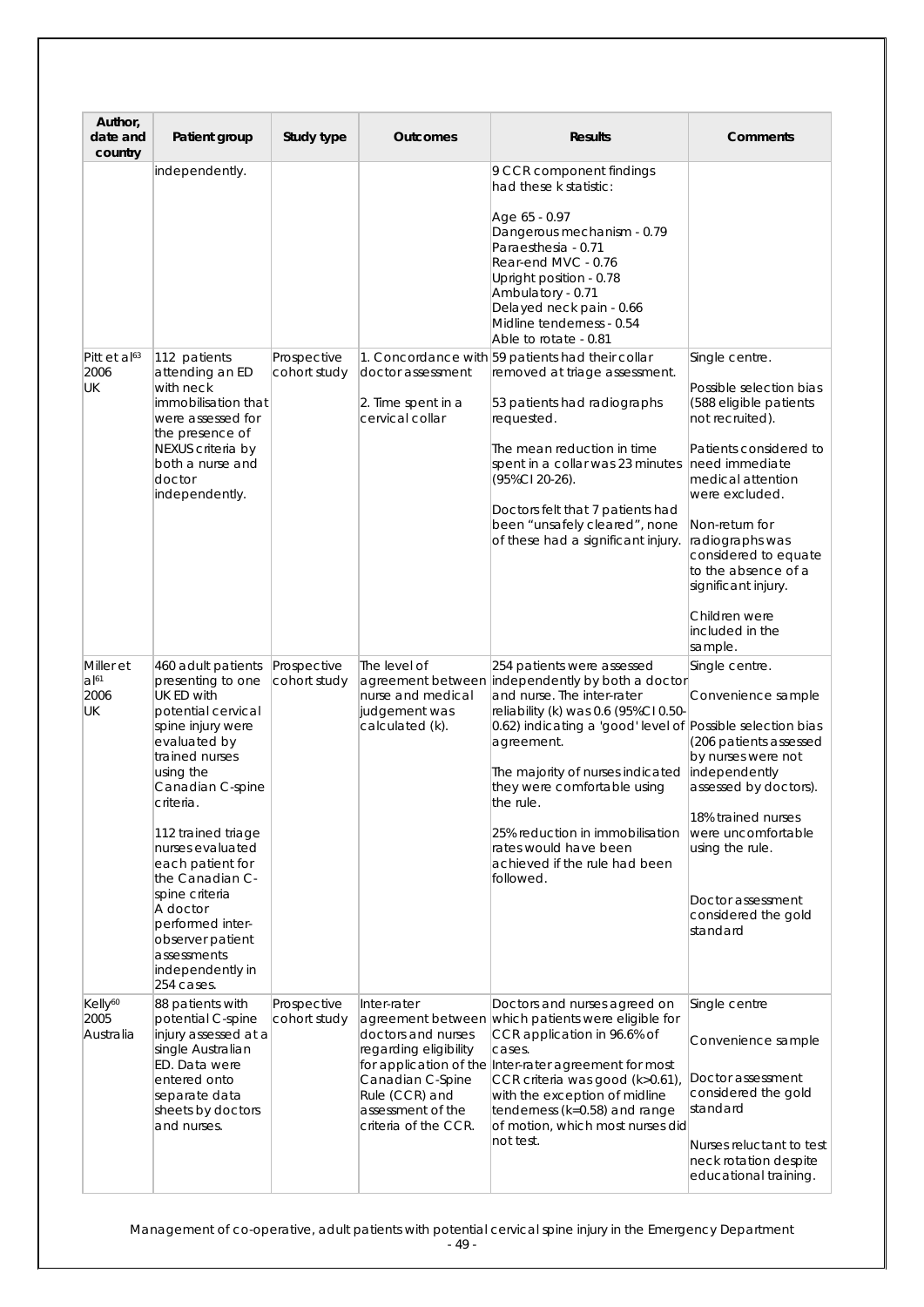| Author,<br>date and<br>country            | Patient group                                                                                                                                                                                                                     | Study type                  | <b>Outcomes</b>                                                                                                                                              | <b>Results</b>                                                                                                                                                                                                                                                                                                                                                                                                                                                                                                                                                                                                                                                            | Comments                                                                                                                                                                                                                                                                                                |
|-------------------------------------------|-----------------------------------------------------------------------------------------------------------------------------------------------------------------------------------------------------------------------------------|-----------------------------|--------------------------------------------------------------------------------------------------------------------------------------------------------------|---------------------------------------------------------------------------------------------------------------------------------------------------------------------------------------------------------------------------------------------------------------------------------------------------------------------------------------------------------------------------------------------------------------------------------------------------------------------------------------------------------------------------------------------------------------------------------------------------------------------------------------------------------------------------|---------------------------------------------------------------------------------------------------------------------------------------------------------------------------------------------------------------------------------------------------------------------------------------------------------|
| Hsieh <sup>58</sup><br>2000<br><b>UK</b>  | 112 patients<br>attending an ED<br>with neck<br>immobilisation<br>following blunt<br>trauma that were<br>assessed<br>independently for<br>the presence of<br>NEXUS criteria by<br>both a nurse and<br>doctor in.                  | Prospective<br>cohort study | Inter-rater reliability<br>nurses and doctors<br>at identifying NEXUS<br>criteria.                                                                           | Physicians and nurses agreed<br>between emergency on the presence or absence of<br>the combined criteria in 175 of<br>211 patients (82.9%, 0.65).<br>Agreements on individual<br>criteria were as follows:<br>1)intoxication-203 patients<br>$(96.2\%$ K, 0.82)<br>2) altered consciousness-<br>197 patients (93.4%k, 0.60);<br>3) neck pain-<br>185 patients (87.7% k, 0.75)<br>4) distracting injury-<br>160 patients (75.8%, 0.36)<br>5) neurologic deficit-<br>198 patients (93.8%, 0.45).<br>Nurses would have cleared 35%<br>of the patients before the<br>physicians but ordered 12%<br>more radiographs and unsafely<br>clinically cleared 5% of the<br>patients. | Single centre<br>Convenience sample<br>Doctor assessment<br>considered the gold<br>standard<br>Included some<br>children aged >12                                                                                                                                                                       |
| Sexton <sup>57</sup><br>2000<br><b>US</b> | 107 eligible<br>patients attending cohort study<br>an ED with neck<br>immobilisation<br>following blunt<br>trauma.<br>35 patients were<br>independently<br>assessed by nurses<br>and doctors using<br>modified NEXUS<br>criteria. | Prospective                 | that were safely<br>cleared by nurses.<br>Total time neck<br>immobilised when<br>nurses cleared the<br>neck compared to<br>when doctors<br>cleared the neck. | Proportion of patients 21/21 cases cleared by nurses<br>were considered correct by<br>"doctors".<br>Average time in a collar when<br>nurses cleared the neck was 17<br>minutes.<br>Average time in a collar when<br>doctors cleared the neck was<br>44 minutes.                                                                                                                                                                                                                                                                                                                                                                                                           | Single centre<br>Convenience sample<br>Probable selection bias<br>as all nurse assessed<br>patients were<br>eventually clinically<br>cleared<br>Doctor assessment<br>considered the gold<br>standard<br>Senior nurses only<br>14 patients assigned to<br>imaging group cleared<br>clinically by doctors |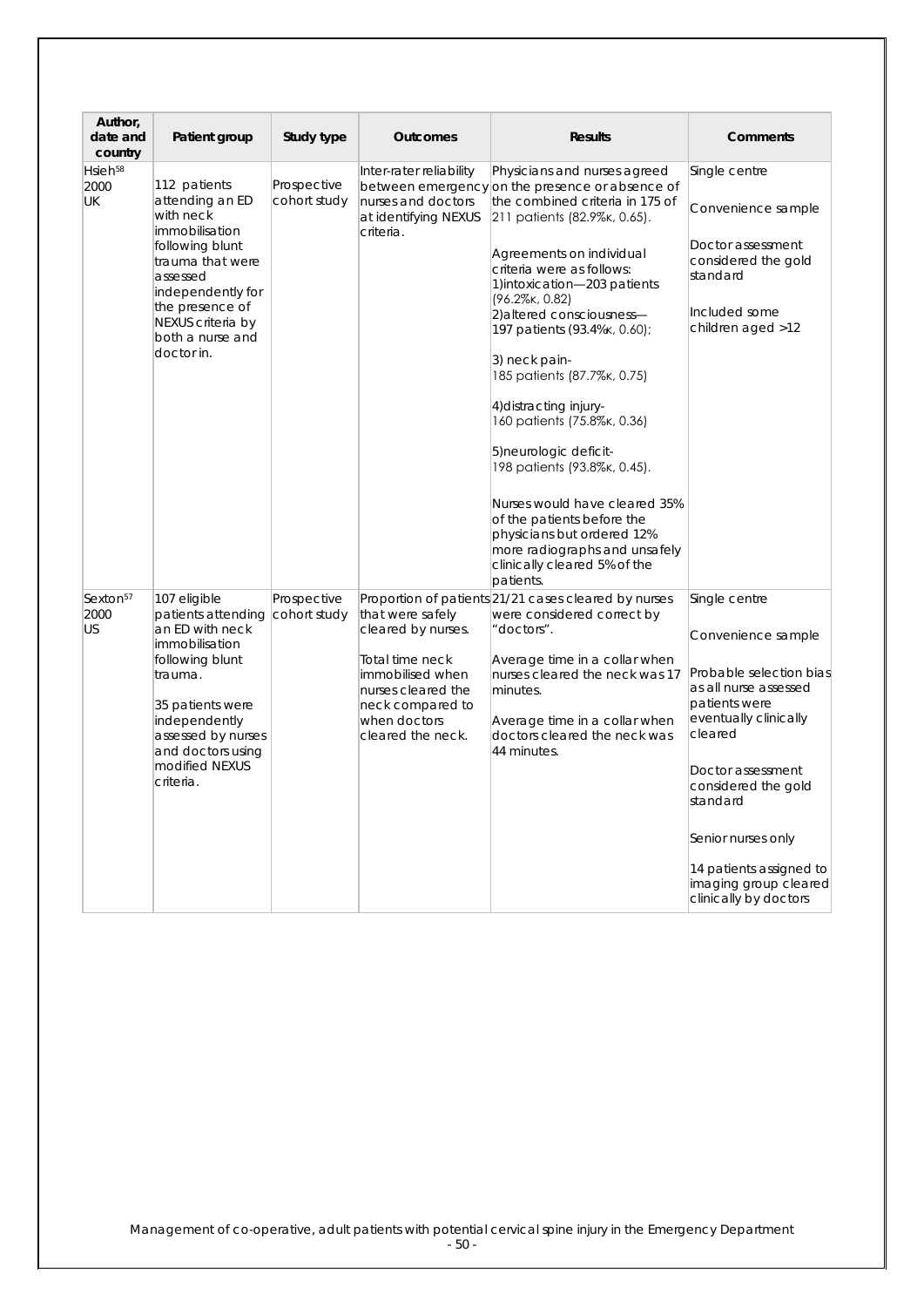### **Search 5**

**Which primary imaging modality is recommended for excluding cervical spine injury?**

A search was performed to identify articles that compared the accuracy of plain radiographs and CT at identification of cervical spine injury in alert, blunt trauma patients.

### *Medline (1950 – week 1 May 2010)*

- 1. Tomography-X-Ray-Computed.DE OR Tomography-X-Ray.DE OR Radiograph\*.DE OR Neuroradiograph\*.DE OR Magnetic-Resonance-Imaging.DE
- 2. (flexion WITH extension).ti,ab
- 3. ("cervical spine" WITH injur\*).ti,ab
- 4. exp NECK INJURIES/
- 5. exp Cervical-Vertebrae/
- 6. whiplash.ti,ab
- 7. ((senistivity OR specificity OR likelihood OR (predictive value) OR diagnos\* OR accuracy)).ab
- 8. #1 0R #2
- 9. #3 OR #4 OR #5 OR#6
- 10. #8 AND #9
- 11. Trauma\*.ab
- 12. #10 AN #11
- 13. limit #12 to Human AND English Language

957 references were retrieved.

### **Embase** *(1980 – May 2010)*

- 1. exp Cervical spine OR exp Spine injury OR exp Neck Injury
- 2. whiplash.ab
- 3. exp (Computer assisted tomography OR Spiral computer assisted tomography OR Cervical spine radiography OR NeuroradIology OR Nuclear magnetic resonance imaging)
- 4. radiograph\*.ab
- 5. (flexion WITH extension).ti,ab
- 6. ((senistivity OR specificity OR likelihood OR (predictive value) OR diagnos\* OR accuracy)).ab
- 7. #1 0R #2
- 8. #3 OR #4 OR #5
- 9. # 6 AND #7AND #8
- 10. Trauma\*.ab
- 11. #9 AND #10
- 12. limit #11 to Human AND English Language

655 references were retrieved

The search retrieved one systematic review and one meta-analysis, which included retrospective studies with heterogeneous results. Retrospective studies were excluded except one study\* where all patients presenting to a single trauma centre had both 3-view plain radiographs and CT performed as the departmental standard. Studies on intubated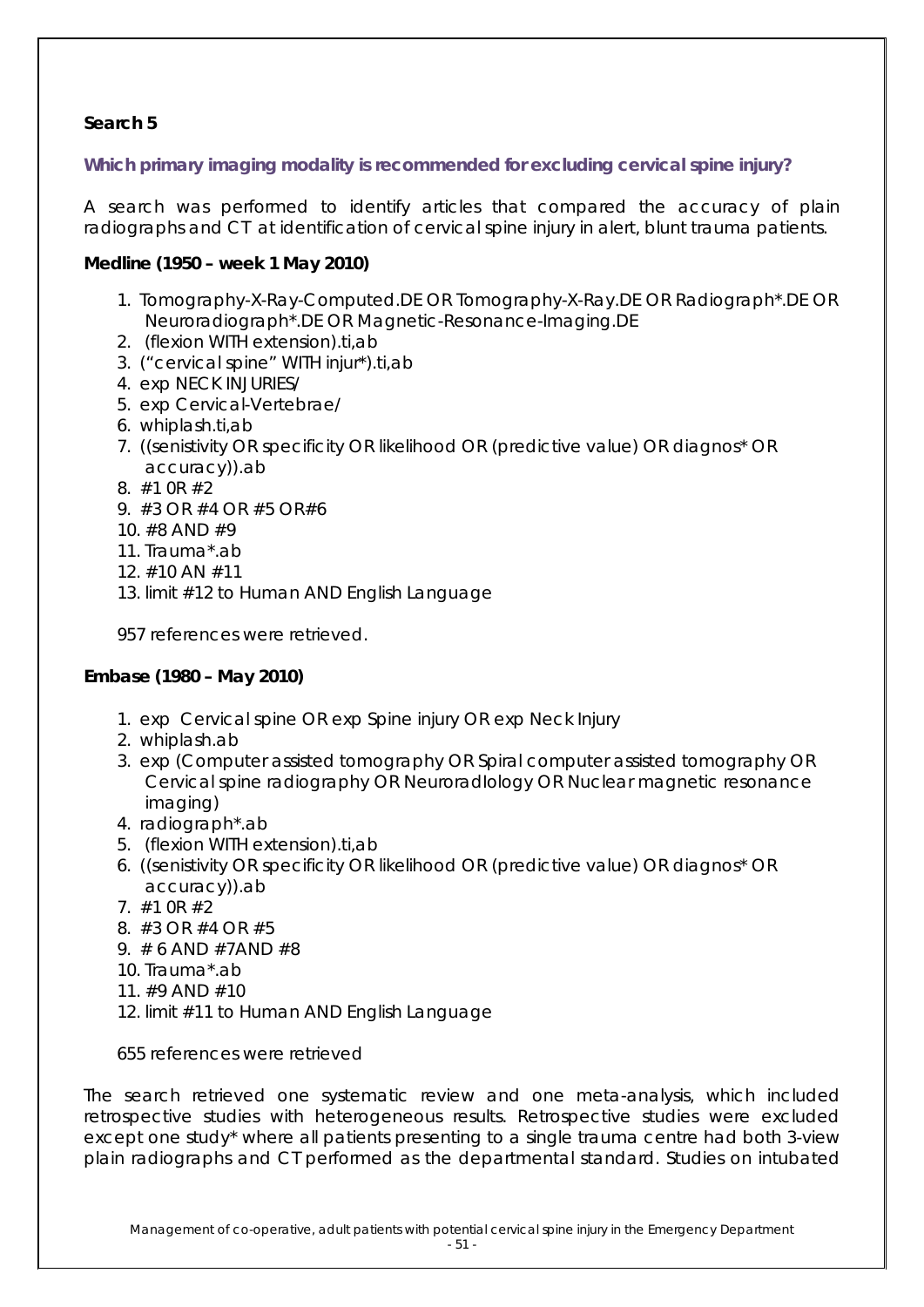patients or patients on ICU were excluded. The study characteristics of the remaining seven studies have been tabulated below.

| CT versus plain radiographs (meta-analysis and systematic reviews) |  |  |
|--------------------------------------------------------------------|--|--|
|--------------------------------------------------------------------|--|--|

| Author,<br>date and<br>country                       | Patient group                                                                                                             | Study type                                                                                                                          | <b>Outcomes</b>                                                                                                        | <b>Results</b>                                                                                                                  | <b>Comments</b>                                                                                                                                                                                                                                                                                                                                                                                                                                                                                                                                                                                                                                                                                                                                                       |
|------------------------------------------------------|---------------------------------------------------------------------------------------------------------------------------|-------------------------------------------------------------------------------------------------------------------------------------|------------------------------------------------------------------------------------------------------------------------|---------------------------------------------------------------------------------------------------------------------------------|-----------------------------------------------------------------------------------------------------------------------------------------------------------------------------------------------------------------------------------------------------------------------------------------------------------------------------------------------------------------------------------------------------------------------------------------------------------------------------------------------------------------------------------------------------------------------------------------------------------------------------------------------------------------------------------------------------------------------------------------------------------------------|
| 2009<br><b>UK</b>                                    | Cain et al <sup>72</sup>  4116 Patients with<br>potential neck<br>injury that were<br>included in 10<br>reported studies. | Systematic<br>review of<br>which<br>compared<br>plain<br>radiography<br>and CT for<br>the detection<br>of cervical<br>spine injury. | Sensitivity of plain<br>films and CT at<br>cohort studies ddentification of<br>cervical spine injury.                  | Sensitivity of plain radiographs<br>ranged from 38.9-93.3%.<br>CT sensitivity was 95-100%.                                      | Studies that used non-<br>helical CT were<br>excluded.<br>Studies that did not<br>include adequate 3<br>view plain radiographs<br>were excluded<br>Data extracted by<br>single reviewer.<br>3 studies were<br>retrospective and 4<br>prospective studies<br>only included high risk<br>patients (prevalence<br>of fractures as high as<br>34%, therefore not<br>representative of a<br>population presenting<br>to the ED), The<br>remaining 3 studies<br>had a high prevalence<br>of cervical spine injury<br>(6.8-9.5%) despite<br>including all patients<br>undergoing cervical<br>radiography. Selection<br>bias is a possibility here.<br>Most studies included<br>patients with reduced<br>conscious level.<br>Significant<br>heterogeneity<br>between studies. |
| Holmes et<br>$a$ <sup>68</sup><br>2005<br><b>USA</b> | potential neck<br>injury that were<br>included in 7<br>reported studies.                                                  | of cohort<br>studies which<br>compared<br>plain<br>radiography<br>and CT for<br>the detection<br>of cervical<br>spine injury.       | 3834 patients with Meta-analysis Pooled sensitivity of<br>plain radiography<br>and CT for C-spine<br>injury detection. | Pooled sensitivity for plain<br>radiography was 52% (95%Cl 47-<br>56%).<br>Pooled sensitivity for CT was<br>98%.(95%CI 96-99%). | No study included an<br>independent<br>reference standard.<br>Marked heterogeneity<br>in results.<br>High prevalence of<br>cervical spine injury.                                                                                                                                                                                                                                                                                                                                                                                                                                                                                                                                                                                                                     |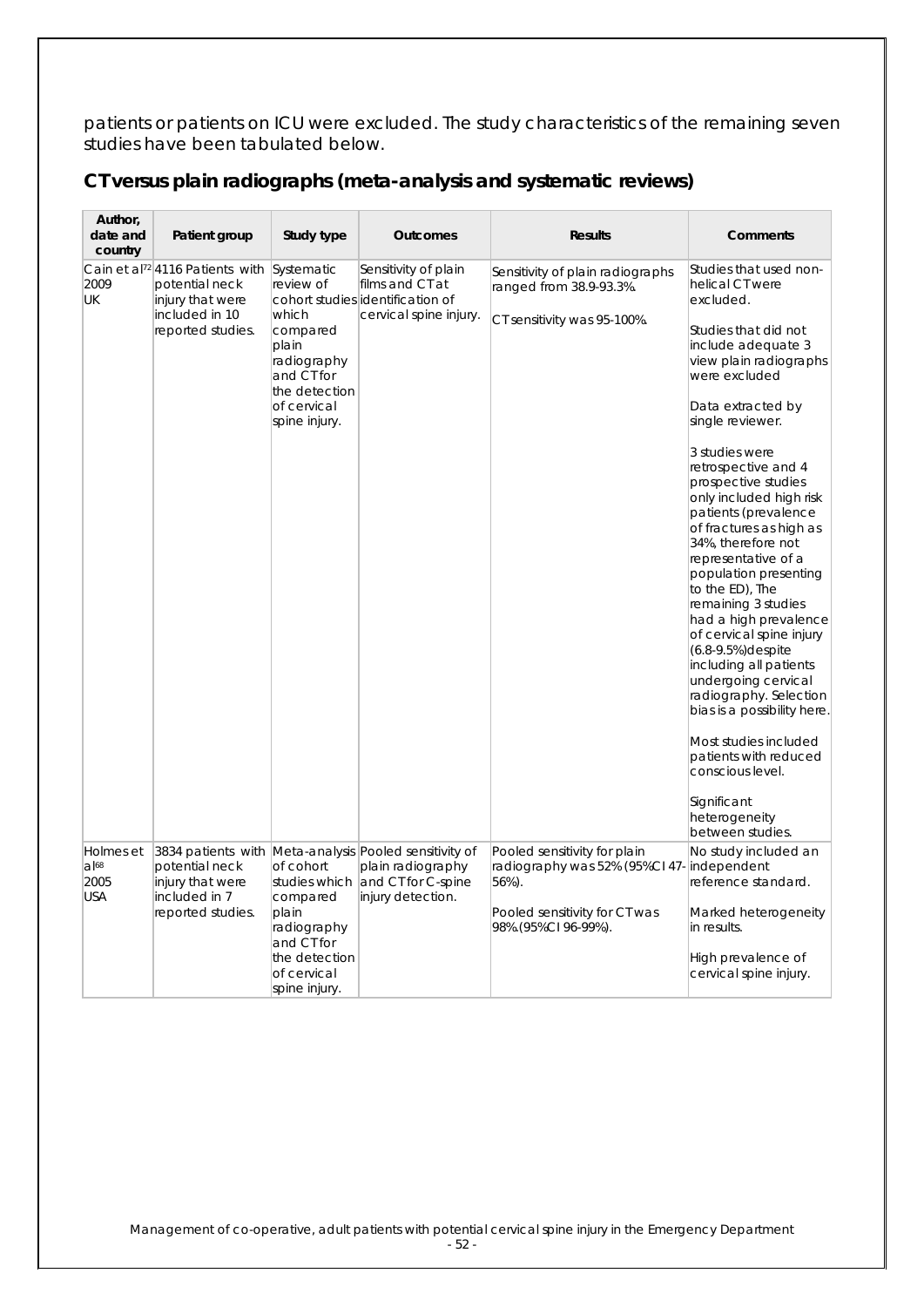# **CT versus plain radiographs**

| Author, date<br>and country                              | Patient group                                                                                                                                                                                                                                                                                              | Study type                     | <b>Outcomes</b>                                                                                                                                     | <b>Results</b>                                                                                                                                                                                                                                                                                                                                                            | Comments                                                                                                                                                                                                                                                                                                               |
|----------------------------------------------------------|------------------------------------------------------------------------------------------------------------------------------------------------------------------------------------------------------------------------------------------------------------------------------------------------------------|--------------------------------|-----------------------------------------------------------------------------------------------------------------------------------------------------|---------------------------------------------------------------------------------------------------------------------------------------------------------------------------------------------------------------------------------------------------------------------------------------------------------------------------------------------------------------------------|------------------------------------------------------------------------------------------------------------------------------------------------------------------------------------------------------------------------------------------------------------------------------------------------------------------------|
| Bailitz et al <sup>75</sup><br>2009<br><b>USA</b>        | 1505 blunt adult<br>trauma patients<br>that had C-spine<br>imaging performed<br>as indicated by<br>NEXUS criteria over<br>a 2 year period at<br>a single US level 1<br>trauma centre. All<br>patients had both 3<br>view plain<br>radiographs and<br>CT performed.                                         | cohort<br>study                | Prospective Accuracy of plain<br>films and CT for<br>identification of<br>cervical spine injury.                                                    | 78/1505 patients (4.9%) had a<br>cervical spine injury.<br>50 injuries (3.3%) were<br>considered significant.<br>Plain films identified 18/50<br>"clinically significant" injuries<br>(sensitivity 36%). The sensitivity<br>was 62% when inadequate<br>radiographs were excluded.<br>CT identified 50/50 "clinically<br>significant" injuries<br>(sensitivity100%)        | Plain radiographs and<br>CT were interpreted by<br>radiologists<br>independently of each<br>other.<br>High prevalence of<br>cervical spine injury.<br>The sensitivity of plain<br>radiographs was low<br>even in patients<br>categorised as low risk<br>for cervical spine injury.                                     |
| Mathen et<br>$a^{170}$<br>2007<br><b>USA</b>             | 667 blunt adult<br>trauma patients<br>that had C-spine<br>imaging performed<br>as indicated by<br>NEXUS criteria over<br>a 4 month period<br>at a single US level<br>1 trauma centre. All<br>patients had both 3<br>view plain<br>radiographs and<br>CT performed.                                         | cohort<br>study                | Prospective Accuracy of plain<br>films and CT for<br>identification of<br>cervical spine injury.                                                    | 60/667 (9%) patients had<br>cervical spine injuries,<br>23 injuries were significant (9<br>required surgery and 18 haloes)<br>Plain films identified 27/60 injures<br>(sensitivity 45%, NPV 94.7%)<br>CT identified 60/60 injuries<br>(sensitivity100%, NPV 100%). 3<br>false positive findings<br>(ligamentous injury) were found<br>on CT that were negative on<br>MRI. | Results included in the<br>systematic review by<br>Cain et al<br>Average GCS of<br>patients was 13.<br>High prevalence of<br>cervical spine injury.                                                                                                                                                                    |
| McCulloch<br>$et$ al <sup>94</sup><br>2005<br><b>USA</b> | 407 adult patients<br>injured by high<br>energy trauma<br>presenting to a<br>level 1 trauma<br>centre.<br>3 interventions:<br>1. standard 3 view<br>plain radiographs<br>2. standard 3 view<br>plain radiographs<br>(plus helical CT if<br>radiographs were<br>inadequate<br>3. helical CT of the<br>spine | case series                    | Prospective Accuracy of plain<br>films and CT for<br>identification of<br>cervical spine injury<br>after exclusion of<br>inadequate<br>radiographs. | 58/407 (14.2%) patients had a<br>cervical spine injury.<br>3 view plain radiography:<br>Sensitivity 52%<br>Specificity 98%<br>Helical CT:<br>Sensitivity 98%<br>Specificity 98%                                                                                                                                                                                           | Plain radiographs and<br>CT were interpreted by<br>radiologists<br>independently of each<br>other.<br>High prevalence of<br>cervical spine injury.<br>Patients were not<br>consecutive, possible<br>selection bias.<br>Part of a cost-<br>accuracy study.<br>Reference standard<br>was radiographs plus<br>case notes. |
| Nguyen et<br>$a$ <sup>81</sup><br>2005<br><b>USA</b>     | 219 Consecutive<br>patients with blunt<br>trauma presenting<br>to a US level 1<br>trauma centre over<br>a period of 70<br>days.<br>Patients stratified<br>into very low risk,<br>low risk or high risk<br>of cervical spine<br>injury.<br>112 patients that<br>were low or high<br>risk had both 3 view    | Prospective<br>cohort<br>study | Accuracy of plain<br>films and CT for<br>identification of<br>cervical spine injury.                                                                | No fractures were found in the<br>very low risk and low risk groups<br>(185 patients)<br>15/34 patients in the high risk<br>group had a fracture identified.<br>Plain radiographs identified<br>14/15 fractures in the high risk<br>group (sensitivity 93.3%)                                                                                                             | High prevalence of<br>cervical spine injury<br>$(15%)$ .<br>Included patients with<br>altered conscious<br>level.<br>High risk:<br>Major trauma, high<br>clinical suspicion,<br>neurological signs,<br>reduced conscious<br>level or inadequate<br>radiographs.                                                        |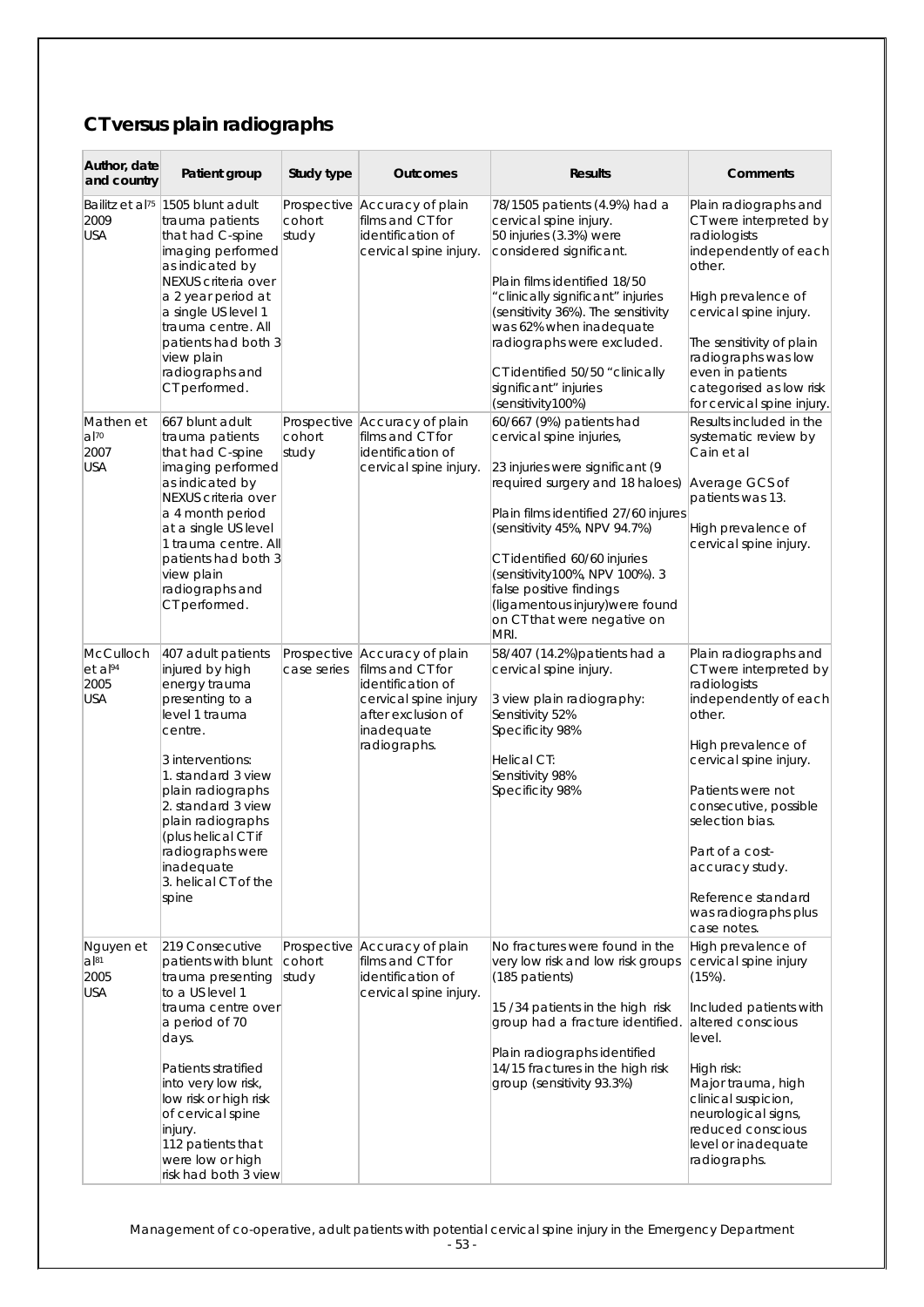| Author, date<br>and country                    | Patient group                                                                                                                                                                                                                                                                                                                       | Study type      | <b>Outcomes</b>                                                                                                   | <b>Results</b>                                                                                                                                                                                                                                                                                                                                                                                                                                                                                                                                                                                                                                 | Comments                                                                                                                                                                                                                                                                                                                                                                                                                                                                                                          |
|------------------------------------------------|-------------------------------------------------------------------------------------------------------------------------------------------------------------------------------------------------------------------------------------------------------------------------------------------------------------------------------------|-----------------|-------------------------------------------------------------------------------------------------------------------|------------------------------------------------------------------------------------------------------------------------------------------------------------------------------------------------------------------------------------------------------------------------------------------------------------------------------------------------------------------------------------------------------------------------------------------------------------------------------------------------------------------------------------------------------------------------------------------------------------------------------------------------|-------------------------------------------------------------------------------------------------------------------------------------------------------------------------------------------------------------------------------------------------------------------------------------------------------------------------------------------------------------------------------------------------------------------------------------------------------------------------------------------------------------------|
|                                                | plain radiographs<br>and CT performed.                                                                                                                                                                                                                                                                                              |                 |                                                                                                                   |                                                                                                                                                                                                                                                                                                                                                                                                                                                                                                                                                                                                                                                | CT reference standard.                                                                                                                                                                                                                                                                                                                                                                                                                                                                                            |
| Griffen et<br>al <sup>71</sup><br>2003<br>USA  | 1199 blunt adult<br>trauma patients<br>with either posterior<br>neck tenderness,<br>altered mental<br>status or<br>neurological deficit<br>that had C-spine<br>imaging performed<br>over a one year<br>period at a single<br>US level 1 trauma<br>centre. All patients<br>had both 3 view<br>plain radiographs<br>and CT performed. | e review*       | Retrospectiv Accuracy of plain<br>films and CT for<br>identification of<br>cervical spine injury.                 | 116/1199 patients (9.5%) had a<br>cervical spine injury.<br>3 view plain radiography:<br>Sensitivity 65%<br>Helical CT:<br>Sensitivity 100%                                                                                                                                                                                                                                                                                                                                                                                                                                                                                                    | Plain radiographs and<br>CT were interpreted by<br>radiologists<br>independently of each<br>other.<br>High prevalence of<br>cervical spine injury.<br>Average GCS was 13.<br>Authors determined<br>that no significant<br>injuries were missed as<br>no discharged patients<br>returned to the trauma<br>centre                                                                                                                                                                                                   |
| Diaz et al <sup>95</sup><br>2003<br><b>USA</b> | 1006 haemo-<br>dynamically stable<br>adult patients with<br>either altered<br>mental status or<br>distracting injury<br>who had both 5<br>view films and CT<br>of the cervical<br>spine performed.                                                                                                                                  | cohort<br>study | Prospective Sensitivity of plain<br>films and CT for<br>identification of<br>"unstable" cervical<br>spine injury. | 116 patients had 172 cervical<br>spine injuries<br>29 patients had unstable injuries<br>5 view plain radiography:<br>Sensitivity 82.7%<br>Helical CT:<br>Sensitivity 97.4%<br>CSX missed 90 of 172 (52.3%)<br>CSIs in 65 of 172 (56.0%) patients. condyle fractures.                                                                                                                                                                                                                                                                                                                                                                           | Only most severely<br>injured patients<br>included<br>Unstable fractures<br>were defined as<br>requiring surgical or<br>halo stabilisation.<br>Plain radiographs<br>missed 14/15 occipital<br>Plain films missed a<br>total of 90 fractures.                                                                                                                                                                                                                                                                      |
| Mower et<br>a 82<br>(NEXUS)<br>2001            | 34,069 patients with Prospective Accuracy of plain<br>blunt trauma<br>selected for<br>radiographic<br>cervical spine<br>imaging at 21<br>participating<br>institutions<br>underwent a<br>standard 3-view<br>series<br>as well as any other<br>imaging<br>deemed necessary<br>by their physicians                                    | cohort<br>study | films and CT for<br>identification of<br>cervical spine injury.                                                   | 818 patients (2.4%) had cervical<br>spine injuries.<br>Plain films identified injures in<br>498/818 patients (sensitivity 61%)<br>CT identified all injuries (100%<br>sensitive)<br>Plain radiographs identified 932<br>injuries in 498 patients.<br>564 cervical spine injuries<br>(identified on further<br>imaging) were not diagnosed on patients; 95% CI 0.05%<br>plain radiographs in 320 patients to 0.09%) had 35<br>for the following reasons:<br>237 inadequate series<br>36 abnormal but "non-<br>٠<br>diagnostic"<br>47 adequate films<br>appeared normal.,<br>24 of these had<br>SCIWORA, 23 had<br>osseo-ligamentous<br>injuries | Injuries detected by<br>plain radiography<br>compared with final<br>diagnosis following<br>review of all<br>radiographic<br>studies.<br>Included children.<br>Potential verification<br>bias.<br>23 patients (0.07% of all<br>injuries (including 3<br>potentially unstable<br>injuries) that were not<br>visualised on<br>adequate films (2.8 %<br>of all injured patients)<br>Overall, adequate<br>plain radiography for<br>identification of<br>cervical spine injury<br>was 89.4% sensitive<br>and NPV 99.9%. |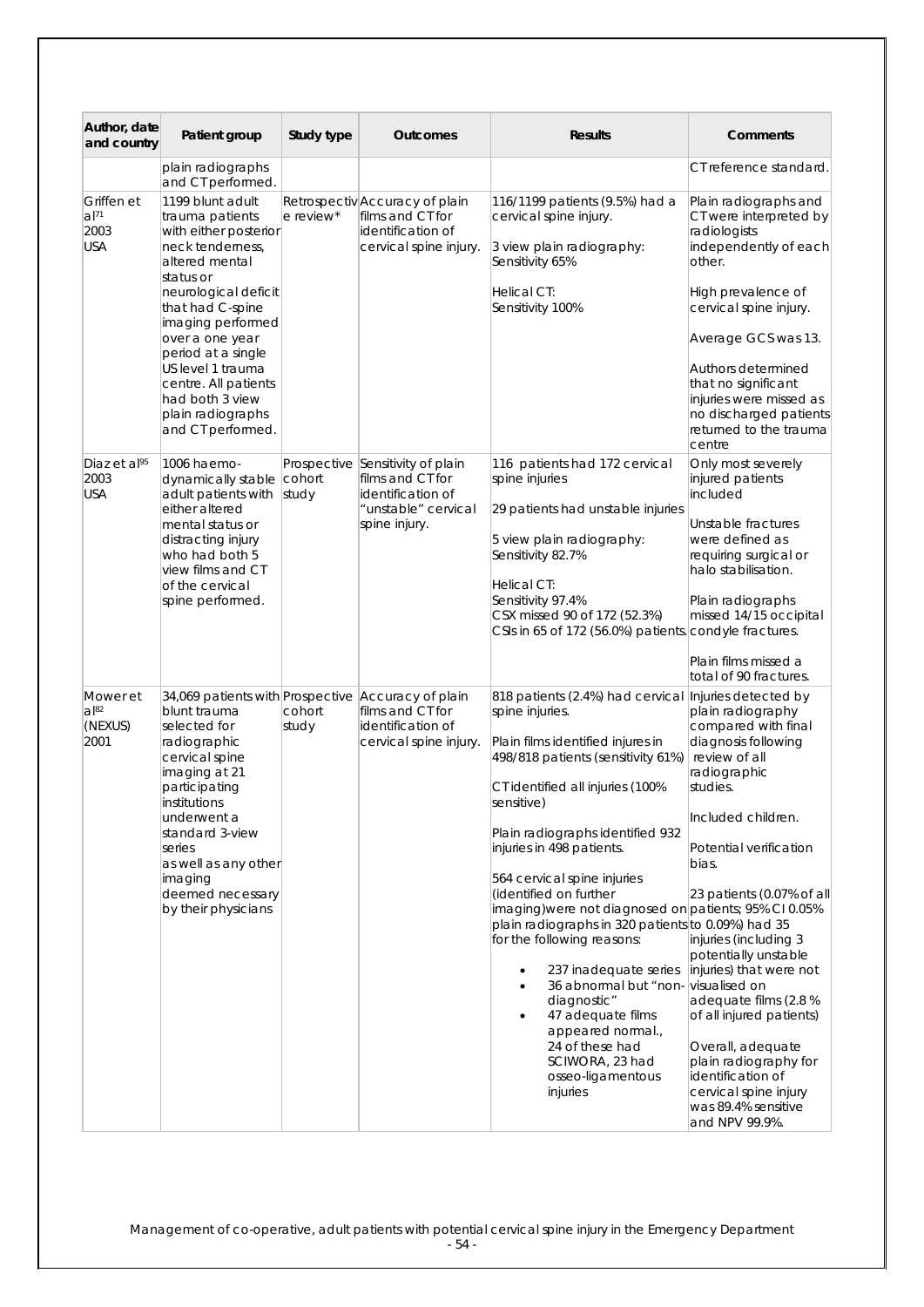### **Search 6**

**How soon should imaging be performed for patients with potential cervical spine injury?**

Search 5 was repeated. No articles were retrieved that answered to the question posed.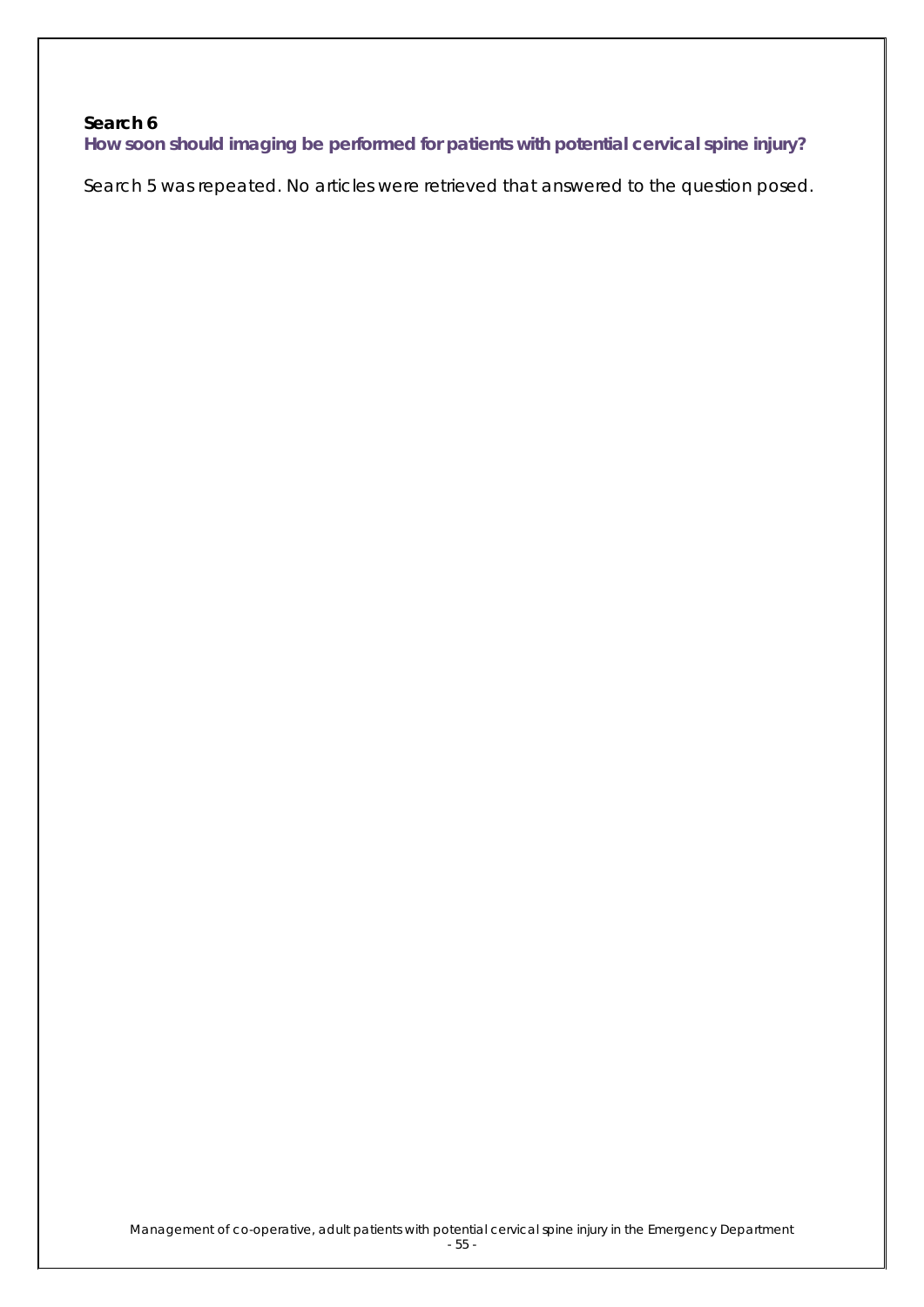### **Search 7**

#### **What is the recommended management for patients with severely limited neck movement (new), or severe pain, following normal CT?**

Search 5 was repeated. No prospective studies that compared flexion-extension views, MRI or helical CT versus operative findings or clinical follow up >90 days were identified.

#### **Flexion-extension views**

Seven studies that included alert patients in the ED were identified but only one was prospective.

| Author, date<br>and country                               | Patient group                                                                                                                                                                                                                                                                                                                | Study type                         | <b>Outcomes</b>                                                                                                  | <b>Results</b>                                                                                                                                                                                                                                                                                                                                                                                                                                                                                                                                                                                                                                                                                                                                                                             | Comments                                                                                                                                                                                                                                                                                    |
|-----------------------------------------------------------|------------------------------------------------------------------------------------------------------------------------------------------------------------------------------------------------------------------------------------------------------------------------------------------------------------------------------|------------------------------------|------------------------------------------------------------------------------------------------------------------|--------------------------------------------------------------------------------------------------------------------------------------------------------------------------------------------------------------------------------------------------------------------------------------------------------------------------------------------------------------------------------------------------------------------------------------------------------------------------------------------------------------------------------------------------------------------------------------------------------------------------------------------------------------------------------------------------------------------------------------------------------------------------------------------|---------------------------------------------------------------------------------------------------------------------------------------------------------------------------------------------------------------------------------------------------------------------------------------------|
| Goodnight<br>$et$ al <sup>113</sup><br>2008<br><b>USA</b> | Adult patients<br>that presented to analysis of<br>a level 1 trauma<br>centre over a 2-<br>year period<br>following blunt<br>neck trauma that<br>had had flexion-<br>extension views<br>requested after a<br>normal CT.<br>Children,<br>obtunded<br>patients and<br>those with<br>neurological<br>deficits were<br>excluded. | prospectively<br>collected<br>data | Retrospective Ability of flexion-<br>extension<br>radiographs and CT<br>to exclude cervical<br>spine instability | 4125 trauma patients seen in the Retrospective<br>study period, 1809 of whom had<br>CT.<br>379 patients that had no<br>fracture on CT had flexion-<br>extension views performed.<br>16 flexion-extension views<br>suggested instability:<br>8 patients had an<br>abnormal CT,<br>suggesting instability. 2<br>of these were<br>negative on MRI.<br>8 patients had a<br>normal CT, all of these<br>were negative on MRI.<br>11 flexion-extension views were<br>negative in patients with CT<br>features suggestion of instability.<br>(false positives)<br>Overall<br><b>CT</b><br>360 true negatives, no false<br>negatives<br>6 true positives, 13 false positives<br><b>Flexion-extension views</b><br>363 true negatives, no false<br>negatives<br>6 true positives, 10 false positives | " All available<br>evidence", both<br>clinical and MRI<br>imaging, was<br>considered the gold<br>standard" for final<br>diagnosis<br>Timing of flexion-<br>extension views<br>unclear.<br>Authors concluded<br>that a negative CT<br>effectively excludes<br>cervical spine<br>instability. |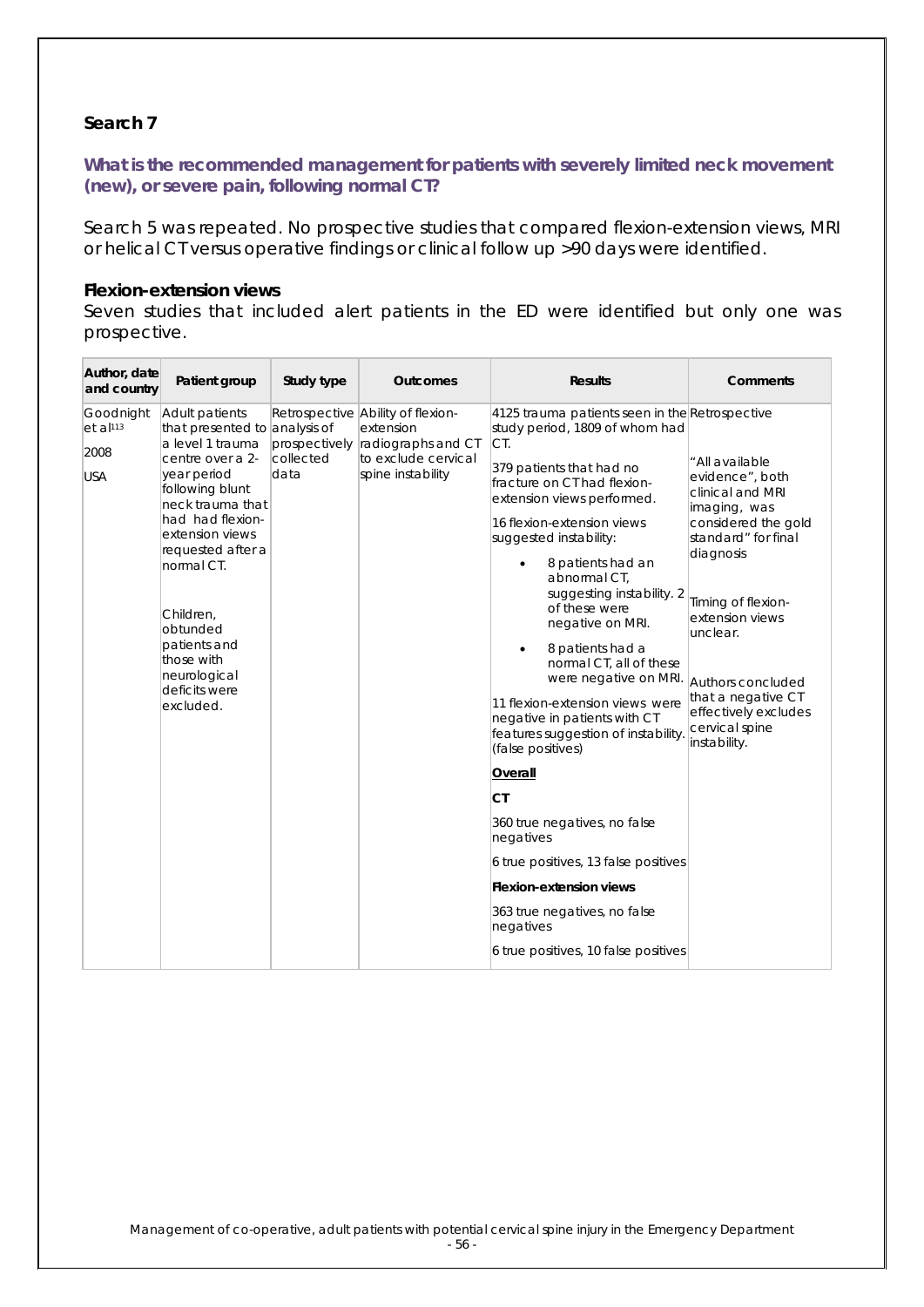| Author, date<br>and country                          | Patient group                                                                                                                                                                                                                                                                                                                                               | Study type                                               | <b>Outcomes</b>                                                                                                                                                                                                     | <b>Results</b>                                                                                                                                                                                                                                                                                                                                                                                                                                                                                                                                                                                                                                                                                            | Comments                                                                                                                                                                                                             |
|------------------------------------------------------|-------------------------------------------------------------------------------------------------------------------------------------------------------------------------------------------------------------------------------------------------------------------------------------------------------------------------------------------------------------|----------------------------------------------------------|---------------------------------------------------------------------------------------------------------------------------------------------------------------------------------------------------------------------|-----------------------------------------------------------------------------------------------------------------------------------------------------------------------------------------------------------------------------------------------------------------------------------------------------------------------------------------------------------------------------------------------------------------------------------------------------------------------------------------------------------------------------------------------------------------------------------------------------------------------------------------------------------------------------------------------------------|----------------------------------------------------------------------------------------------------------------------------------------------------------------------------------------------------------------------|
| Mauldin<br>$a$  112<br>2006<br><b>USA</b>            | et 140 alert<br>patients<br>blunt<br>neck<br>trauma that had<br>flexion-extension<br>views performed<br>the<br>first<br>on<br>presentation<br>following normal<br>5<br>series<br>plain<br>radiographs<br>because<br>Οľ<br>persistent midline<br>neck pain.<br>129 patients had<br>bolster<br>to<br>a<br>increase flexion.<br>11 did not use the<br>bolster. | adult Prospective<br>with cohort study                   | Accuracy,<br>flexion<br>views.                                                                                                                                                                                      | safety (92%) studies were considered Convenience sample<br>and adequacy of adequate with the bolster and<br>extension (94%) using an active range of 9% could not complete<br>motion. However, only 69% films the study due to pain.<br>could visualise C7/T1.<br>5/140 had evidence of instability inadequately<br>flexion-extension<br>on<br>despite<br>normal<br>plain<br>radiographs and CT. 4 were Not all patients had<br>treated in a collar. 1 had MRI.<br>surgery.<br>No false negative studies were<br>identified using flexion-extension<br>views.<br>patient developed<br>One<br>a<br>transient neurological deficit<br>flexion-extension<br>durina<br>the<br>study but made a full recovery. | Clinical<br>follow<br>up<br>viewsdescribed.                                                                                                                                                                          |
| 2002<br><b>USA</b>                                   | Insko et al <sup>108</sup> 106 blunt adult<br>trauma patients<br>that were awake<br>and had neck<br>pain but normal<br>C-spine images.<br>All patients had<br>flexion-extension<br>views attempted.                                                                                                                                                         | cohort study                                             | Retrospective Accuracy, safety<br>and adequacy of<br>flexion extension<br>views.                                                                                                                                    | 9/106 (9%) patients had cervical Retrospective<br>spine injuries identified on<br>imaging, clinical diagnosis or<br>follow up.<br>70% patients (5 of whom had a<br>fracture) had adequate views)<br>No false negative studies were<br>identified in this group.<br>30% of flexion-extension views<br>were considered inadequate.<br>Four of these patients (12.5%)<br>subsequently had cervical spine movement was<br>injuries identified on CT or MRI                                                                                                                                                                                                                                                    | 228 patients not<br>adequately followed<br>up that were<br>excluded.<br>Not all patients had<br>the same imaging<br>modalities requested<br>eg CT/MRI.<br>Adequate range of<br>considered 30 degrees<br>from normal. |
| Pollack et<br>a <sup>111</sup><br>2001<br><b>USA</b> | 86 patients with<br>blunt cervical<br>spine injury<br>demonstrated by collected<br>any imaging<br>modality that<br>had injuries<br>flexion-extension<br>views performed.                                                                                                                                                                                    | Secondary<br>analysis of<br>prospectively<br>NEXUS study | Incidence of spinal<br>instability identified<br>by flexion-extension<br>views on patients<br>data from the with cervical injuries<br>identified by any<br>imaging modality                                         | Six patients had instability that<br>was identified on flexion-<br>extension views alone. None<br>were considered clinically<br>significant.                                                                                                                                                                                                                                                                                                                                                                                                                                                                                                                                                              | Post-hoc analysis.<br>Various imaging<br>strategies employed to<br>exclude injuries.                                                                                                                                 |
| Brady et<br>al <sup>110</sup><br>1999<br><b>USA</b>  | that had both<br>plain radiographs<br>and flexion-<br>extension views<br>of their cervical<br>spine performed<br>following blunt<br>trauma.                                                                                                                                                                                                                 | review                                                   | 451 adult patients Retrospective Incidence of spinal<br>instability identified<br>by flexion-extension<br>views.<br>Incidence of<br>neurological<br>complications<br>associated with<br>flexion-extension<br>views. | 372 patients had normal plain 3- Retrospective,.<br>view radiographs. 5 (1.3%) of<br>these demonstrated instability<br>on flexion-extension views, none patients, possibility of<br>of whom required surgery.<br>16/79 (20%) with abnormal plain High prevalence (5.1%)<br>radiographs demonstrated<br>instability on flexion-extension<br>views, 4 of whom required<br>surgery.<br>No neurological complications<br>were reported.                                                                                                                                                                                                                                                                       | Non-consecutive<br>selection bias<br>of<br>significant<br>spinal<br>injury<br>follow<br>Clinical<br>up<br>inadequately<br>described.                                                                                 |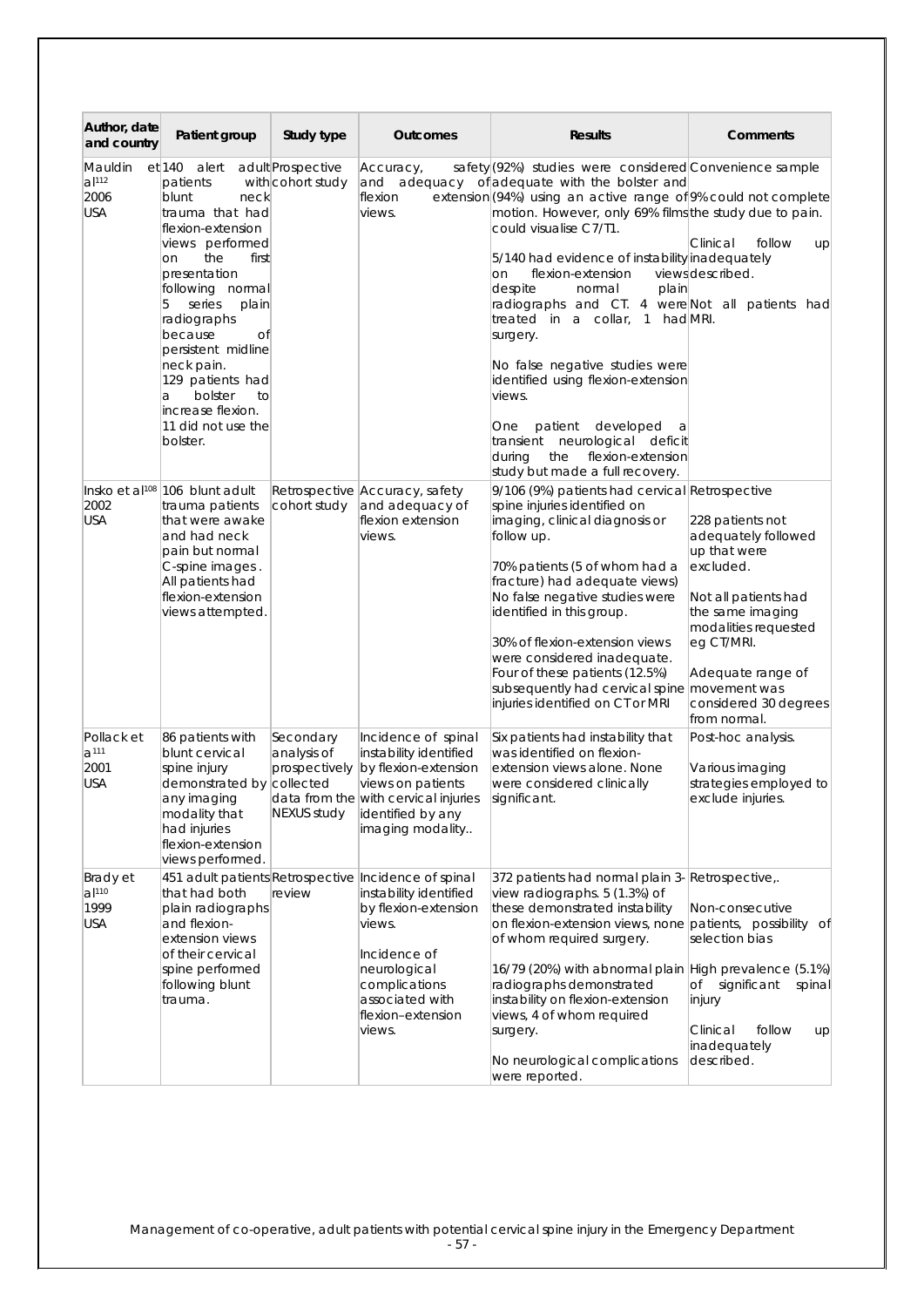| Author, date<br>and country               | Patient group                                                                                                                                                                                                                                            | Study type   | <b>Outcomes</b>                                                                                                                                                                                   | <b>Results</b>                                                                                                                                                                                                                                                                                                               | <b>Comments</b>                                                                                                                                                                                                                                                                                                                                                         |
|-------------------------------------------|----------------------------------------------------------------------------------------------------------------------------------------------------------------------------------------------------------------------------------------------------------|--------------|---------------------------------------------------------------------------------------------------------------------------------------------------------------------------------------------------|------------------------------------------------------------------------------------------------------------------------------------------------------------------------------------------------------------------------------------------------------------------------------------------------------------------------------|-------------------------------------------------------------------------------------------------------------------------------------------------------------------------------------------------------------------------------------------------------------------------------------------------------------------------------------------------------------------------|
| Wang et<br>$a$  107<br>1999<br><b>USA</b> | 290 alert.<br>neurologically<br>intact adult<br>patients with<br>neck pain<br>secondary to<br>blunt trauma that<br>both plain<br>radiographs and<br>flexion-extension<br>views of their<br>cervical spine<br>performed at a<br>level 1 trauma<br>centre. | review       | Retrospective Incidence of spinal<br>instability identified<br>by flexion-extension<br>views.<br>Incidence of<br>neurological<br>complications<br>associated with<br>flexion-extension<br>views.  | Only one case (0.3%) of<br>instability detected.<br>33% of studies were deemed<br>inadequate for diagnostic<br>purposes.<br>No neurological complications<br>were reported.                                                                                                                                                  | Retrospective<br>Images interpreted by<br>radiologists<br>Cilinical<br>follow<br>up<br>inadequately<br>described.                                                                                                                                                                                                                                                       |
| 1991<br><b>USA</b>                        | Lewis et a <sup>109</sup> 141 consecutive<br>patients<br>presenting to a<br>US level 1 trauma<br>centre hat had<br>both flexion-<br>extension views<br>and plain<br>radiographs of<br>the cervical spine<br>perfomed for<br>blunt trauma.                | cohort study | Retrospective Incidence of spinal<br>instability identified<br>by flexion-extension<br>views.<br>Prevalence of<br>neurological<br>complications<br>associated with<br>flexion-extension<br>views. | 11/141 demonstrated instability<br>on flexion extension views. 7 of<br>these had abnormalities<br>detected on plain films.<br>One false negative case.<br>3/4 patents with normal plain<br>radiographs but instability on<br>flexion-extension views required<br>surgery.<br>No neurological complications<br>were reported. | Retrospective<br>High prevalence (8%)<br>of unstable spinal injury<br>Flexion-extension views<br>not interpreted blindly<br>of results<br>$\circ$ of<br>other<br>which<br>imaging,<br>included CT in some<br>cases.<br>Ten of 11 patients with<br>radiographic instability<br>significant neck<br>had<br>by history; the<br>pain<br>remaining patient was<br>intoxicate |

### **CT/MRI**

Nine studies that included alert patients in the ED were identified but none were prospective. Five studies were excluded because individual data for alert, neurologically intact patients could not be extracted.

| Author, date<br>and country                                | Patient group                                                                                                                                     | Study type | <b>Outcomes</b>                                                                                                        | <b>Results</b>                                                                                                                                                                                                                                                                                                                                                                                                                                    | Comments                                                                                                                                                                                              |
|------------------------------------------------------------|---------------------------------------------------------------------------------------------------------------------------------------------------|------------|------------------------------------------------------------------------------------------------------------------------|---------------------------------------------------------------------------------------------------------------------------------------------------------------------------------------------------------------------------------------------------------------------------------------------------------------------------------------------------------------------------------------------------------------------------------------------------|-------------------------------------------------------------------------------------------------------------------------------------------------------------------------------------------------------|
| Menaker et Patients with<br>$a$  119<br>2010<br><b>USA</b> | blunt trauma that chart review<br>presented to a<br>level 1 trauma<br>centre over 2<br>years that had<br>MRI requested<br>following normal<br>CT. |            | Retrospective Incidence of spinal<br>instability identified<br>by MRI following<br>normal CT and plain<br>radiographs. | 6347 patients attended.<br>117 patients that were GCS 15<br>patients underwent MRI<br>following normal CT's. (for<br>ongoing pain or neurological<br>deficit)<br>In 20 patients the only reason<br>the MRI was request was for<br>ongoing neck pain. 17 scans<br>were normal, 3 were abnormal.<br>1 patient developed delayed<br>neurological deficit whilst<br>waiting for MRI and required<br>surgery, the other 2 were<br>treated in a collar. | Retrospective.<br>40 slice multi-detector<br>CT.<br>Most patients in whom<br>the only indication for<br>MRI scan was pain<br>were discharged in a<br>collar and had the MRI<br>done as an outpatient. |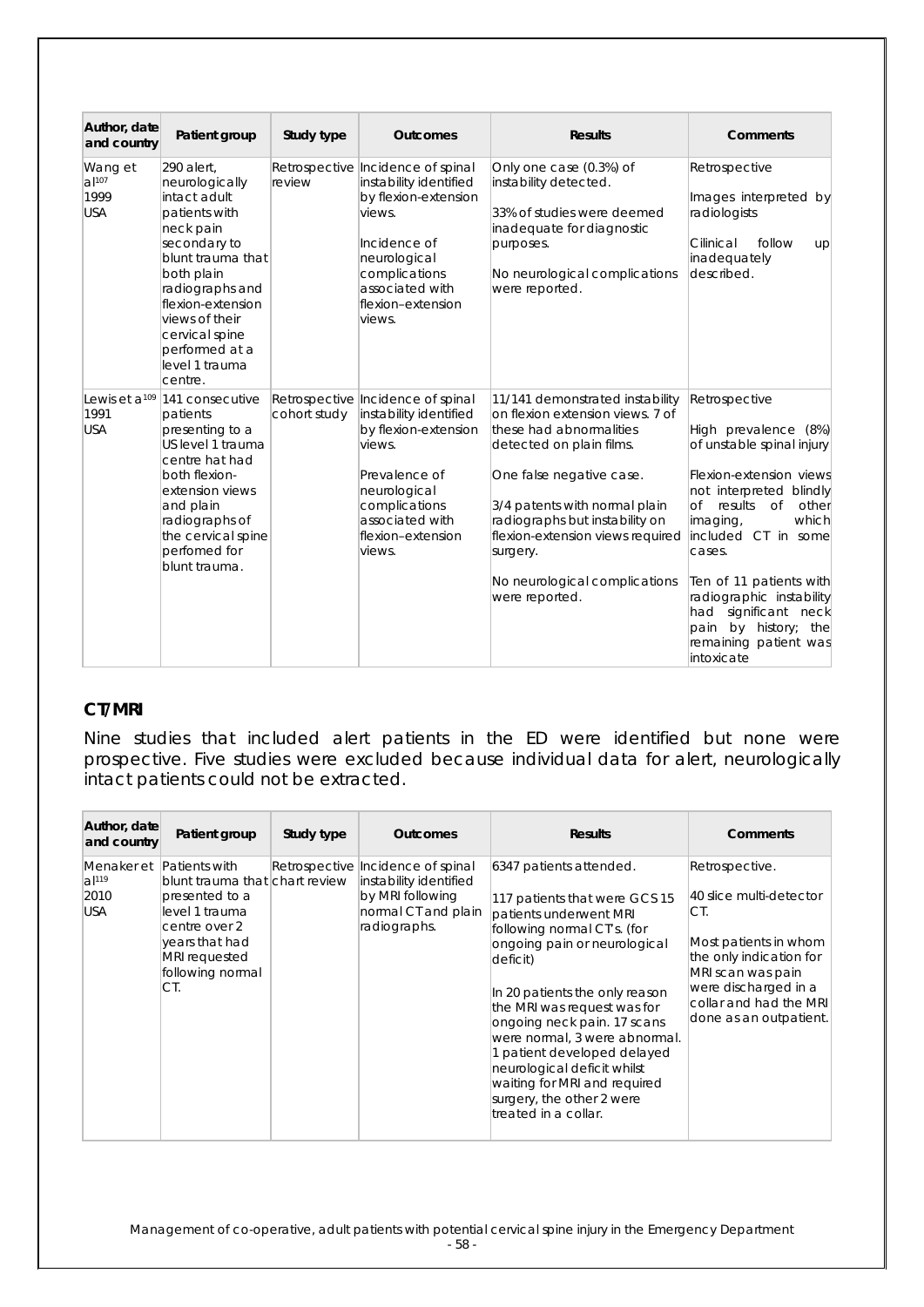| Author, date<br>and country                               | Patient group                                                                                                                                                                                                                                                                                                                | Study type                                        | <b>Outcomes</b>                                                                                                  | <b>Results</b>                                                                                                                                                                                                                                                                                                                                                                                                                                                                                                                                                                                                                                                                                                                                                                         | Comments                                                                                                                                                                                                                                                                                    |
|-----------------------------------------------------------|------------------------------------------------------------------------------------------------------------------------------------------------------------------------------------------------------------------------------------------------------------------------------------------------------------------------------|---------------------------------------------------|------------------------------------------------------------------------------------------------------------------|----------------------------------------------------------------------------------------------------------------------------------------------------------------------------------------------------------------------------------------------------------------------------------------------------------------------------------------------------------------------------------------------------------------------------------------------------------------------------------------------------------------------------------------------------------------------------------------------------------------------------------------------------------------------------------------------------------------------------------------------------------------------------------------|---------------------------------------------------------------------------------------------------------------------------------------------------------------------------------------------------------------------------------------------------------------------------------------------|
| Goodnight<br>$et$ al <sup>113</sup><br>2008<br><b>USA</b> | Adult patients<br>that presented to analysis of<br>a level 1 trauma<br>centre over a 2-<br>year period<br>following blunt<br>neck trauma that<br>had had flexion-<br>extension views<br>requested after a<br>normal CT.<br>Children,<br>obtunded<br>patients and<br>those with<br>neurological<br>deficits were<br>excluded. | prospectively<br>collected<br>data                | Retrospective Ability of flexion-<br>extension<br>radiographs and CT<br>to exclude cervical<br>spine instability | 4125 trauma patients seen in the Retrospective<br>study period, 1809 of whom had<br>CT.<br>379 patients that had no<br>fracture on CT had flexion-<br>extension views performed.<br>16 flexion-extension views<br>suggested instability:<br>8 patients had an<br>$\bullet$<br>abnormal CT,<br>suggesting instability. 2<br>of these were -ve on<br>MRI.<br>8 patients had a<br>normal CT, all of these<br>were -ve on MRI.<br>11 flexion-extension views were<br>negative in patients with CT<br>features suggestion of instability.<br>(false positives)<br>Overall<br>СT<br>360 true negatives, no false<br>negatives<br>6 true positives, 13 false positives<br><b>Flexion-extension views</b><br>363 true negatives, no false<br>negatives<br>6 true positives, 10 false positives | " All available<br>evidence", both<br>clinical and MRI<br>imaging, was<br>considered the gold<br>standard" for final<br>diagnosis<br>Timing of flexion-<br>extension views<br>unclear.<br>Authors concluded<br>that a negative CT<br>effectively excludes<br>cervical spine<br>instability. |
| Schuster et<br>$a$  131<br>2005<br><b>USA</b>             | 93 patients seen<br>in a level 2<br>trauma centre<br>with a normal<br>motor<br>examination and<br>negative CT<br>result, that had<br>MRI requested for<br>persistent<br>cervical spine<br>pain.                                                                                                                              | analysis of<br>prospectively<br>collected<br>data | Retrospective Incidence of spinal<br>instability identified<br>by flexion-extension<br>views.                    | 2,854 trauma patients seen in<br>the study period, 100 of whom<br>had cervical spine injuries, 7 of<br>which were seen on MRI only.<br>No clinically significant<br>abnormality was identified on<br>the MRI of the 93 patients who<br>had a normal admission motor<br>examination result, a negative<br>CT result for trauma, and<br>persistent cervical spine pain.                                                                                                                                                                                                                                                                                                                                                                                                                  | Part of a larger study<br>on imaging in trauma<br>that included<br>obtunded patients.<br>Large proportion of<br>head injured patients<br>in the study (56%).<br>Retrospective.<br>The timing of the MRI is<br>unclear.<br>MRI not follow up was<br>considered the gold<br>standard.         |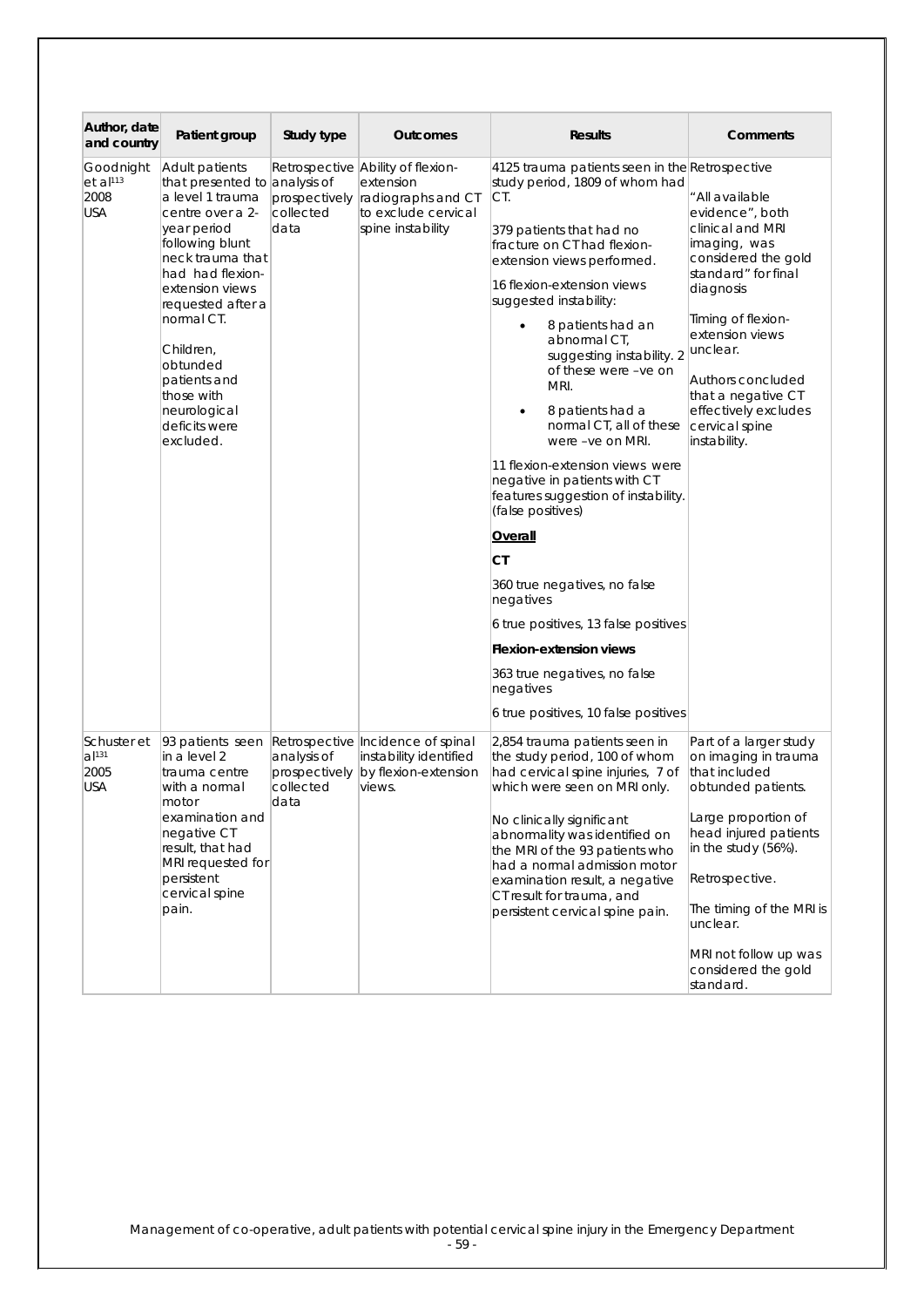| Author, date<br>and country                     | Patient group                                                                                                                                                                            | Study type                  | <b>Outcomes</b>                                                                                          | <b>Results</b>                                                                                                                                                                                                                                                                                                                                                                                                    | Comments                                                                                                                                                                                                                     |
|-------------------------------------------------|------------------------------------------------------------------------------------------------------------------------------------------------------------------------------------------|-----------------------------|----------------------------------------------------------------------------------------------------------|-------------------------------------------------------------------------------------------------------------------------------------------------------------------------------------------------------------------------------------------------------------------------------------------------------------------------------------------------------------------------------------------------------------------|------------------------------------------------------------------------------------------------------------------------------------------------------------------------------------------------------------------------------|
| Diaz et al <sup>120</sup><br>2005<br><b>USA</b> | Consecutive<br>blunt adult.<br>patients that had<br>5-view plain<br>radiographs, CT<br>and MRI<br>requested<br>following blunt<br>trauma<br>presenting to a<br>level 1 trauma<br>centre. | Prospective<br>cohort study | Incidence of spinal<br>instability identified<br>by MRI following<br>normal CT and plain<br>radiographs. | 1577 patients attended.<br>85 patients underwent MRI<br>16 patients with normal CT and<br>no neurological deficit had MRI<br>requested because of cervical<br>spine pain or tenderness. 6 of<br>these had abnormal MRI's and<br>2 (33%) had ligament instability<br>Neither required surgery (were<br>treated in collars).<br>Overall prevalence of unstable<br>cervical spine injury was 0.06% in<br>the cohort. | Included obtunded<br>patients<br>2001-2002<br>Include patients aged<br>>14 years.<br>Average 2.5 days to<br>MRI.<br>Final outcome was the<br>radiological diagnosis<br>by neuroradiologists<br>and not clinical<br>loutcome. |

### **Excluded CT/MRI studies**

The following studies were excluded because individual data for alert, neurologically intact patients could no be extracted

| Author, date<br>and country                                | Patient group                                                                                                                                                                                                                                                                                                 | Study type                           | <b>Outcomes</b>                                                                                                 | <b>Results</b>                                                                                                                                                                                                                                                                                                                                                                                                                                                                                                        | <b>Comments</b>                                                                                                                                                                                                       |
|------------------------------------------------------------|---------------------------------------------------------------------------------------------------------------------------------------------------------------------------------------------------------------------------------------------------------------------------------------------------------------|--------------------------------------|-----------------------------------------------------------------------------------------------------------------|-----------------------------------------------------------------------------------------------------------------------------------------------------------------------------------------------------------------------------------------------------------------------------------------------------------------------------------------------------------------------------------------------------------------------------------------------------------------------------------------------------------------------|-----------------------------------------------------------------------------------------------------------------------------------------------------------------------------------------------------------------------|
| Sekula et<br>al <sup>122</sup><br>2008<br><b>USA</b>       | 12 patients that<br>required surgical<br>stabilisation of<br>the cervical spine the identified<br>over a 3 year<br>period at a single<br>level 1 trauma<br>centre. During<br>this period all<br>patients with<br>blunt neck<br>trauma had CT<br>and plain lateral<br>radiographs of<br>the neck<br>requested. | review of<br>imaging on<br>patients. | Retrospective Ability of CT at<br>identifying unstable<br>(interpreted by<br>neurosurgeons and<br>radiologists) | 6588 trauma patients seen in the Retrospective<br>study period, 447 of whom were<br>cervical spine injuries excluded because of<br>documented C-spine fractures. standard) inadequate<br>Of the 12 patients that required<br>surgery the diagnoses were as<br>follows:<br>3 fractures<br>3 central disc<br>herniations<br>3 facet dislocations<br>3 "soft tissue injuries"<br>All injuries were visible on CT.<br>Incidence of unstable cervical<br>spine injuries in the absence of a<br>fracture was 9/6108 (0.15%) | Follow up (gold<br>Scans reviewed by<br>experts, blinding<br>questionable.<br>Unable to separate<br>obtunded and alert<br>patients to perform<br>subgroup analysis<br>Patients groups<br>included 15-16 year<br>olds. |
| Labattaglia<br>$et$ al <sup>133</sup><br>2007<br>Australia | 134 patients that Retrospective Prevalence of<br>presented to a<br>level 1 trauma<br>centre over a<br>year period and<br>had MRI<br>requested<br>following normal<br>3-view plain<br>radiographs and<br>CT.                                                                                                   | review                               | abnormalities<br>identified on MRI<br>after normal CT.                                                          | Of 68 patients that had ISS<10:<br>62 MRI requests were because<br>of neck tenderness (20 were<br>abnormal)<br>6 MRI requests were because of<br>neck pain (1 was abnormal)<br>Only 2 patients in the study<br>required surgery.                                                                                                                                                                                                                                                                                      | Retrospective<br>Unable to separate<br>data for patients who<br>were GCS 15.<br>MRI not follow up was<br>considered the gold<br>standard<br>Single slice CT.<br>Median time to MRI<br>was 3 days.                     |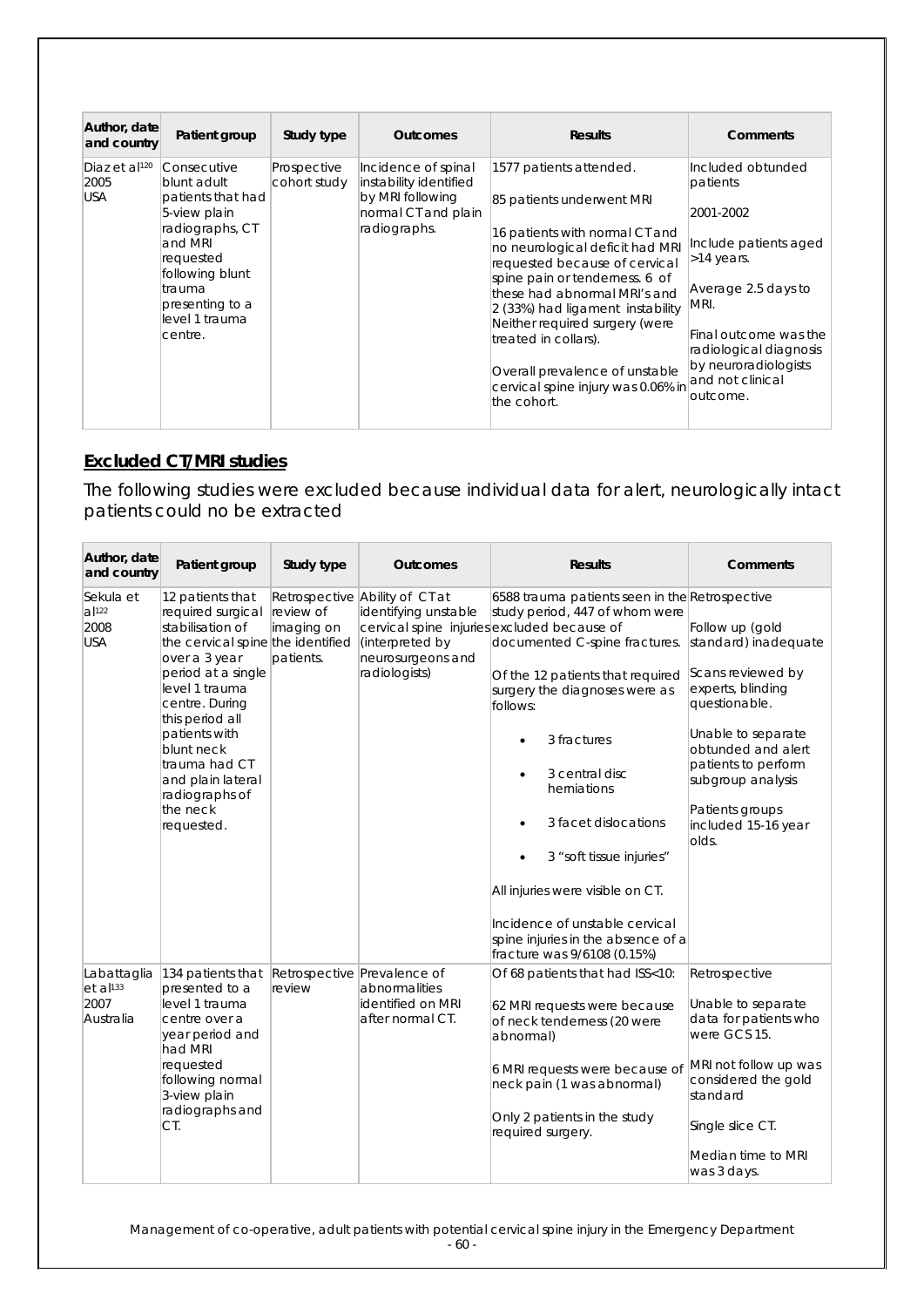| Author, date<br>and country                   | Patient group                                                                                                                                                                                                                                                                                                                                                                                                                         | Study type                                                                                                   | <b>Outcomes</b>                                                                           | <b>Results</b>                                                                                                                                                                                                                                                                                                                            | Comments                                                                                                                                                                                                                                                                                                                                 |
|-----------------------------------------------|---------------------------------------------------------------------------------------------------------------------------------------------------------------------------------------------------------------------------------------------------------------------------------------------------------------------------------------------------------------------------------------------------------------------------------------|--------------------------------------------------------------------------------------------------------------|-------------------------------------------------------------------------------------------|-------------------------------------------------------------------------------------------------------------------------------------------------------------------------------------------------------------------------------------------------------------------------------------------------------------------------------------------|------------------------------------------------------------------------------------------------------------------------------------------------------------------------------------------------------------------------------------------------------------------------------------------------------------------------------------------|
| Sarani et<br>a <sup>1134</sup><br>2007<br>USA | 254 patients that<br>had both CT and<br>MRI performed<br>following blunt<br>neck trauma                                                                                                                                                                                                                                                                                                                                               | Retrospective Prevalence of<br>review of<br>prospectively<br>collected<br>data from a<br>trauma<br>register. | abnormalities<br>identified on MRI<br>after normal CT.                                    | 111/201 patients that were<br>"examinable" had normal CT.<br>70/111 patients with normal CT<br>and no neurological deficit had<br>MRI requested because of neck to perform subgroup<br>pain or tenderness.<br>38 /142 examinable patients<br>(with and without neurological<br>deficit) had MRI abnormalities,<br>some requiring surgery. | Retrospective<br>Unable to separate<br>patients with and<br>without neurological<br>analysis of results<br>MRI not follow up was<br>considered the gold<br>standard<br>High proportion of<br>injuries in the normal CT<br>group (16%)                                                                                                    |
| Platzer et al<br>135<br>2006<br><b>USA</b>    | 118 polytrauma<br>patients<br>recorded as<br>having a<br>significant<br>cervical spine<br>injury that<br>attended a single<br>level 1 trauma<br>centre over a 25<br>year period.                                                                                                                                                                                                                                                      | review of<br>prospectively<br>collected<br>data from a<br>trauma<br>register.                                | Retrospective Prevalence of<br>unstable injuries<br>identified on MRI<br>after normal CT. | Overall, 3 disco-ligamentous<br>injuries were missed on CT (out<br>of 81) that were identified on<br>MRI.<br>98 patients had a reduced GCS<br>20 patients (17%) were conscious<br>and responsive of which:16 had<br>radiological abnormalities<br>identified and 4 had normal<br>radiographs.                                             | Retrospective<br>Quality of imaging<br>machines changed<br>with time<br>Mixture of alert and<br>obtunded patients<br>Included children<br>Unable to extract<br>outcome for 4 alert<br>patients with normal<br>radiographs.<br>MRI not follow up was<br>considered the gold<br>standard<br>MRI performed in most<br>cases within 6 hours. |
| Benzel et<br>al <sup>136</sup><br>1996<br>USA | 174 consecutive<br>blunt trauma<br>patients<br>presenting to one collected<br>centre over a 4<br>year period that<br>had both plain<br>radiographs and<br>MRI requested.<br>(some also had<br>CT).<br>MRI was<br>requested for ;<br>neck pain or<br>tenderness,<br>reduced GCS or<br>equivocal x-rays.<br>Patients with<br>neurological<br>deficits or<br>abnormal<br>radiographs or CT<br>were excluded<br>from further<br>analysis. | review of<br>prospectively<br>data from a<br>trauma<br>register.                                             | Retrospective Prevalence of<br>abnormalities<br>identified on MRI<br>after normal CT.     | 62/174 patients had<br>"abnormalities". 2 of these<br>patients required surgery.<br>Retrospectively it was<br>determined taht both injuries<br>were visible on CT.<br>112/174 patients with negative<br>MRI scans were discharged with Conducted 1993-1996,<br>no adverse outcomes reported.                                              | Retrospective<br>Unable to separate<br>alert patients with neck<br>pain to perform<br>subgroup analysis of<br>results<br>Older CT scanner<br>Included some<br>children<br>Follow up of patients<br>unclear.<br>MRI not follow up was<br>considered the gold<br>standard                                                                  |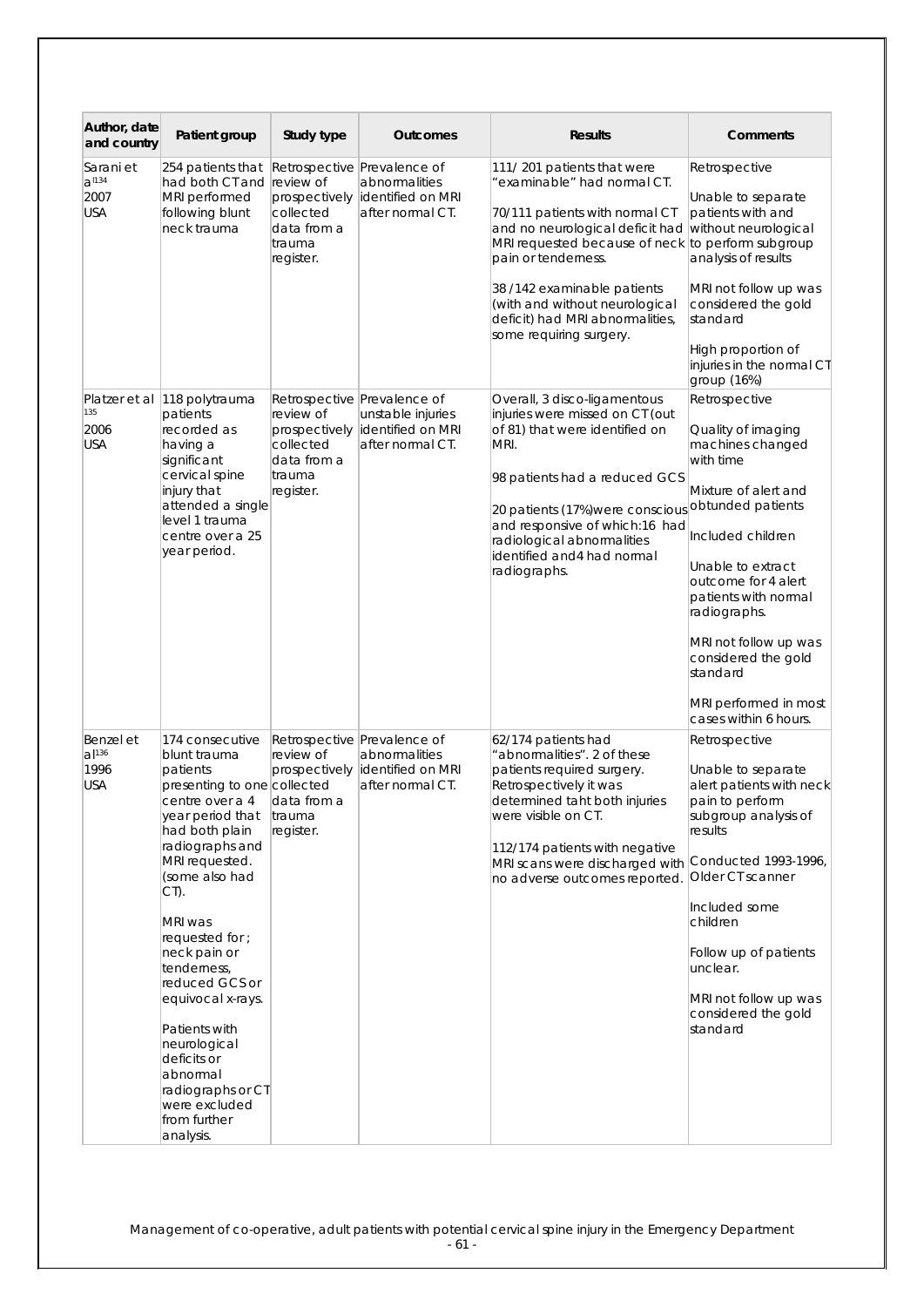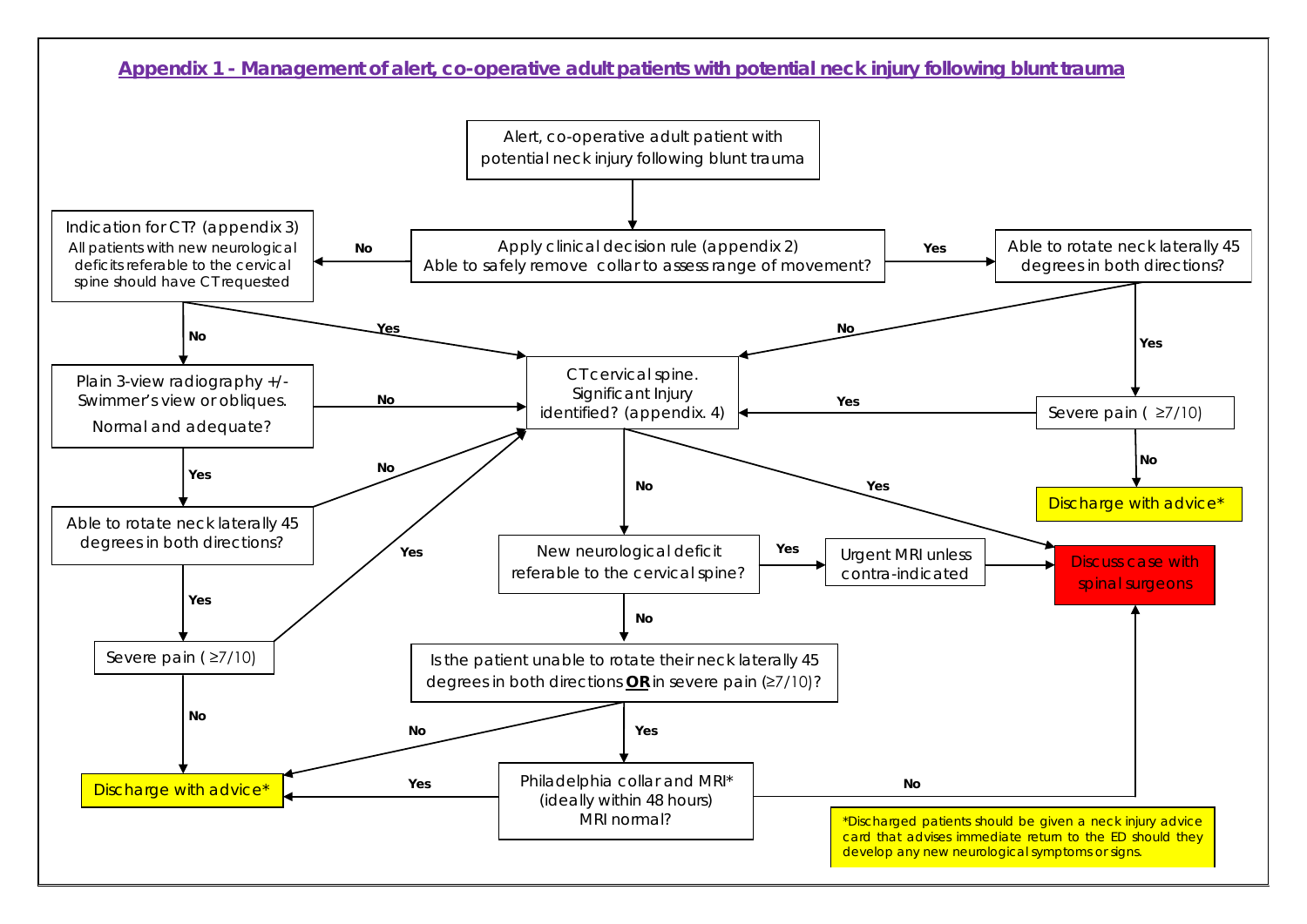### **Appendix 2 - Modified Canadian cervical spine rule**

Cervical spine imaging should be requested for the following patients that have been subjected to blunt trauma with a mechanism that may have injured the neck:

- GCS<15 on assessment in the ED (level one evidence)
- Paralysis, focal neurological deficit, or paraesthesia in the extremities (level one evidence)
- Patients with abnormal vital signs (systolic BP <90mmHg or respiratory rate outside of the range 10-24 breaths per minute) (level five evidence)
- Urgent requirement to identify a cervical spine fracture (eg prior to surgery) (level five evidence)
- Severe neck pain ( $\geq$  7/10 severity) (level four evidence)
- Patients with neck pain and any of the following high risk factors (level one evidence unless otherwise stated):
	- o a fall from greater than one metre or five stairs
	- o an axial load to the head eg diving
	- o a high-speed motor vehicle collision (combined speed >60mph)
	- o a rollover motor vehicle accident
	- o ejection from a motor vehicle
	- o an accident involving motorised recreational vehicles
	- o a bicycle collision
	- o age 65 years or more
	- o injured more than 48 hours earlier (level five evidence)
	- o re-attending with the same injury (level five evidence)
	- o known vertebral disease (eg ankylosing spondylitis, rheumatoid arthritis, spinal stenosis, or previous cervical surgery) (level four evidence)
- Patients with a dangerous mechanism of injury (see above) and either a visible injury above the clavicles or a severely painful  $($   $\geq$  7/10 severity) thoracic injury even if there is no neck pain or tenderness (level four evidence)

If none of the high risk factors above are present and any of the following low risk factors are identified then the patient can have their collar removed and their range of movement assessed (level one evidence):

- simple rear-end motor vehicle collision (but not if pushed into another vehicle, or if hit at high speed or by a large vehicle)
- sitting position in ED
- ambulatory at any time since injury
- delayed onset of neck pain (ie not immediate)
- absence of midline cervical spine tenderness

Patients stratified to a low risk category that can actively rotate their necks 45 degrees to the left and right should be considered to have had a "significant" cervical spine injury excluded without need for imaging. Patients that are unable to rotate their neck 45 degrees in both directions or report severe pain ( $\geq$  7/10 severity) on doing so should have cervical spine imaging performed.